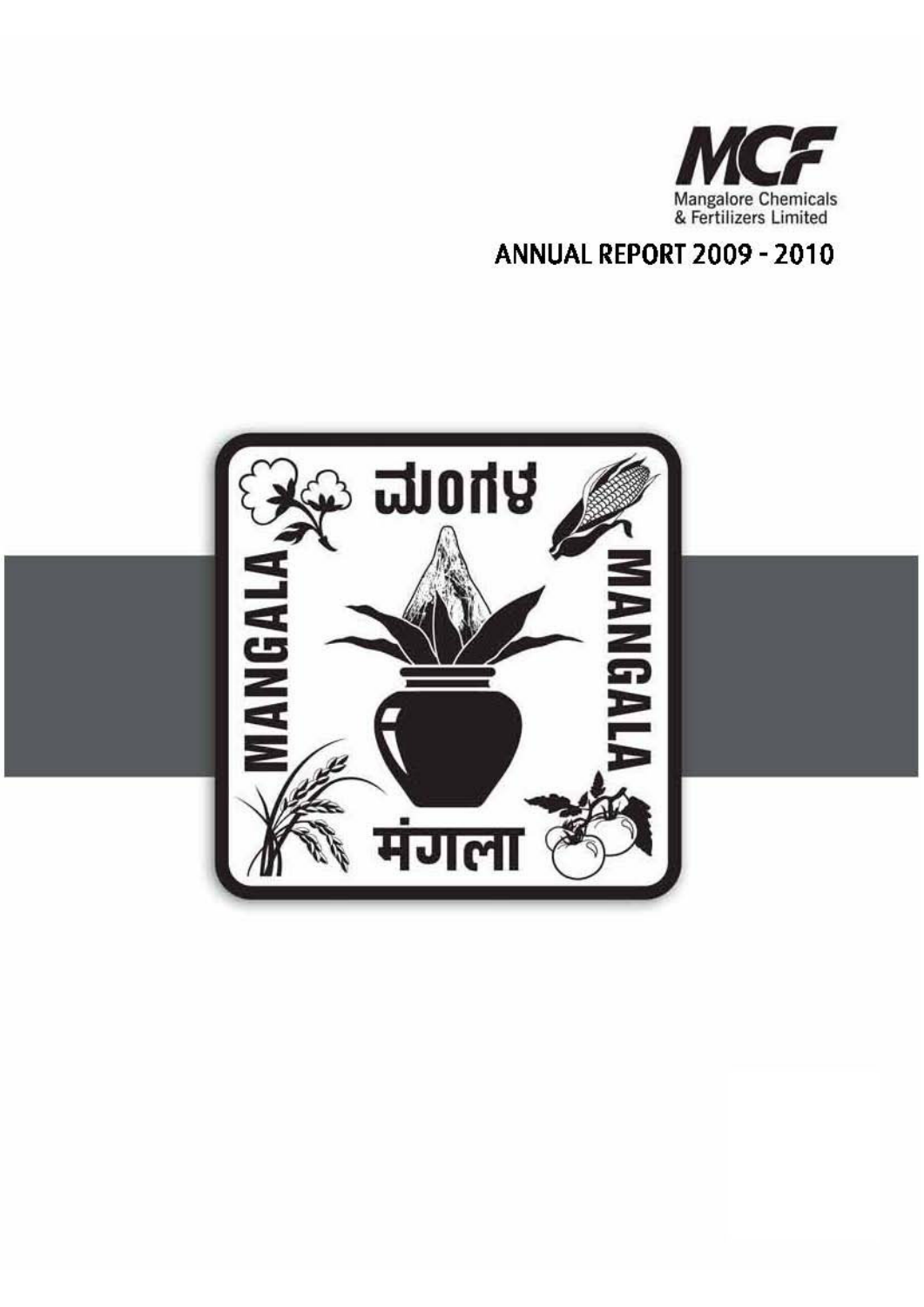

| <b>Directors</b>            |    | Dr. Vijay Mallya, Chairman<br>Deepak Anand, Managing Director<br>S.R.Gupte, Director<br>B.S.Patil, I.A.S. (Retd.), Independent Director<br>Pratap Narayan, Independent Director<br>Shrikant G.Ruparel, Independent Director<br>N.Sunder Rajan, Independent Director<br>K.Prabhakar Rao, Whole-time Director |
|-----------------------------|----|-------------------------------------------------------------------------------------------------------------------------------------------------------------------------------------------------------------------------------------------------------------------------------------------------------------|
| <b>Company Secretary</b>    | ÷. | S. Ramaprasad                                                                                                                                                                                                                                                                                               |
| <b>Bankers</b>              | ÷. | <b>Axis Bank Limited</b><br><b>Corporation Bank</b><br>State Bank of India<br><b>HDFC Bank Limited</b>                                                                                                                                                                                                      |
| <b>Auditors</b>             | ÷. | K.P.Rao & Company, Bangalore                                                                                                                                                                                                                                                                                |
| <b>Registered Office</b>    | ÷. | 5, Crescent Road<br>High Grounds, Bangalore-560 001<br>Tel.No.080-2220 8990, Fax No. 080-2220 8989<br>e-mail: shares@mangalorechemicals.com                                                                                                                                                                 |
| <b>Corporate Office</b>     |    | Level 11, UB Tower, UB City<br>24, Vittal Mallya Road<br>Bangalore - 560 001<br>Tel.No.080-3985 5500 / 3985 6000<br>Fax No. 080-3985 5588                                                                                                                                                                   |
| <b>Works Office</b>         | ÷  | Panambur, Mangalore-575 010<br>Tel No.0824-2220 600, Fax No.0824-2407 938                                                                                                                                                                                                                                   |
| <b>Share Transfer Agent</b> | ÷  | Cameo Corporate Services Limited<br>'Subramanian Building'<br>1, Club House Road, Chennai - 600 002<br>Tel.No.044-2846 0390, Fax No.044-2846 0129<br>e-mail: cameo@cameoindia.com                                                                                                                           |

# **Contents Page No.**

| <b>Notice</b>                                         | 3  |
|-------------------------------------------------------|----|
| Directors' Report                                     | 6  |
| Report on Corporate Governance                        | 10 |
| Management Discussion & Analysis Report               | 15 |
| Auditors' Report                                      | 16 |
| <b>Balance Sheet</b>                                  | 18 |
| Profit & Loss Account                                 | 19 |
| Cash Flow Statement                                   | 20 |
| <b>Schedules</b>                                      | 21 |
| Auditors' Report on Consolidated Financial Statements | 35 |
| <b>Consolidated Financial Statements</b>              | 36 |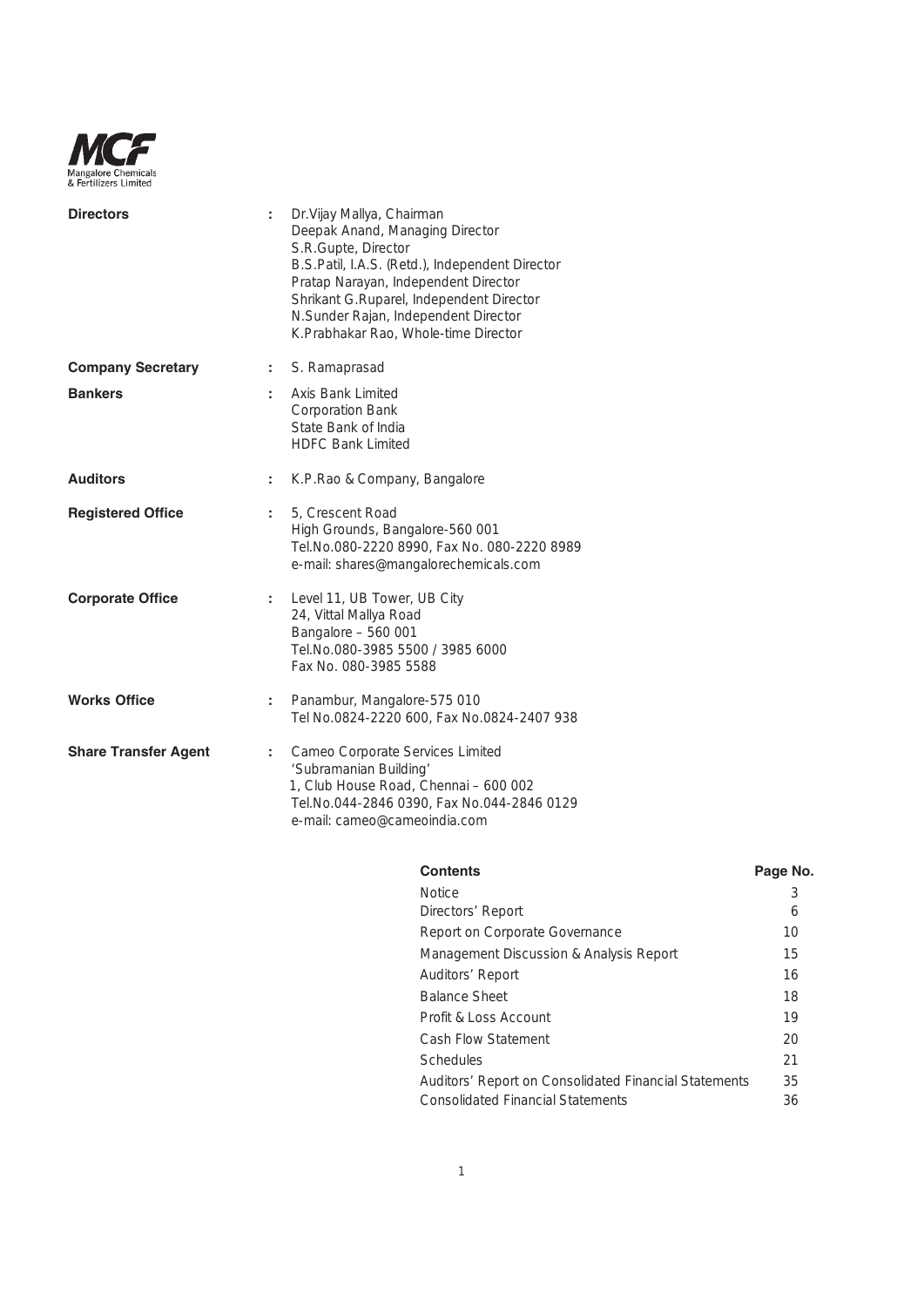

# **TEN YEAR RECORD** (Rs. Crores)

|                                              | 09-10    | 08-09    | 07-08    | $06 - 07$ | 05-06    | 04-05     | 03-04   | $02 - 03$ | $01 - 02$ | $00 - 01$ |
|----------------------------------------------|----------|----------|----------|-----------|----------|-----------|---------|-----------|-----------|-----------|
| <b>Profit and Loss Account</b>               |          |          |          |           |          |           |         |           |           |           |
| Sales                                        | 2.075.64 | 2,469.62 | 1.655.94 | 1.371.05  | 1082.32  | 878.02    | 614.21  | 562.79    | 571.18    | 680.63    |
| Other Income                                 | 6.09     | 14.42    | 9.09     | 3.44      | 3.81     | 9.74      | 5.47    | 6.55      | 11.76     | 8.08      |
| Interest                                     | 23.44    | 36.00    | 15.43    | 16.34     | 6.72     | 4.33      | 3.03    | 3.80      | 7.17      | 4.61      |
| Depreciation                                 | 18.37    | 16.96    | 15.91    | 15.22     | 11.35    | 11.08     | 10.64   | 10.25     | 8.96      | 7.59      |
| <b>Profit before Tax</b>                     | 84.53    | 43.26    | 58.34    | 41.97     | 38.66    | 36.68     | 22.45   | 20.78     | 20.58     | 40.15     |
| <b>Balance Sheet</b>                         |          |          |          |           |          |           |         |           |           |           |
| Net Fixed Assets                             | 385.27   | 336.51   | 324.60   | 307.43    | 299.16   | 250.71    | 255.89  | 256.78    | 145.30    | 108.75    |
| Investments                                  | 0.05     | 0.05     | 0.05     | 0.05      |          |           |         |           |           |           |
| <b>Net Current Assets</b>                    | 181.75   | 486.45   | 465.06   | 303.98    | 278.13   | 196.41    | 117.53  | 121.77    | 94.62     | 122.90    |
| <b>Total</b>                                 | 567.07   | 823.01   | 789.71   | 611.46    | 577.29   | 447.12    | 373.42  | 378.55    | 239.92    | 231.65    |
| Share Capital                                | 118.55   | 118.55   | 118.55   | 118.55    | 118.55   | 118.55    | 118.55  | 118.55    | 123.36    | 123.36    |
| Reserves & Surplus                           | 311.06   | 270.65   | 254.25   | 228.87    | 212.07   | 197.70    | 178.10  | 167.33    | 48.21     | 48.67     |
| Loan Funds                                   | 98.16    | 396.79   | 380.01   | 228.43    | 213.69   | 101.50    | 48.27   | 68.02     | 49.52     | 59.62     |
| Deferred Tax Liability                       | 39.30    | 37.02    | 36.90    | 35.61     | 32.98    | 29.37     | 28.50   | 24.65     | 18.83     |           |
| <b>Total</b>                                 | 567.07   | 823.01   | 789.71   | 611.46    | 577.29   | 447.12    | 373.42  | 378.55    | 239.92    | 231.65    |
| SIGNIFICANT FINANCIAL RATIOS                 |          |          |          |           |          |           |         |           |           |           |
|                                              | $09-10$  | 08-09    | 07-08    | 06-07     | 05-06    | $04 - 05$ | 03-04   | $02 - 03$ | $01 - 02$ | $00 - 01$ |
| Return on Average Capital Employed<br>$[\%]$ | 17.83 *  | $11.09*$ | $12.16*$ | 11.70 *   | $10.97*$ | $13.27*$  | $9.39*$ | $9.60*$   | 11.77     | 19.89     |
| Operating Profit to Sales<br>$[\%]$          | 5.79     | 3.31     | 4.87     | 5.11      | 4.89     | 4.82      | 4.99    | 5.03      | 4.37      | 6.50      |
|                                              |          |          |          |           |          |           |         |           |           |           |

\*Capital employed is excluding revaluation reserve.

Current Ratio [Times] 1.56 2.61 2.57 2.32 2.33 2.86 1.76 2.18 1.84 2.46

Quick Ratio [Times] 1.06 2.05 2.00 1.70 1.65 1.97 1.23 1.25 1.25 1.63

Sundry Debtors to Sales [Months] 0.29 0.19 0.32 0.79 0.36 0.68 1.66 2.37 1.98 2.54

Inventory of Finished Goods to Sales [Months] 0.08 0.06 0.14 0.17 0.62 0.13 0.34 0.84 0.27 0.42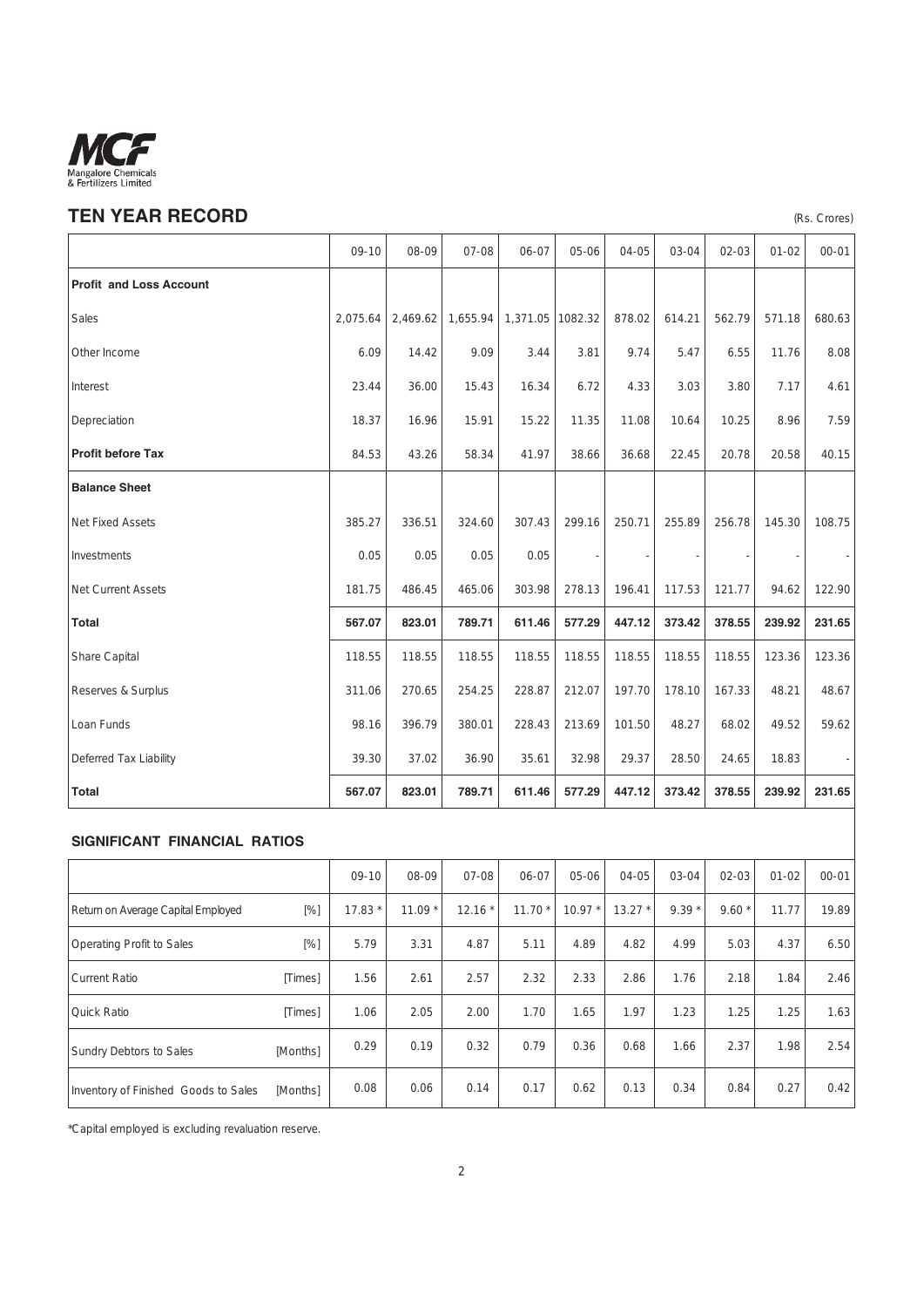

# **NOTICE**

### To

### **The Members,**

NOTICE is hereby given that the Forty Third Annual General Meeting of the Members of the Company will be held at 4.00 p.m on Wednesday, September 29, 2010, at Good Shepherd Auditorium, Opposite St. Joseph's Pre-University College, Field Marshal K.M Cariappa Road (Residency Road), Bangalore – 560 025, to transact the following business:

### **ORDINARY BUSINESS:**

- 1. To consider and adopt the Balance Sheet as at March 31, 2010 and the Profit & Loss Account for the year ended on that date and the reports of the Board of Directors and the Statutory Auditors.
- 2. To declare a dividend.
- 3. To appoint a Director in place of Mr. B S Patil, who retires by rotation and being eligible, offers himself for re-appointment.
- 4. To appoint a Director in place of Mr. Pratap Narayan, who retires by rotation and being eligible, offers himself for re-appointment.
- 5. To appoint Statutory Auditors and in this connection, to pass, with or without modification, the following resolution as an Ordinary Resolution:

"RESOLVED THAT M/s. K P Rao & Company, Chartered Accountants, (registration number 003135S), be and are hereby appointed as Auditors of the Company to hold office from the conclusion of the Forty Third Annual General Meeting until the conclusion of the Forty Fourth Annual General Meeting, on a remuneration of such sum as may be fixed by the Board of Directors."

### **SPECIAL BUSINESS :**

6. To consider and if thought fit, to pass, with or without modification, the following resolution as an Ordinary Resolution :

"RESOLVED THAT pursuant to the relevant provisions contained in the Articles of Association of the Company, as also, Sections 198, 269, 309, 310, Schedule XIII and all other applicable provisions, if any, of the Companies Act, 1956 (the Act), consent of the members be and is hereby accorded for the re-appointment of Mr. Deepak Anand as Managing Director of the Company for a further period of two years from April 27, 2010 or the date of his superannuation from the UB Group, whichever is earlier, on a token salary of Re.1/- per month."

"RESOLVED FURTHER THAT as the Managing Director, Mr. Deepak Anand be entrusted with substantial powers of management and shall be responsible for the general conduct and management of the business and affairs of the Company, subject to the superintendence, control and direction of the Board of Directors of the Company."

"RESOLVED FURTHER THAT the Board of Directors of the Company be and are hereby authorized to take all such steps as may be necessary, proper and expedient to give effect to this resolution."

By the Order of the Board

Place : Bangalore **S. Ramaprasad S. Ramaprasad S. Ramaprasad S. Ramaprasad S. Ramaprasad** 

Date : July 21, 2010 Vice President (HR & Legal) & Company Secretary

## **NOTES**

- 1. A member entitled to attend and vote at the meeting is entitled to appoint one or more proxies to attend and vote instead of himself and the proxy need not be a member.
- 2. The Register of Members of the Company will remain closed from September 23, 2010 to September 29, 2010 (both days inclusive) for the purpose of determination of members who are entitled to receive the dividend for the financial year 2009-10.
- 3. Dividend as recommended by the Directors for the financial year ended March 31, 2010, if declared, will be payable to those members holding shares in physical form whose names appear in the Register of members of the Company, as at the close of business hours of September 22, 2010 and in respect of members holding shares in demat form, as per the list of beneficial owners furnished by NSDL and CDSL.
- 4. Pursuant to Section 109A of the Companies Act, 1956, members holding shares in demat form may file nomination in the prescribed Form 2B (in duplicate) with their Depository Participant and in respect of shares held in physical form, such nomination may be filed with the Company's Registrar and Share Transfer Agent.
- 5. Members should address all correspondence to the Company's Registrar and Share Transfer Agent at the following address quoting their Registered Folio Number or Demat Account Number & Depository Participant (DP) ID Number.

Cameo Corporate Services Limited 'Subramanian Building' 1, Club House Road, Chennai-600 002 Phone: 91-44-2846 0390 to 94 Fax : 91-44-2846 0129 e-mail: cameo@cameoindia.com

- 6. The equity shares of the Company are mandated by the Securities and Exchange Board of India for compulsory trading in demat form by all investors. The Company's shares have been admitted into both the depositories viz. National Securities Depository Limited [NSDL] and Central Depository Services (India) Limited [CDSL]. The ISIN allotted to the Company's equity shares is INE558B01017.
- 7. Members holding shares in physical form are requested to notify any change in their addresses, mandates/bank details immediately to the Company's Registrar and Share Transfer Agent, Cameo Corporate Services Limited, Chennai.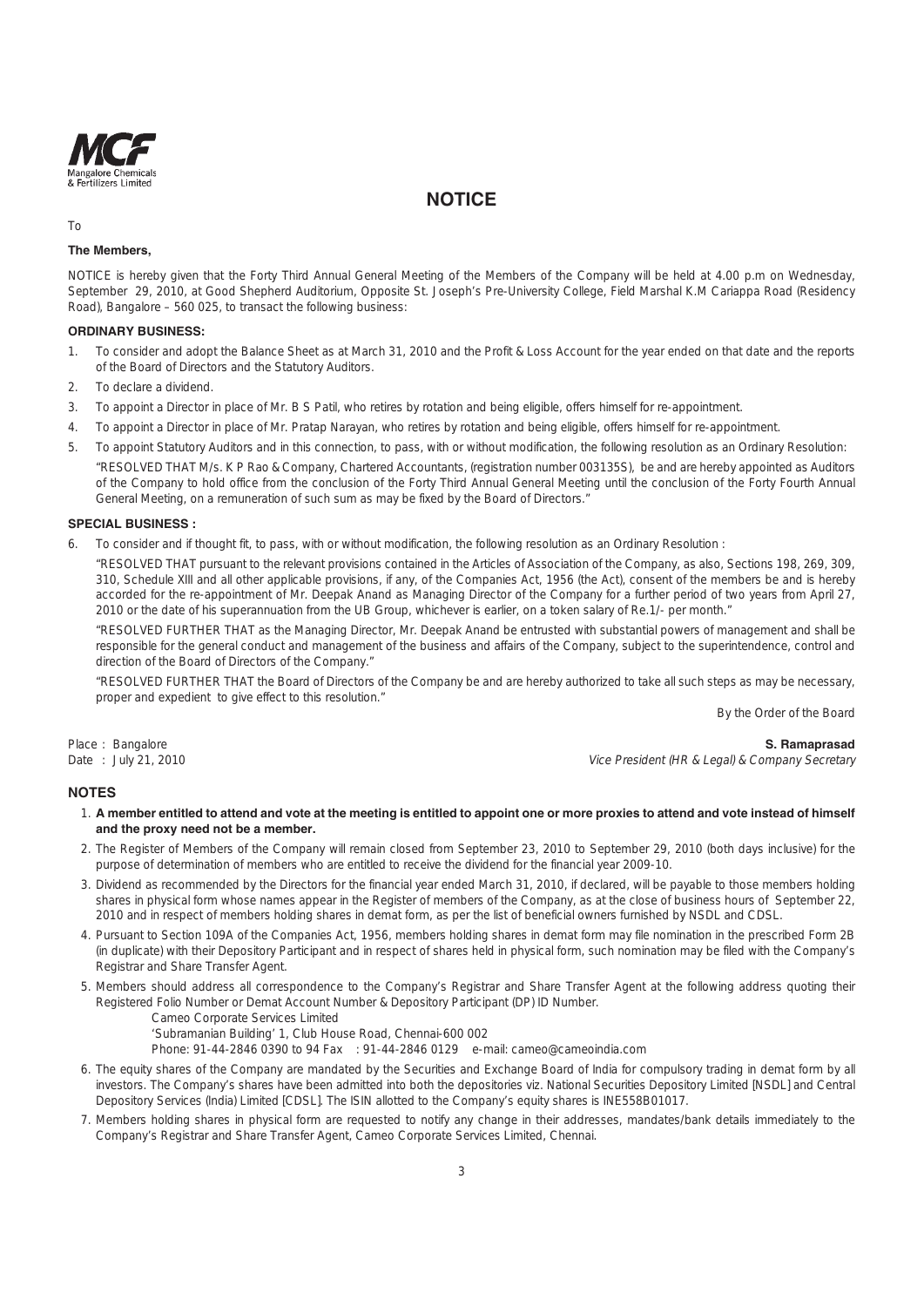

8. As per the notification of the Reserve Bank of India, with effect from October 1, 2009, the remittance of money through ECS is replaced by National Electronic Clearing Services (NECS) and banks have been instructed to move to the NECS platform. This is in addition to the existing facility of ECS in other locations. NECS essentially operates on the new and unique bank account number, allotted by banks post implementation of Core Banking Solution (CBS) for centralized processing of inward instructions and efficiency in handling bulk transaction.

 In this regard, shareholders holding shares in electronic form are requested to furnish the new 10 digit Bank Account Number allotted to you by your bank, (after implementation of CBS), along with photocopy of a cheque pertaining to the concerned account, to your Depository Participant (DP). Please send these details immediately to the Company/Share Transfer Agent, only if the shares are held in physical form.

 Members who hold shares in electronic form and want to change/correct the bank account details should send the same immediately to their concerned DP along with the MICR Code

- 9. Members / Proxy holders are requested to produce the enclosed admission slip duly completed and signed at the entrance of the meeting venue.
- 10. Members who have not encashed the dividend warrants for the financial years 2005-06 onwards may send their request to the Company, along with the un-encashed dividend warrant, for arranging payment.
- 11. In continuation of Circular No.MRD/DoP/Cir-05/2009 dated May 20, 2009, directing all transferee(s) to furnish a copy of their PAN Card to the Company/RTA for registration of transfer of shares in physical form, SEBI vide circular no. SEBI/MRD/DoP/SE/RTA/Cir-03/2010 dated January 07, 2010, has extended the requirement of PAN Card to the following transactions as well.
	- a) Deletion of name of the deceased shareholder, where the shares are held in the joint name.
	- b) Transmission of Shares
	- c) Transposition of Shares i.e. change in the order of names

### **EXPLANATORY STATEMENT PURSUANT TO SECTION 173 OF THE COMPANIES ACT, 1956**

#### **Resolution at Item No.6**

The members of the Company at the Annual General Meeting held on September 23, 2005 approved the appointment of Mr. Deepak Anand as Managing Director of the Company for a period of five years with effect from April 27, 2005.

The Board of Directors approved, subject to the approval of the members of the Company, the re-appointment of Mr. Deepak Anand, as the Managing Director of the Company for a further period of two years from April 27, 2010 or the date of his superannuation from the UB Group, whichever is earlier, on a token salary of Re.1/- per month.

The re-appointment of Mr. Deepak Anand is in terms of the relevant provisions contained in the Articles of Association of the Company, as also, Sections 198, 269, 309, 310, Schedule XIII and all other applicable provisions, if any, of the Companies Act, 1956.

Mr. Deepak Anand shall be entrusted with substantial powers of management and shall be responsible for the general conduct and management of the business and affairs of the Company, subject to the superintendence, control and direction of the Board of Directors of the Company.

The resolutions are accordingly recommended for the approval of the members.

Mr. Deepak Anand is concerned and interested in the matter.

By the Order of the Board

Place : Bangalore **S. Ramaprasad S. Ramaprasad S. Ramaprasad <b>S. Ramaprasad S. Ramaprasad** Date : July 21, 2010 Vice President (HR & Legal) & Company Secretary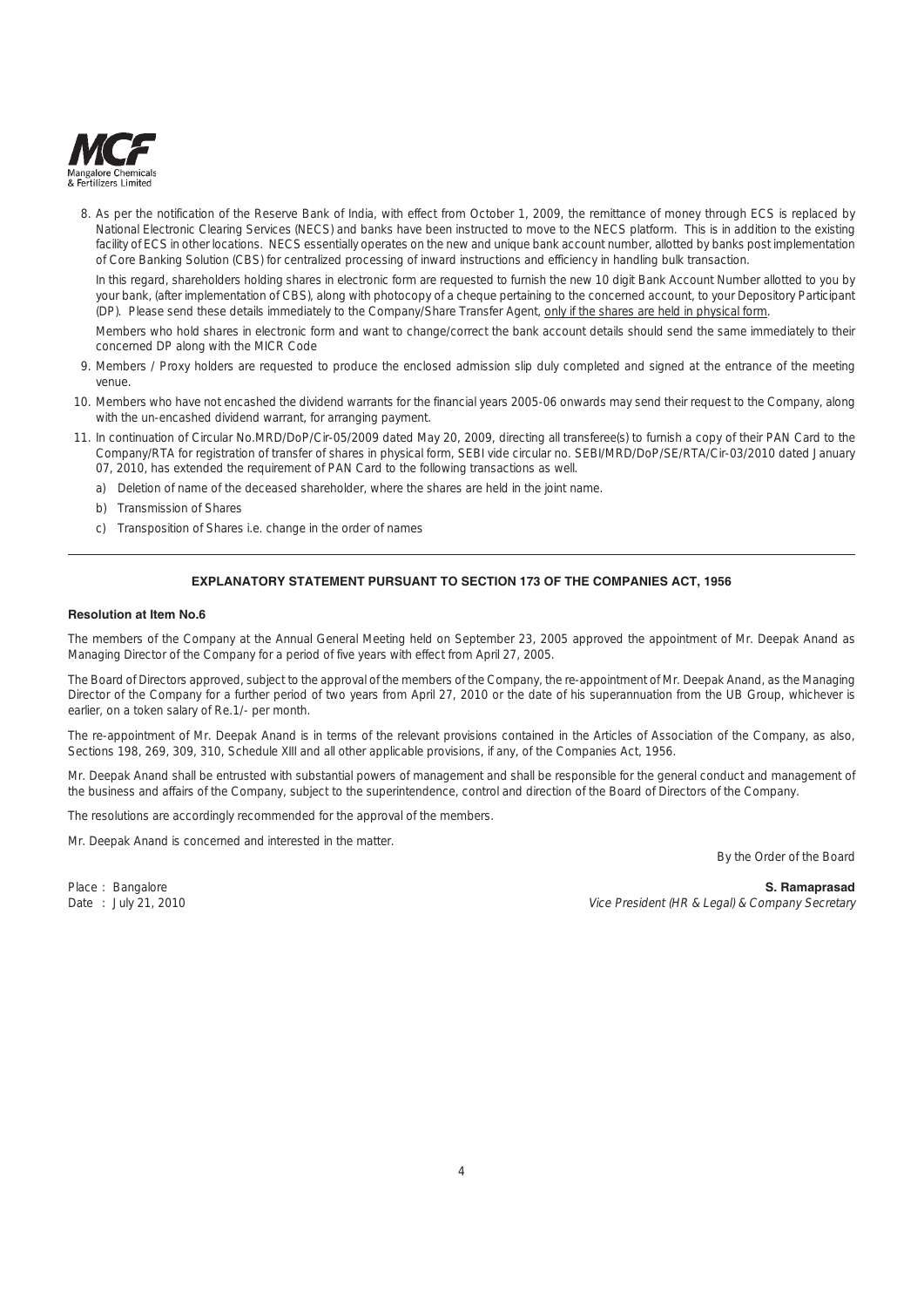

# **Details of Directors seeking appointment/re-appointment at the Forty Third Annual General Meeting (Pursuant to Clause 49 of the Listing Agreement)**

| Name of the Director                                                | <b>B.S. Patil</b>                                                                                                                                                                                                                                                                                                                                                             | Pratap Narayan                                                                                                                                                                                                                                                                                                                                                                                                                                                                                                                                                                                                                                                                                                                                                                                                                                                                                                                                                                                 | <b>Deepak Anand</b>                                                                                                                                                                                                                                                                                                                                                                                                                                                                                                                                                                                                                                                                                                                                                                                                                                                                                                                                                                                                                        |  |  |
|---------------------------------------------------------------------|-------------------------------------------------------------------------------------------------------------------------------------------------------------------------------------------------------------------------------------------------------------------------------------------------------------------------------------------------------------------------------|------------------------------------------------------------------------------------------------------------------------------------------------------------------------------------------------------------------------------------------------------------------------------------------------------------------------------------------------------------------------------------------------------------------------------------------------------------------------------------------------------------------------------------------------------------------------------------------------------------------------------------------------------------------------------------------------------------------------------------------------------------------------------------------------------------------------------------------------------------------------------------------------------------------------------------------------------------------------------------------------|--------------------------------------------------------------------------------------------------------------------------------------------------------------------------------------------------------------------------------------------------------------------------------------------------------------------------------------------------------------------------------------------------------------------------------------------------------------------------------------------------------------------------------------------------------------------------------------------------------------------------------------------------------------------------------------------------------------------------------------------------------------------------------------------------------------------------------------------------------------------------------------------------------------------------------------------------------------------------------------------------------------------------------------------|--|--|
| Date of Birth                                                       | 20.01.1944                                                                                                                                                                                                                                                                                                                                                                    | 11.05.1935                                                                                                                                                                                                                                                                                                                                                                                                                                                                                                                                                                                                                                                                                                                                                                                                                                                                                                                                                                                     | 29.08.1949                                                                                                                                                                                                                                                                                                                                                                                                                                                                                                                                                                                                                                                                                                                                                                                                                                                                                                                                                                                                                                 |  |  |
| Date of Appointment                                                 | 31.03.2006                                                                                                                                                                                                                                                                                                                                                                    | 31.01.2002                                                                                                                                                                                                                                                                                                                                                                                                                                                                                                                                                                                                                                                                                                                                                                                                                                                                                                                                                                                     | 27.04.2005                                                                                                                                                                                                                                                                                                                                                                                                                                                                                                                                                                                                                                                                                                                                                                                                                                                                                                                                                                                                                                 |  |  |
| Brief resume / Expertise<br>in specific functional<br>areas         | Mr. B S Patil,<br>retired as Chief<br>Secretary to Government of Karnataka<br>and held important assignments. He<br>has wide ranging experience from<br>heading state financial institutions to<br>industrial development. The industrial<br>and IT development in Karnataka<br>owes a great deal to him for initiating<br>imaginative policies for attracting<br>investments | Mr. Pratap Narayan, started his<br>career in the Sales Tax Department of<br>Madhya Pradesh. He worked in Indian<br>Railways in various capacities before<br>taking over as Deputy Director and<br>Joint Director - Planning in Railway<br>Board. He has travelled extensively in<br>connection with various international<br>projects.<br>He was the first Executive Director<br>of Fertilizer Industry Co-ordination<br>Thereafter worked for<br>Committee.<br>about a year as CMD, HFC and retired<br>as a Director General of the Fertilizer<br>Association of India.<br>Mr. Narayan has taken up various<br>international assignments and was<br>member of various<br>committees<br>appointed by the Government on policy<br>issues such as Gokak Committee,<br>to review pricing of phosphates and<br>energy consumption norms under<br>Stage II of new pricing scheme for<br>Indian Urea Industry etc.,<br>Mr. Narayan has also presented papers<br>on Policy issues and has co-authored | Mr. Deepak Anand, has over 36 years<br>senior managerial experience in India<br>and overseas with large companies.<br>He started his career in the management<br>consultancy division of A.F.Ferguson<br>& Co. (AFF), the then largest firm of<br>chartered accountants and management<br>consultants in India. During his 15 years<br>(1973-1988) with AFF, he rose to become<br>a Director in the Firm and directed<br>assignments in India and abroad.<br>Mr. Anand joined the UB Group in 1988<br>as Senior Vice President, Corporate<br>Planning and Coordination. He held<br>various senior management positions<br>in the group including Head of Liquor<br>manufacturing, CEO of Kissan Food<br>Products and CEO of UB Global<br>Corporation Ltd.<br>Mr. Deepak Anand, took over as<br>Managing<br>Director of Mangalore<br>Chemicals & Fertilizers Limited, in April<br>2005. The Company has been growing<br>rapidly under his leadership. Mr. Anand<br>is now charting out a new vision and<br>growth strategy for the Company. |  |  |
| Qualification                                                       | Indian Administrative Service [Retd.]                                                                                                                                                                                                                                                                                                                                         | a book with Dr. H L S Tandon on Indian<br>Agriculture, Past, Present and Future.<br>M. Sc., (Zoology), IRTS(Retd.)                                                                                                                                                                                                                                                                                                                                                                                                                                                                                                                                                                                                                                                                                                                                                                                                                                                                             | Fellow of the Institute of Chartered                                                                                                                                                                                                                                                                                                                                                                                                                                                                                                                                                                                                                                                                                                                                                                                                                                                                                                                                                                                                       |  |  |
| Directorship in<br>other Public Limited<br>Companies                | 1. UB International Trading Ltd.<br>2. Sadashiv Sugars Ltd.<br>3. Shetron Ltd.<br>4. UB [Holdings] Ltd.<br>5. Suprajit Engineering Ltd.<br>6. Grover Vineyards Ltd.<br>7. Surana Industries Ltd.<br>8. AMR Constructions Ltd.<br>9. Scotts Garments Ltd.                                                                                                                      | Nil                                                                                                                                                                                                                                                                                                                                                                                                                                                                                                                                                                                                                                                                                                                                                                                                                                                                                                                                                                                            | Accountants of India<br>1. UB Electronic Instruments Ltd.<br>2. MCF International Ltd.                                                                                                                                                                                                                                                                                                                                                                                                                                                                                                                                                                                                                                                                                                                                                                                                                                                                                                                                                     |  |  |
| Membership of<br>Committees in<br>other Public Limited<br>Companies | Chairman:<br><b>Audit Committee of</b><br>Shetron Ltd.<br>Member:<br><b>Audit Committee and Shareholders /</b><br><b>Investors' Grievance Committees of</b><br>UB [Holdings] Ltd.                                                                                                                                                                                             | Nil                                                                                                                                                                                                                                                                                                                                                                                                                                                                                                                                                                                                                                                                                                                                                                                                                                                                                                                                                                                            | Nil                                                                                                                                                                                                                                                                                                                                                                                                                                                                                                                                                                                                                                                                                                                                                                                                                                                                                                                                                                                                                                        |  |  |
| Shareholding in the<br>Company (Equity<br>shares of Rs.10/- each)   | Nil                                                                                                                                                                                                                                                                                                                                                                           | Nil                                                                                                                                                                                                                                                                                                                                                                                                                                                                                                                                                                                                                                                                                                                                                                                                                                                                                                                                                                                            | 25,000                                                                                                                                                                                                                                                                                                                                                                                                                                                                                                                                                                                                                                                                                                                                                                                                                                                                                                                                                                                                                                     |  |  |

Note: none of the Directors is related to the other.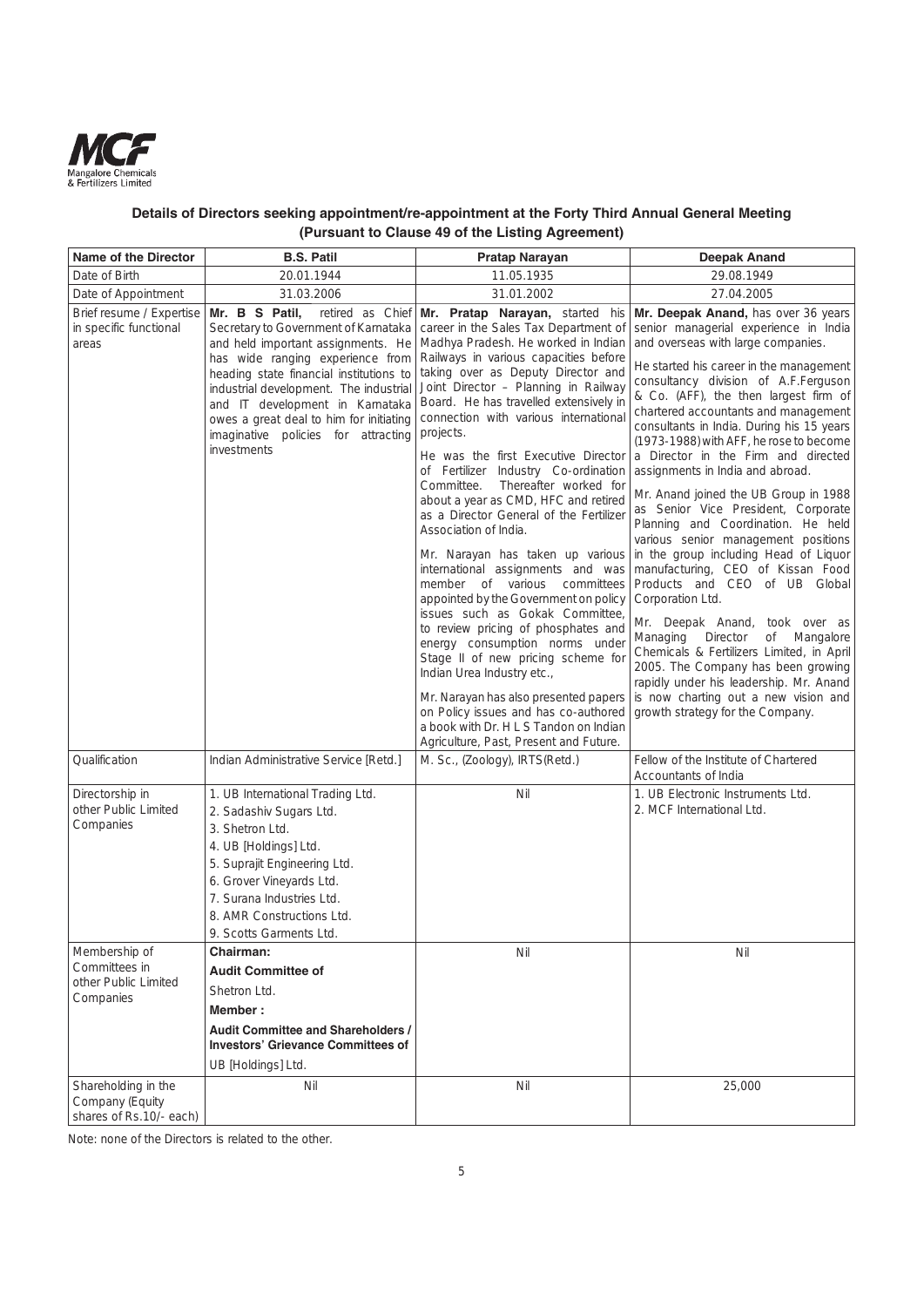



# **DIRECTORS' REPORT**

The Directors are pleased to present your Company's Forty Third Annual Report together with the audited statement of accounts for the year ended March 31, 2010.

## **FINANCIAL HIGHLIGHTS**

The financial highlights for the year under review are given below:

|                                            |         | (Rs. Crores) |
|--------------------------------------------|---------|--------------|
|                                            | 2009-10 | 2008-09      |
| Sales (including other income)             | 2081.73 | 2484.04      |
| EBITDA                                     | 130.61  | 131.85       |
| Interest                                   | 23.44   | 36.00        |
| Depreciation                               | 18.37   | 16.96        |
| Profit before Tax before exceptional items | 88.80   | 78.89        |
| Loss on sale / diminution in value of      |         |              |
| Fertilizer Companies GOI Special Bonds     | 4.27    | 35.63        |
| Profit before Tax                          | 84.53   | 43.26        |
| Provision for Tax                          | 28.04   | 15.09        |
| Profit after Tax                           | 56.49   | 28.17        |
| Net Worth                                  | 429.61* | 389.20*      |
|                                            |         |              |

\* includes Revaluation Reserve of Rs. 88.35 Crores and Rs. 90.57 Crores respectively.

## **DIVIDEND**

The Board of Directors recommended a dividend of Re.1/- per equity share of Rs.10/- each.

### **PERFORMANCE**

2009-2010 has been yet another year of records, with your Company achieving sales of 1 million metric tonnes of fertilizer sales, highest ever sales of Phosphatics and highest ever profit after tax (PAT).

Sales (including other income) of your Company during the year 2009- 2010 aggregated to Rs. 2081.73 Crores against Rs. 2484.04 Crores in the previous year. Despite a higher sales volume, the turnover was lower, attributable to decrease in the prices of raw materials as well as finished goods. The EBITDA for the year was Rs.130.61 Crores compared to Rs.131.85 Crores during the previous year.



# **PRODUCTION**

# **Urea**

Your Company achieved production of the full re-assessed capacity of 3,79,500 MTs.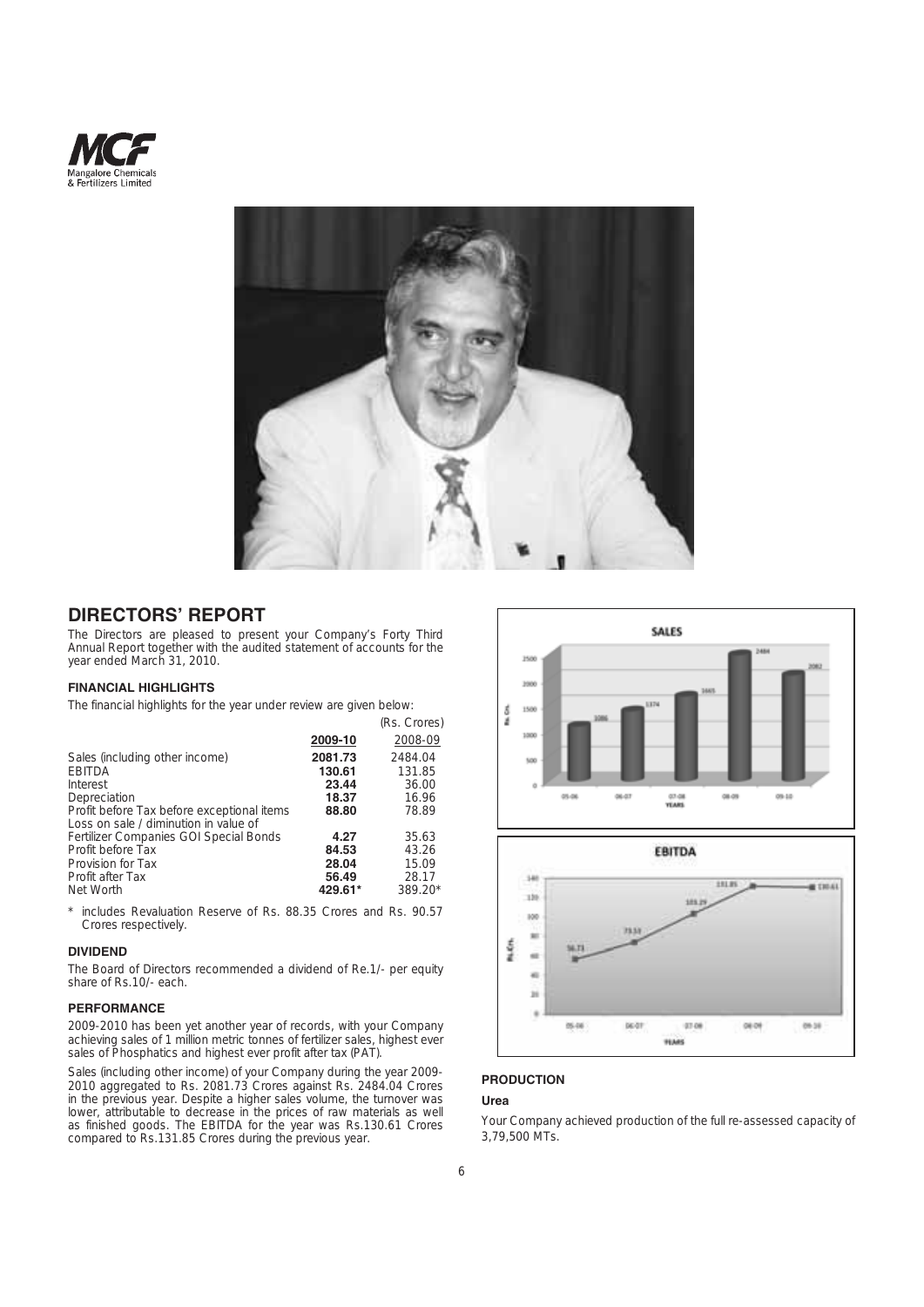

### **Di-Ammonium Phosphate (DAP) and Complex Fertilisers**

Your Company achieved the highest ever annual production of 2,82,173 MTs of DAP and NP (20:20:0:13) during the year compared to 2,33,343 MTs in the previous year.

### **Ammonium Bi-carbonate (ABC)**

Production of 15,330 MTs of ABC achieved by your Company was also the highest ever compared to the production of 15,121 MTs during the previous year.



#### **SALES**

Your Company achieved a record sale of One Million Metric Tonnes of Fertilizers for the year 2009-10. During the year, your Company sold 3,83,338 MTs of Urea compared to 3,86,836 MTs in the previous year. Sales of DAP and NP [20:20:0:13] amounted to 2,80,413 MTs as against 2,35,566 MTs in the previous year. Sales of traded products also registered significant growth, especially imported DAP at 1,74,670 MTs as against 64,126 MTs in the previous year.

### **INTEGRATED NUTRIENT MANAGEMENT**

Under its Integrated Nutrient Management (INM) initiative, your Company continued its efforts to create awareness about the advantages of balanced use of fertilizers. As a result of the sustained focus of your Company over the last few years, sales from this initiative for the year under review stood at Rs. 72 Crores, representing an increase of 33% over Rs.54 Crores in the previous year.

In addition to providing extension support to farmers and dealers, the INM unit of your Company at Hassan continued with its research activities and produced soil and crop specific grades of fertilizers and soil health enhancers. Farmers using the recommended soil and crop specific products reported better crop quality and significant increase in yields. Your Company will continue its efforts to ensure that awareness of balanced use of fertilizers further increases amongst the farming community.

#### **WORKING CAPITAL**

During the year, domestic production as well as imports of phosphatic fertilizers were substantially higher than in the previous year. Nevertheless, on account of lower prices of raw materials as well as of finished products, the overall requirements of working capital limits did not increase. Further, in order to meet its working capital needs, your Company availed of short term loans from banks that carried lower rates of interest compared to normal cash credit limits. Settlement of subsidy claims was also relatively better during the year. All these factors contributed to reduction in interest costs.

During the year under review, the Government of India did not issue any Fertilizer Bonds. However, in order to meet working capital needs, your Company had to liquidate the Fertilizer Bonds issued during the previous year, at a discount, resulting in a loss of Rs.4.27 crores.

### **FERTILIZER POLICY**

Stage-III of the New Pricing Scheme (NPS) for Urea announced by the Government of India in March 2007 expired on March 31, 2010. As the new policy is yet to be finalized and announced, the existing scheme has been extended provisionally.

As per the existing policy, all Naphtha/Furnace Oil/LSHS based units were to convert to gas by March 31, 2010. Your Company is in readiness for conversion, subject to availability of gas. Conclusion of agreements with Indian Oil Corporation, Gas Authority of India Limited for supply of gas and its transportation is in final stages. Based on latest indications, supply of gas to Mangalore is expected to commence by end 2012. Your Company has commissioned a basic engineering study for the purpose of conversion to gas.

The policy in regard to concessions for Phosphatic and Potassic fertilizers was based on import parity price during the year 2009-10. With effect from April 1, 2010, the Government has introduced the Nutrient Based Subsidy (NBS) policy for these fertilizers. In terms of this policy, each nutrient content in fertilizer, is assigned a value and the aggregate of these values is considered to arrive at the concession rates. Besides, an additional subsidy on fortified subsidized fertilizers carrying secondary and micro-nutrients as per the Fertilizer (Control) Order, 1985 [FCO] has also been announced. The Government of India has also issued guidelines for the manufacture and sale of customized fertilizers under clause 20B of FCO to promote balanced plant nutrition and maximize fertilizer use efficiency.

#### **SUBSIDIARY COMPANY**

Besides being one of the world's largest producers of food grains, India ranks second in the world in the production of fruits and vegetables. However, lack of adequate processing, preservation and storage facilities and inadequate supply chain management lead to high post-harvest losses on account of spoilage, wastages and quality deficiencies. On the other hand, increased urbanization and improved standards of living have led to increase in demand for food and food products.

Recognizing the need to improve efficiencies and to address the issue of inadequate post-harvest processing, storage, packing and distribution facilities, your Company's subsidiary MCF International Limited had embarked on an innovative AGRI project to address some of these problems by leveraging its linkages with farmers.

The number of farmers enrolled and the area of coverage under the project increased to 3900 and 13500 acres respectively during the year and the Company achieved vegetable sales of 30MTs per day by the end of the financial year.

The Ministry of Corporate Affairs, Government of India, has exempted your Company from the requirement of attaching the audited accounts of the subsidiary Company to its annual accounts for the year ended March 31, 2010. The annual accounts of the subsidiary Company and the related detailed information will be made available to the holding and subsidiary Company's investors seeking such information at any point of time. The annual accounts of the subsidiary Company is also available for inspection by any investor at the Registered Office of the subsidiary Company as well as your Company and the accounts of the subsidiary Company is also uploaded on the website of your Company.

### **SAFETY, HEALTH, ENVIRONMENT AND POLLUTION CONTROL**

Your Company had obtained Occupational Health and Safety Management System certification OHSAS 18001 as part of its commitment to continuous improvement. The certifying agency, DNV, has recertified the OHSAS 18001 system conforming to the latest version. In addition to the periodic audits carried out under the integrated system, a statutory safety audit was also carried out by Chemical Design Company, Hyderabad.

Extensive training programs including rescue operations, usage of personal protective equipment, emergency management, safe handling of LPG at home, awareness training on near miss incident reporting, S,H&E management system, internal auditor training by DNV were organized for employees and regular mock drills were conducted to review the emergency preparedness.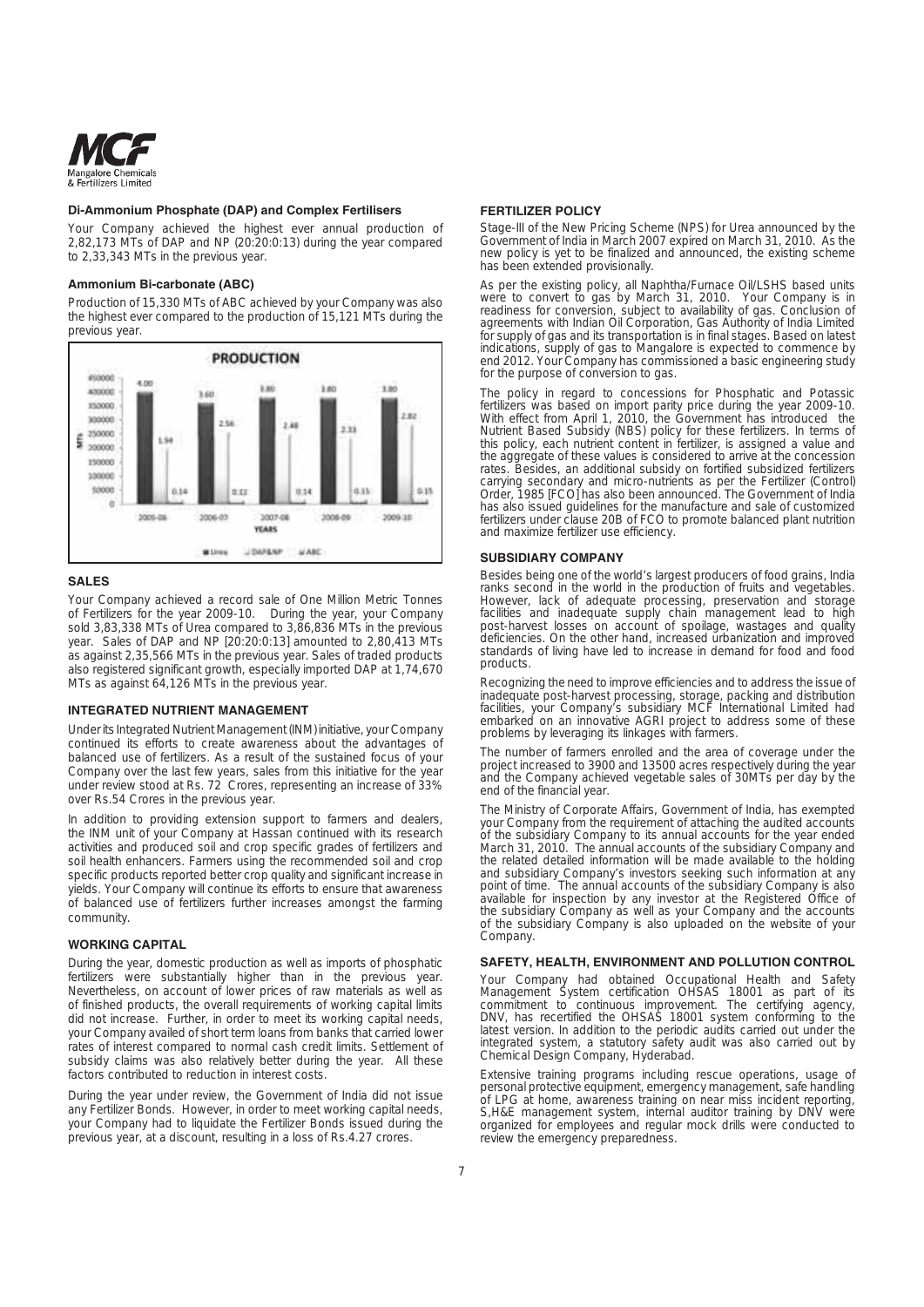

As in the past, periodic medical examination was conducted for all the employees, which included general physical examination and laboratory tests for blood sugar and lipid profile. Special tests like pulmonary function test for the employees who are exposed to dust and chemicals, audiometry test for those exposed to noise and vision test for those who require high visual acuity at the workplace were also performed.

### **Effluent Treatment**

During the year, the company established a facility to treat, recycle and reuse as process water the entire quantity of sewage and process effluent water, thereby achieving the status of zero liquid discharge. As an ISO 14001 certified company, many environmental management programs were implemented to improve the environmental performance of the Company.

Your company received the "Third Best Safe Industry Award in the Large Sector" instituted by the Directorate of Factories and Boilers, Govt. of Karnataka.

### **SOCIAL RESPONSIBILITY**

The Company has formulated a comprehensive CSR policy covering all areas of its operations. Some of the CSR activities/programs undertaken during the year are set out below:

**Flood Relief** : During September 2009, several districts of Northern Karnataka experienced the worst ever floods in the history of the State. The heavy torrential rains caused extensive damage to infrastructure and standing crops and resulted in loss of human lives. Your Company, being in the service of the farming community for over three decades in Karnataka, immediately initiated flood relief measures in several villages of North Karnataka by organizing food camps, distributing bare necessities such as utensils, clothes, and blankets in collaboration with the district administration, NGOs as well as Mangala Dealer associations. In addition, several flood affected rural schools were provided with basic requirements like bags, books, sweaters, water filters etc.,

**Community Development:** Your Company organized various cultural and religious activities, sponsored community development programmes, health awareness camps, sports events, provided financial assistance, uniforms, computers and sanitation facilities to the neighborhood schools and adopted "Sambar Deer" at Pilikula Biological Park.

"The United Kingdom – Mangalore Chemicals & Fertilizers – Tungabhadra Gramin Bank Gram Vikas Trust" was established in 1986. During the year the trust sponsored the provision of desks, writing boards, furniture, cupboards, computers and drinking water facilities to various schools. Your Company provided health care equipments, furniture for the emergency / casualty ward of Vijayanagar Institute of Medical Sciences, Bellary and sponsored a learning center for the female child in Raichur district. Your Company also sponsored a project on Environmental Education and Protection in Rural Area in Ramnagar district.

For the benefit of the farming community and their families in times of distress, the Company has taken an accident insurance for farmers in its operating territory under a Group Insurance Scheme. The scheme covers over 1.7 Lakh farmers and provides insurance cover of Rs.25,000 in cases of death and permanent disability.

During the year, your Company conducted several training programs, field demonstrations, crop seminars and krishi melas and organized rural sports and health camps for farmers/ dealers.

As a part of its corporate responsibility, the Company implemented the rainwater harvesting system at its township in Mangalore and installed a sewage treatment plant to treat the sewage generated. The treated sewage water is used for gardening. The Company has also planted 3000 saplings in the green belt area.

#### **CONSERVATION OF ENERGY, TECHNOLOGY ABSORPTION, FOREIGN EXCHANGE, ETC.**

A report in respect of conservation of energy, technology absorption,

foreign exchange earnings and outgo as required under Section 217(1) (e) read with the Companies (Disclosure of Particulars in the Report of the Board of Directors) Rules, 1988, is set out as Annexure-1 to this report.

### **PARTICULARS OF EMPLOYEES**

Information in accordance with sub-section (2A) of Section 217 of the Companies Act, 1956, read with the Companies (Particulars of Employees) Rules, 1975, is provided in Annexure-2 to this report.

#### **CORPORATE GOVERNANCE**

The Company has fully complied with the requirements relating to Corporate Governance as mandated by the Listing Agreements with the Stock Exchanges. A detailed report on Corporate Governance is contained in Annexure-3 to this report.

### **MANAGEMENT DISCUSSION AND ANALYSIS**

The Management Discussion and Analysis report is annexed to this report (Annexure-4).

### **DIRECTORS' RESPONSIBILITY**

Pursuant to Section 217 (2AA) of the Companies Act, 1956, your Directors confirm that:

- the applicable accounting standards have been followed in the preparation of the annual accounts and there are no material departures.
- the accounting policies are in conformity with those generally accepted and have consistently been followed and the judgements and estimates made are reasonable and prudent so as to give a true and fair view of the state of affairs of the Company at the end of the financial year and of the Profit for the year under review.
- proper and sufficient care has been taken for the maintenance of adequate accounting records in accordance with the provisions of the Companies Act, 1956 for safeguarding the assets of the Company and for preventing and detecting fraud and other irregularities.
- the annual accounts have been prepared on a going concern basis.

### **BOARD OF DIRECTORS**

In accordance with the provisions of the Companies Act, 1956 and the Company's Articles of Association, Mr. B S Patil and Mr. Pratap Narayan retire by rotation at the ensuing Annual General Meeting and being eligible, offer themselves for re-appointment.

### **AUDITORS**

M/s.K.P.Rao & Company, Chartered Accountants, retire as Statutory Auditors of the Company at the conclusion of the ensuing forty third annual general meeting, and being eligible offer themselves for reappointment.

### **COST AUDITORS**

Mr. P.R.Tantri, Cost Auditor has submitted the report for the financial year 2009-2010 which has been considered by your Directors.

### **ACKNOWLEDGEMENT**

Your Directors wish to place on record their appreciation for the excellent performance of the employees of the Company during the year.

Your Directors also express their gratitude to the bankers, government agencies, customers, business Associates and shareholders for their co-operation and look forward to their continued support in the future.

On behalf of the Board of Directors

Bangalore **Vijay Mallya**<br>July 21, 2010 **Chairman** July 21, 2010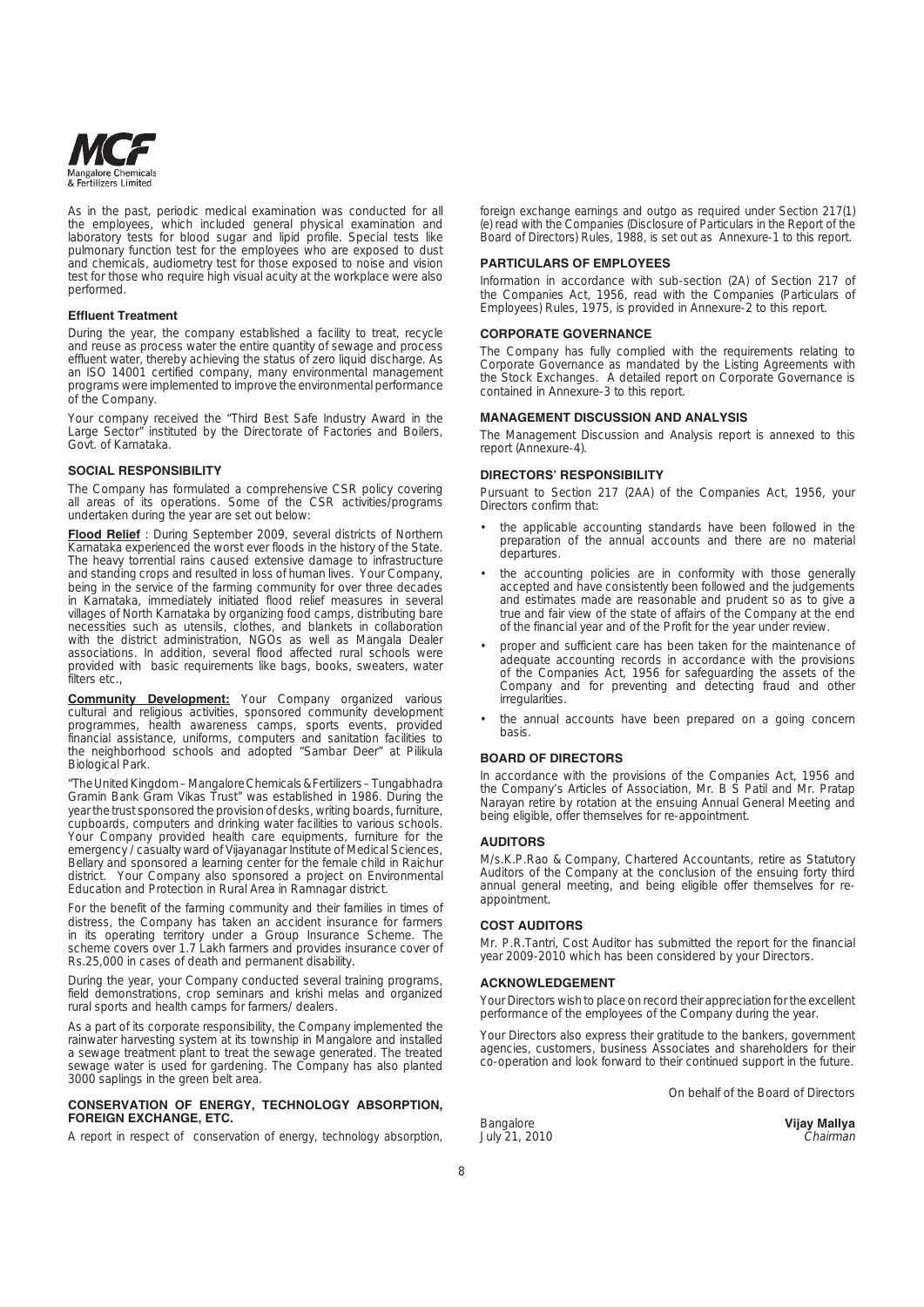

## **FORM A** (See Rule 2)

# **CONSERVATION OF ENERGY**

### **A. Power and Fuel Consumption**

| SI.<br>No.       | Description                                               | Unit              | Current<br>Year<br>2009-10 | Previous<br>Year<br>2008-09 |
|------------------|-----------------------------------------------------------|-------------------|----------------------------|-----------------------------|
| 1.               | Electricity:                                              |                   |                            |                             |
|                  | A. Purchased Units                                        | lakhs kwh         | 132.39                     | 82.63                       |
|                  | <b>Total Amount (including</b><br>minimum demand charges) | Rs. Lakhs         | 723.08                     | 477.47                      |
|                  | Minimum Demand Charges                                    | Rs. Lakhs         | 115.25                     | 112.46                      |
|                  | Unit Rate: (Excluding minimum<br>demand charges)          | Rs./kwh           | 4.59                       | 4.42                        |
|                  | <b>B. Own Generation</b>                                  |                   |                            |                             |
|                  | Through Generator (Diesel)                                |                   |                            |                             |
|                  | Units                                                     | Lakh kwh<br>(Net) | 2499.54                    | 2516.29                     |
|                  | Units per litre of furnace oil                            | kwh/l             | 4.12                       | 4.09                        |
|                  | Unit Cost                                                 | Rs./kwh           | 8.17                       | 8.42                        |
| $\overline{2}$ . | <b>Furnace Oil:</b>                                       | kl                | 60,602.34                  | 61,557.23                   |
|                  | <b>Total Amount</b>                                       | Rs. Lakhs         | 18,007.60                  | 19,201.33                   |
|                  | Average Rate                                              | $Rs.$ /kl         | 29,714.37                  | 31,192.64                   |

# **B. Consumption per unit of Production**

| Description                         |                | Unit | Current<br>Year<br>2009-10 | Previous<br>Year<br>2008-09 |
|-------------------------------------|----------------|------|----------------------------|-----------------------------|
| Products (with details)             |                |      |                            |                             |
| Electricity (per metric ton)        | - Urea         | kwh  | 658                        | 672                         |
|                                     | $-$ DAP        | kwh  | 39                         | 41                          |
|                                     | $-20:20:00:13$ | kwh  | 39                         | 35                          |
| Furnace Oil (per metric ton) - Urea |                | kl   | 0.059                      | 0.063                       |
|                                     | $-$ DAP        | kl   | 0.004                      | 0.004                       |
|                                     | $-20:20:00:13$ | kl   | 0.006                      | 0.006                       |

# **FORM B**

### **Form for disclosure of particulars with respect to Technology Absorption, Research and Development (R&D)**

## A. **Research and Development**

|        | 1. Specific areas in which<br>R&D were carried out by                              |    | : 1. Knockout pots were provided in refrigeration compressor main oil vent and<br>degasser tank vent to drain the oil to the main tank.                                                                                               |
|--------|------------------------------------------------------------------------------------|----|---------------------------------------------------------------------------------------------------------------------------------------------------------------------------------------------------------------------------------------|
| 3      | the Company                                                                        |    | 2. Sulphonated Naphthalene Formaldehyde powder to solution conversion unit.<br>3. The imported equipment viz. Heat exchangers, BEL valve spares, Relief<br>valves, Burner blocks, Rupture discs, Demister pads etc. were indigenized. |
| 7      | 2. Benefits derived as a<br>result of the above R&D                                |    | : 1. Oil recovery/avoidance of oil spillage resulted in savings and better house<br>keeping.                                                                                                                                          |
| 6      |                                                                                    |    | 2. In house project, as a result, savings in cost was achieved due to avoidance of<br>issuing contract to engineering consultant.                                                                                                     |
|        |                                                                                    | 3. | Indigenization of imported equipment and spare parts.                                                                                                                                                                                 |
| 2      | 3. Future plan of action                                                           |    | : Indigenization of imported spare parts                                                                                                                                                                                              |
|        | 4. Expenditure on R&D                                                              |    | : No separate account is maintained.                                                                                                                                                                                                  |
|        |                                                                                    |    | B. Technology absorption, adaptation and innovation                                                                                                                                                                                   |
| 9      | 1. Efforts, in brief, made                                                         |    | : 1. Painting of fuel oil tank T 1002 with black paint.                                                                                                                                                                               |
|        | towards technology<br>absorption, adaptation                                       |    | 2. IJT boiler Fuel oil heater bypass line was provided to make BHEL boiler oil<br>heater to operate independently.                                                                                                                    |
| 9<br>2 | and innovation                                                                     | 3. | Hookup lines are provided from P365 Ammonia plant) and P1012 (Utilities)<br>respectively to P1112/P921 (Urea plant) common discharge line to DAP                                                                                      |
| 3<br>3 |                                                                                    |    | plant.<br>4. Pumps P1002 A/B (Ammonia plant) bearing cooling water is diverted to<br>cooling tower basin.                                                                                                                             |
| 4      |                                                                                    |    | 5. Suction filters were installed in the suction line for pumps P205/P207 (Ammonia<br>plant)                                                                                                                                          |
|        | 2. Benefits derived as<br>a result of the above                                    |    | : 1. The tank is painted in black colour as a result of which steam consumption in<br>Fuel oil steam heater during the day time is reduced.                                                                                           |
|        | efforts e.g. product                                                               |    | 2. Cleaning of both the heaters can be done independently.                                                                                                                                                                            |
|        | improvement, cost<br>reduction, product                                            | 3. | Pump P921 was stopped resulting in energy savings of Rs.2.2 lakhs per<br>year.                                                                                                                                                        |
|        | development, import<br>substitution etc.,                                          |    | 4. Around 20 m3 of water is recovered every day.                                                                                                                                                                                      |
|        |                                                                                    | 5. | Choking of pump ports are avoided and dirt is prevented from entering and<br>damaging the pump internals.                                                                                                                             |
|        | 3. In case of imported<br>technology following<br>information may be<br>furnished. |    | : Not applicable                                                                                                                                                                                                                      |
|        |                                                                                    |    |                                                                                                                                                                                                                                       |

### **C. Foreign Exchange earnings & outgo**

Foreign Exchange Used : Rs. 763.31 Crores

Foreign Exchange Earned : Rs. 0.16 Crore

# **ANNEXURE – 2**

### **Information as per Section 217 (2A) read with Companies (Particulars of Employees) Rules, 1975 and forming part of the Directors' Report for the year ended March 31, 2010:**

| SI.<br>No. | <b>Name and Designation</b><br>of the Employee                                | Remuneration<br>Received<br>Rs. | <b>Nature of Duties</b><br>of the Employee | <b>Qualifications &amp; Experience</b>                                                         | Date of<br>Commencement<br>of Employment | Age<br>(Yrs.) | <b>Last Employment</b><br>held before joining<br>the Company |
|------------|-------------------------------------------------------------------------------|---------------------------------|--------------------------------------------|------------------------------------------------------------------------------------------------|------------------------------------------|---------------|--------------------------------------------------------------|
| a          |                                                                               |                                 |                                            | е                                                                                              |                                          |               |                                                              |
|            | 1. Mr. K Prabhakar Rao - Whole time Director                                  | 30.72.624                       |                                            | Overall in charge of Works   B.E.-Chemical Engg. Exp : 31 years                                | 31-07-1978                               | 55            |                                                              |
|            | 2. Mr. A Rudrachary -<br>Sr. Vice President - Strategic Initiatives           | 38,68,286                       | Strategic Initiatives                      | B.Com., AICWA. Exp: 41 years                                                                   | 03-04-1995                               | 61            | <b>NGEF Ltd</b>                                              |
|            | 3. Mr. H M Kshetrapalaiah, -<br>Sr. Vice President - Marketing, Agri Business | 36,72,605                       | Marketing, Agri Business                   | B.Sc (Ag). Exp: 41 years                                                                       | 01-09-1973                               | 61            | Central Bank of India                                        |
|            | 4. Mr. Apollo Fernandes<br>Vice President - HR                                | 17.36.102                       | <b>HR Management</b>                       | B.Com (Honors) PG Hons Diploma in<br>HRM. Exp: 37 years                                        | 03-03-2004                               | 60            | <b>HR</b> Consultant                                         |
|            | 5. Mr. K Raghuveeran, Vice President - Finance                                | 25.84.713                       | Finance                                    | B.Com, ACA, ACS. Exp: 35 years                                                                 | 10-12-2007                               | 56            | BPL Ltd                                                      |
|            | 6. Mr. S Ramaprasad, Vice President (HR & Legal) &<br>Company Secretary       | 25.51.090                       | <b>Company Secretary</b>                   | HR Management, Legal, & DCE, B.Com., LLB, Alll, ACIS, FCS<br>$\mathsf{Exp} : 23 \text{ years}$ | 01-11-2005                               | 44            | IKennametal India<br>Ltd                                     |

\*Employed for part of the year

a) Mr. K Prabhakar Rao is the Whole time Director of the Company and is not related to any of the other Directors of the Company. Other employees are not related to any of the Directors

of the Company.<br>b) The above appointments are contractual and the conditions of employment are governed by individual terms and conditions of service.<br>c) None of the employees own more than 2% of the outstanding shares of

## **ANNEXURE – 1**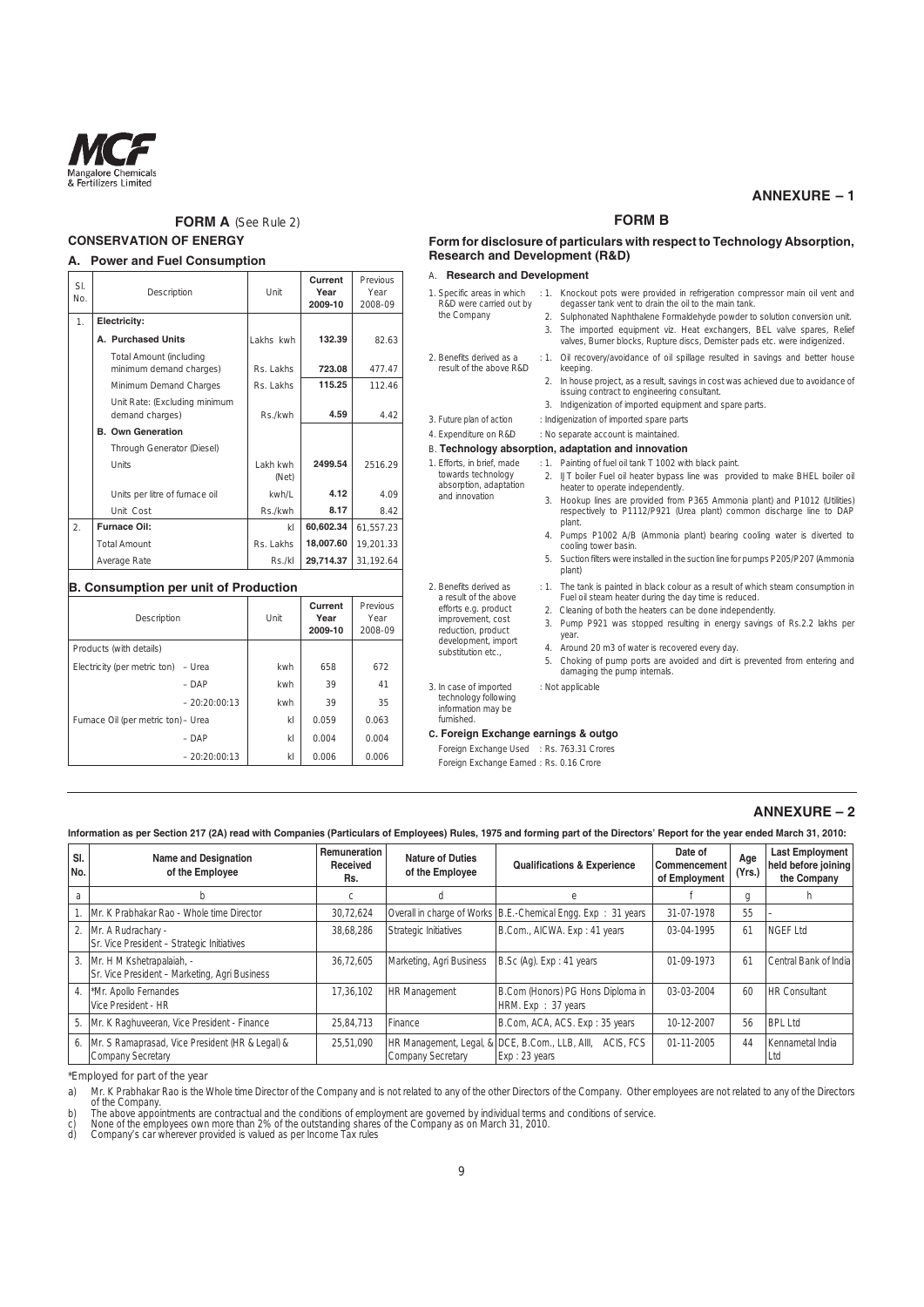

# REPORT ON CORPORATE GOVERNANCE **ANNEXURE – 3**

### **COMPANY'S PHILOSOPHY**

The philosophy of the Company on Corporate Governance is aimed at safeguarding and adding value to various stakeholders and envisages attainment of the highest levels of transparency and accountability in all areas of its operations and interactions with its stakeholders, including shareholders, employees, lenders and customers.

### **BOARD OF DIRECTORS**

The Board of Directors with an optimum combination of executive, non-executive and independent directors meets at regular intervals.

### **Composition of the Board and External Directorships**

|         |                      |                          |                       | Attendance      | Membership in Boards of Companies as<br>on 31.03.2010 |                 |               |  |
|---------|----------------------|--------------------------|-----------------------|-----------------|-------------------------------------------------------|-----------------|---------------|--|
| SI. No. | Name of the Director | Category                 | <b>Board Meetings</b> | At the last AGM | As                                                    | As Committee ** |               |  |
|         |                      |                          |                       | on 29.09.2009   | Director*                                             | Chairman        | <b>Member</b> |  |
| 1.      | Dr. Vijay Mallya     | Chairman [Non-executive] |                       | <b>Yes</b>      | 11                                                    |                 |               |  |
| 2.      | S. R. Gupte          | Non-Executive            |                       | <b>Yes</b>      | 8                                                     | 4               |               |  |
| 3.      | Deepak Anand         | Managing Director        |                       | Yes             | 3                                                     |                 |               |  |
| 4.      | Pratap Narayan       | Independent              |                       | Yes             |                                                       |                 |               |  |
| 5.      | Shrikant G Ruparel   | Independent              |                       | <b>Yes</b>      | 5                                                     |                 |               |  |
| 6.      | B. S. Patil          | Independent              |                       | <b>No</b>       | 10                                                    |                 |               |  |
| 7.      | N. Sunder Rajan      | Independent              |                       | Yes             | 2                                                     |                 |               |  |
| 8.      | K. Prabhakar Rao     | Whole-time Director      |                       | Yes             |                                                       |                 |               |  |

\* Directorships in Private Limited Companies, Foreign Companies, Section 25 Companies and other Associations are excluded.

\*\* Chairmanship/Membership of Audit and Shareholders' / Investors' Grievance Committee only have been considered.

Four meetings of the Board were held on 30.04.2009, 29.07.2009, 26.10.2009 and 21.01.2010.

The Company did not have any pecuniary relationship or transaction with any non-executive director during the year 2009-10. None of the Directors is related to the other.

### **AUDIT COMMITTEE**

The terms of reference of the Audit Committee are as per the guidelines set out in the listing agreement with the Stock Exchanges, read with Section 292A of the Companies Act, 1956 and includes such other functions as may be assigned to it by the Board from time to time.

The Audit Committee comprises:

- 1. Mr. Shrikant G Ruparel, Chairman
- 2. Mr. S. R. Gupte
- 3. Mr. Pratap Narayan
- 4. Mr. N. Sunder Rajan

During the financial year under consideration, four meetings of the Audit Committee were held on 30.04.2009, 29.07.2009, 26.10.2009 and 21.01.2010.

The attendance of the Members at the above meetings was as follows:

| <b>Directors</b>       | No. of Meetings attended |
|------------------------|--------------------------|
| Mr. Shrikant G Ruparel |                          |
| Mr. S. R. Gupte        |                          |
| Mr. Pratap Narayan     |                          |
| Mr. N. Sunder Rajan    |                          |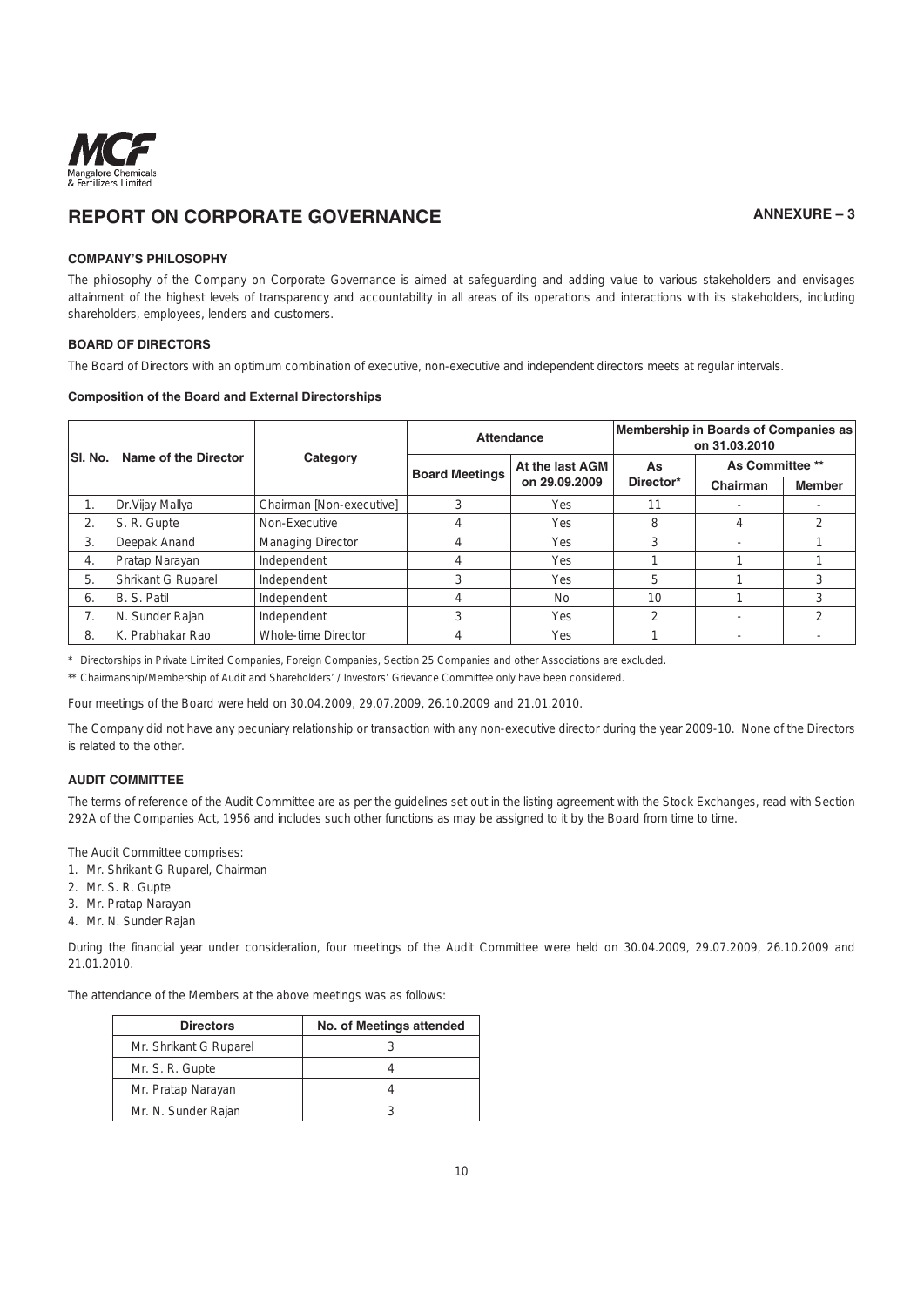

## **REMUNERATION TO DIRECTORS**

As per the terms of his appointment, Mr.Deepak Anand, Managing Director, received a nominal remuneration of Re.1/- per month. The particulars of remuneration paid to Mr.K Prabhakar Rao for the financial year 2009-10 are set out below:

| Salary                                                       | Rs. 8,59,320    |
|--------------------------------------------------------------|-----------------|
| Allowances & Perquisites                                     | Rs. 13,83,612   |
| Contribution to Provident, Superannuation and Gratuity Funds | Rs. 3,14,082    |
| Performance Evaluation Payment                               | 5,15,610<br>Rs. |
| Commission                                                   | Nil             |
| Service contract                                             | 5 Years         |
| Notice period                                                | 3 Months        |
| Total                                                        | Rs. 30,72,624   |

The Non-executive directors of the Company are not paid any remuneration other than sitting fees. The details of sitting fees paid to the non-executive Directors during the financial year 2009-10 are as follows:  $In - 1$ 

|                        |              |                                            | N3.                                             |
|------------------------|--------------|--------------------------------------------|-------------------------------------------------|
|                        |              | Sitting Fee paid for attending meetings of |                                                 |
| Name of the Director   | <b>Board</b> | Audit Committee                            | Shareholders'/Investors'<br>Grievance Committee |
| Dr. Vijay Mallya       | 45,000       |                                            |                                                 |
| Mr. S. R. Gupte        | 60,000       | 60,000                                     |                                                 |
| Mr. Pratap Narayan     | 60,000       | 60,000                                     | 10,000                                          |
| Mr. Shrikant G Ruparel | 45,000       | 45,000                                     |                                                 |
| Mr. N. Sunder Rajan    | 45,000       | 45,000                                     |                                                 |
| Mr. B. S. Patil        | 60,000       |                                            | 10,000                                          |

Mr Deepak Anand, Managing Director, held 25,000 equity shares as at 31.03.2010 and no other Director holds equity shares of the Company.

### **SHAREHOLDERS'/INVESTORS' GRIEVANCE COMMITTEE**

The Shareholders'/Investors' Grievance Committee of Directors comprises:

- 1. Mr. Pratap Narayan, Chairman
- 2. Mr. Deepak Anand
- 3. Mr. B. S. Patil

During the financial year under consideration, two meetings of the Committee were held on 29.07.2009 and 21.01.2010.

### **COMPLIANCE OFFICER**

Mr S. Ramaprasad, Vice President (HR & Legal) & Company Secretary.

### **INVESTOR GRIEVANCES**

During the year, the Company received 55 investor grievances which were redressed.

### **CODE OF CONDUCT FOR PREVENTION OF INSIDER TRADING**

The Company has adopted a code of conduct for prevention of insider trading in the shares of the Company, pursuant to the Securities and Exchange Board of India (Prohibition of Insider Trading) Regulations, 1992. The Board has designated the Company Secretary, as the Compliance Officer and authorised the Managing Director to monitor the compliance of the aforesaid regulations.

### **CODE OF BUSINESS CONDUCT AND ETHICS**

The Company has in place, a code of business conduct and ethics for its Board Members and the Senior Management, which has been posted on the Company's Website. The Board and the Senior Management affirm compliance with the code, annually.

### **MANAGEMENT COMMITTEE**

Since 1996-97, a Management Committee (MC) has been functioning regularly with the Managing Director as its Chairman and the Director-Works and all the Vice Presidents as its members. All aspects of the Company, including plant operations, marketing, financial performance, human resources development and industrial relations are discussed at length by the MC and decisions taken as considered appropriate in the interest of the Company.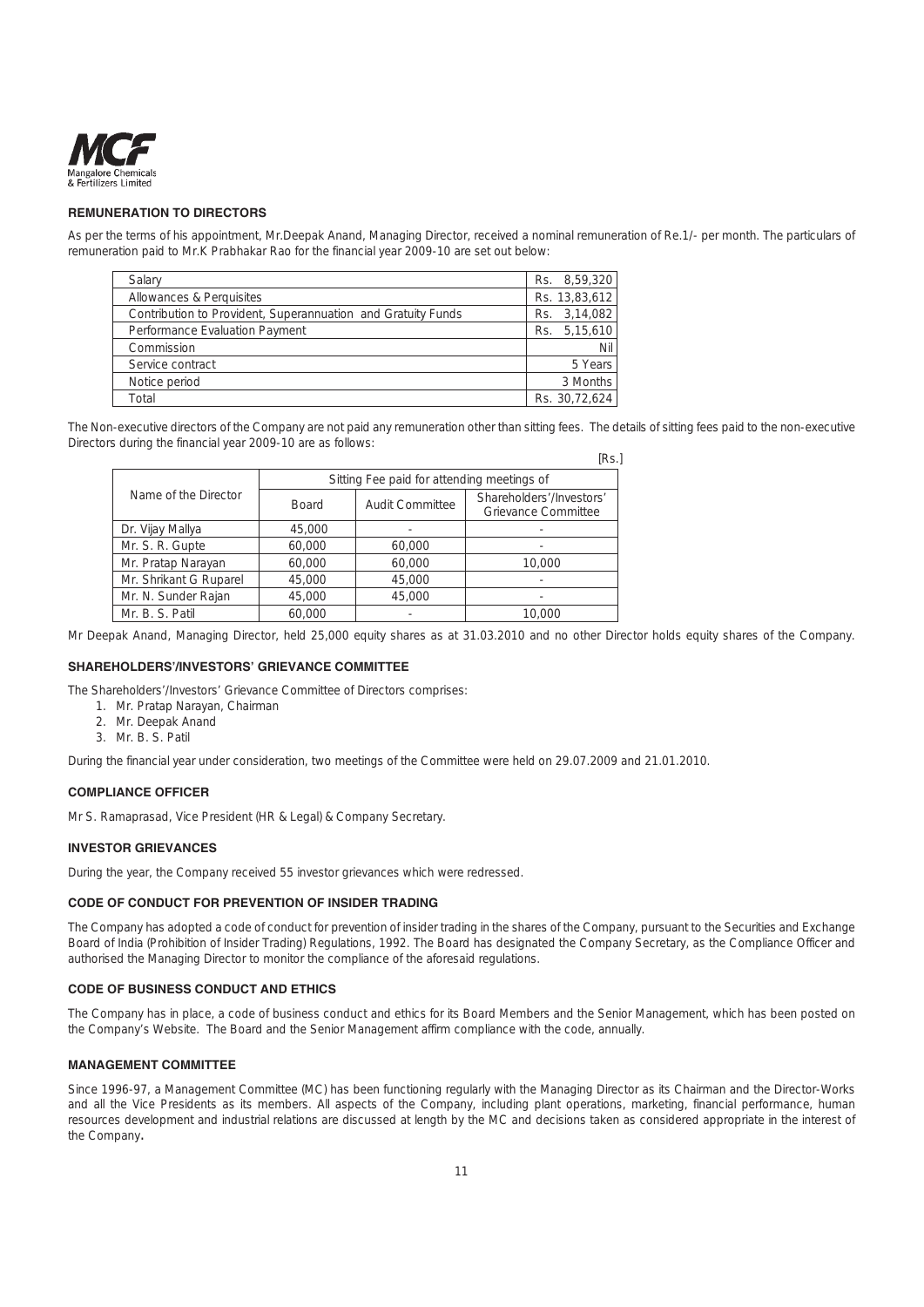

### **GENERAL MEETINGS**

The details of the location and time of the last three Annual General Meetings are given below:

| Year      | Venue                                                                  | Date       | Time       |
|-----------|------------------------------------------------------------------------|------------|------------|
| 2006-2007 | Good Shepherd Auditorium, Opposite St. Joseph's Pre-University College | 28.09.2007 | 3.00 p.m.  |
|           | Field Marshal K.M Cariappa Road, (Residency Road), Bangalore - 560 025 |            |            |
| 2007-2008 | Good Shepherd Auditorium, Opposite St. Joseph's Pre-University College | 22.09.2008 | 4.00 p.m.  |
|           | Field Marshal K.M Cariappa Road, (Residency Road), Bangalore - 560 025 |            |            |
| 2008-2009 | Good Shepherd Auditorium, Opposite St. Joseph's Pre-University College | 29.09.2009 | 11.30 a.m. |
|           | Field Marshal K.M Cariappa Road, (Residency Road), Bangalore - 560 025 |            |            |

Special Resolutions were passed at the aforesaid AGMs as per the respective notices circulated in connection with the meetings.

No resolution was passed during the year 2009-10 through Postal Ballot.

### **DISCLOSURES**

No transaction of material nature has been entered into by the Company with its promoters, directors or the management, their subsidiaries or relatives, etc., that may have potential conflict with the interests of the Company. However, please refer to the relevant Notes on Accounts on related party transactions.

The Company has complied with all the statutory requirements comprised in the listing agreements / regulations / guidelines / rules of the stock exchanges / SEBI / other statutory authorities.

No penalty / strictures were imposed on the Company by stock exchange or SEBI or any statutory authority, on any matter related to capital markets during the last three years.

### **NON-MANDATORY REQUIREMENTS**

The Company has not adopted Whistle Blower Policy, being non-mandatory. The Company has not constituted a Remuneration Committee, being non-mandatory.

The Company has fully complied with mandatory requirements of Clause 49 of the listing agreement with the stock exchanges.

## **MEANS OF COMMUNICATION**

The financial results are normally published in one or more English language newspapers, such as, Business Standard, Business Line, as well as Sanjevani, a vernacular daily. The results are also posted on the Company's web site: www.mangalorechemicals.com

### **GENERAL SHAREHOLDERS INFORMATION**

### **Annual General Meeting**

The Forty Third Annual General Meeting of the Company will be held on September 29, 2010, at 4.00 p.m. at Good Shepherd Auditorium, Opp. St. Joseph's Pre-University College, Field Marshal K.M. Cariappa Road (Residency Road), Bangalore – 560 025.

### **Financial Calendar**

Financial reporting during the year 2010-2011:

| <b>Quarter ending</b> | <b>Declaration of Un-audited</b> |  |  |  |
|-----------------------|----------------------------------|--|--|--|
|                       | financial results on or before   |  |  |  |
| 30.06.2010            | 31.07.2010                       |  |  |  |
| 30.09.2010            | 31.10.2010                       |  |  |  |
| 31.12.2010            | 31.01.2011                       |  |  |  |
| 31.03.2011            | 30.04.2011                       |  |  |  |

**Book Closure Dates:** September 23, 2010 to September 29, 2010 [both days inclusive]

**Dividend Payment Date:** Within 30 days from the date of approval of shareholders.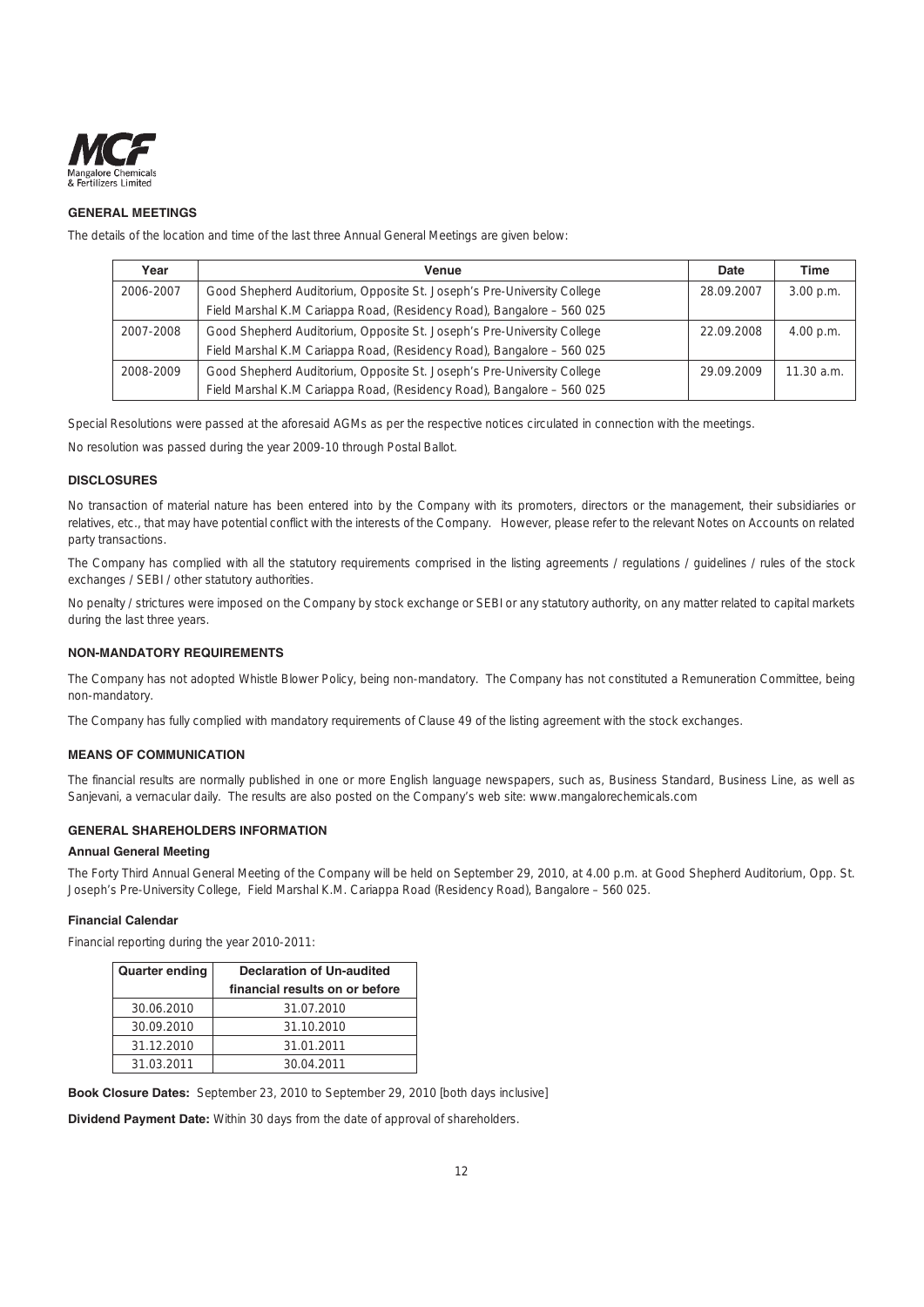

## **Stock Exchange Listing**

The Company's shares are presently listed on the following Stock Exchanges:

| Bangalore Stock Exchange Limited                  | Bombay Stock Exchange Limited    | National Stock Exchange of India Limited |
|---------------------------------------------------|----------------------------------|------------------------------------------|
| Stock Exchange Towers                             | Phiroze Jeejeebhoy Towers        | Exchange Plaza, Bandra Kurla Complex     |
| No. 51, I Cross, J.C. Road<br>BANGALORE - 560 027 | Dalal Street<br>MUMBAI - 400 023 | Bandra (E), MUMBAI - 400 051             |

The Company has paid the annual listing fees to the Stock Exchanges for the financial year 2010-11.

In terms of SEBI Circular dated 28.01.2005, the Company has paid the annual custody fee to NSDL and CDSL for the financial year 2010-11.

### **STOCK CODE**

| Bombay Stock Exchange: 530011 MANGCHEM | National Stock Exchange: MANGCHEFER | <sup>1</sup> ISIN : INE558B01017 |
|----------------------------------------|-------------------------------------|----------------------------------|
|                                        |                                     |                                  |

### **MARKET PRICE DATA**

The monthly high and low quotations at the Bombay Stock Exchange [BSE] and National Stock Exchange [NSE] during the year under review are given below: (in Rs.)

| <b>Period</b> | <b>BSE</b> |       | <b>NSE</b> |       |
|---------------|------------|-------|------------|-------|
|               | High       | Low   | High       | Low   |
| April, 2009   | 18.90      | 11.70 | 18.95      | 11.40 |
| May           | 23.50      | 14.80 | 23.20      | 14.80 |
| June          | 27.00      | 19.20 | 26.80      | 19.10 |
| July          | 22.85      | 15.35 | 22.85      | 15.25 |
| August        | 25.10      | 19.05 | 25.00      | 18.80 |
| September     | 25.45      | 21.95 | 25.50      | 22.05 |
| October       | 24.00      | 19.00 | 23.90      | 17.30 |
| November      | 21.50      | 17.60 | 21.55      | 17.50 |
| December      | 22.95      | 19.65 | 23.00      | 19.65 |
| January, 2010 | 28.15      | 21.75 | 28.25      | 21.70 |
| February      | 26.05      | 21.55 | 26.05      | 21.55 |
| March         | 24.50      | 21.70 | 24.45      | 21.75 |

**Source:** www.bseindia.com & www.nseindia.com



**Note**: Data as on 1st trading day of the month.

### **Registrar and Share Transfer Agent**

M/s. Cameo Corporate Services Limited, 'Subramanian Building', 1, Club House Road, CHENNAI - 600 002, have been engaged to provide both share transfer as well as dematerialisation services.

### **SHARE TRANSFER SYSTEM**

The Share Transfer Committee approves the share transfer, transmission, transposition, consolidation, sub-division requests once in a week.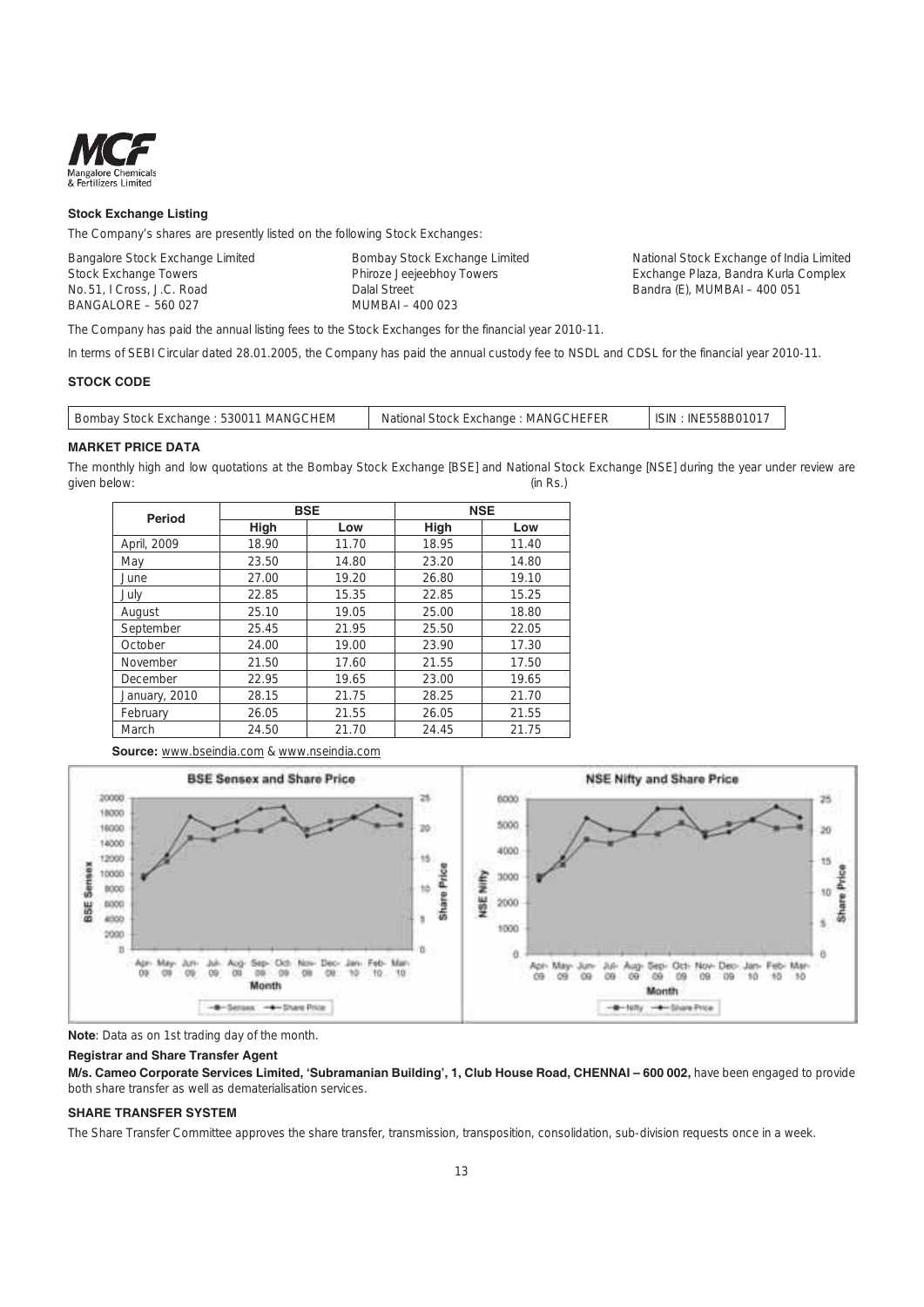

### **DISTRIBUTION OF SHAREHOLDING AS ON MARCH 31, 2010 SHAREHOLDING PATTERN AS ON MARCH 31, 2010**

|                | <b>Shareholders</b> | <b>Shares held</b> | $%$ of<br>Shareholding |
|----------------|---------------------|--------------------|------------------------|
| $1 - 500$      | 74767               | 13431807           | 11.33                  |
| $501 - 1000$   | 8353                | 7360967            | 6.21                   |
| $1001 - 2000$  | 3586                | 5872520            | 4.96                   |
| $2001 - 3000$  | 1330                | 3534753            | 2.98                   |
| $3001 - 4000$  | 584                 | 2168840            | 1.83                   |
| $4001 - 5000$  | 793                 | 3852149            | 3.25                   |
| $5001 - 10000$ | 874                 | 6780215            | 5.72                   |
| 10001 & above  | 826                 | 75513899           | 63.72                  |
| <b>TOTAL</b>   | 91113               | 118515150          | 100.00                 |

| g | Category                                                                        | No. of<br><b>Shareholders</b> | No. of Equity<br><b>Shares</b> | %      |
|---|---------------------------------------------------------------------------------|-------------------------------|--------------------------------|--------|
|   | UB Group - Promoter                                                             | 3                             | 36076775                       | 30.44  |
|   | Financial Institutions / Banks                                                  | 316                           | 465006                         | 0.39   |
|   | Mutual Funds                                                                    | 6                             | 147525                         | 0.13   |
|   | Central Government / State Government                                           | 12                            | 3759884                        | 3.17   |
|   | Insurance Companies                                                             | 6                             | 206637                         | 0.17   |
|   | <b>Bodies Corporate</b>                                                         | 1279                          | 16259680                       | 13.72  |
|   | Public                                                                          | 87624                         | 56139856                       | 47.37  |
|   | Others (Clearing Members, Foreign Nationals,<br>HUFs, NRIs, Societies & Trusts) | 1867                          | 5459787                        | 4.61   |
|   | <b>TOTAL</b>                                                                    | 91113                         | 118515150                      | 100.00 |

The Company has not issued GDRs/ADRs/Warrants and Convertible Instruments during the financial year.

**Corporate Office** 

**Plant Location Panambur, MANGALORE – 575 010 Company's Address for Mangalore Chemicals & Fertilizers Limited Correspondence** Level-11, UB Tower, UB City 24, Vittal Mallya Road BANGALORE – 560 001 Phone : +91 080 - 3985 5500 / 6000 Fax: +91 080 - 3985 5588

In compliance with SEBI circular No.MRD/DoP/Dep/SE/Cir.22/06 dated 18.12.2006, the Company has designated the email id shares@ mangalorechemicals.com for registering investor complaints.

The Company's equity shares having been mandated for settlement only in dematerialised form by all investors, the Company has signed tripartite agreements with the National Securities Depository Limited [NSDL], the Central Depository Services (India) Limited [CDSL] and Cameo Corporate Services Limited, to offer depository related services to its shareholders. As at March 31, 2010, 91.12 % of the equity share capital of the company has been dematerialised. Investors holding physical share certificates are advised to convert their holding to demat form in view of the various advantages associated with demat holding.

# **DECLARATION REGARDING COMPLIANCE WITH COMPANY'S CODE OF BUSINESS CONDUCT AND ETHICS**

I, Deepak Anand, Managing Director of Mangalore Chemicals & Fertilizers Limited hereby declare that all Board Members and Senior Management Team have affirmed compliance of the Code of Business Conduct and Ethics for the financial year ended March 31, 2010.

**Deepak Anand**

July 21, 2010 Managing Director

# **AUDITORS' CERTIFICATE ON CORPORATE GOVERNANCE**

To the Members of Mangalore Chemicals & Fertilizers Limited

We have examined the compliance of conditions of Corporate Governance by Mangalore Chemicals & Fertilizers Limited ("the Company"), for the year ended March 31, 2010, as stipulated in Clause 49 of the Listing Agreements of the said Company with Stock Exchanges.

The compliance of conditions of Corporate Governance is the responsibility of the Management of the Company. Our examination was limited to a review of the procedures and implementation thereof, adopted by the Company for ensuring the compliance with the conditions of Corporate Governance. It is neither an audit nor an expression of opinion on the financial statements of the Company.

In our opinion and to the best of our information and according to the explanations given to us and representations made by the Directors and the Management of the Company, we certify that the Company has complied with the Corporate Governance requirements as stipulated in clause 49 of the Listing Agreement.

We state that no investor grievance is pending, for a period exceeding one month against the Company, as per the records maintained by the Shareholder's/ Investor's Grievance Committee.

We further state that such compliance is neither an assurance as to the future viability of the Company nor the efficiency or effectiveness with which the Management has conducted the affairs of the Company.

> **For K. P. RAO & COMPANY** Chartered Accountants

Firm Regn. No. 003135S

**[ K. VISWANATH ]** Membership No.: 22812

Place: Bangalore<br>Date: July 21, 2010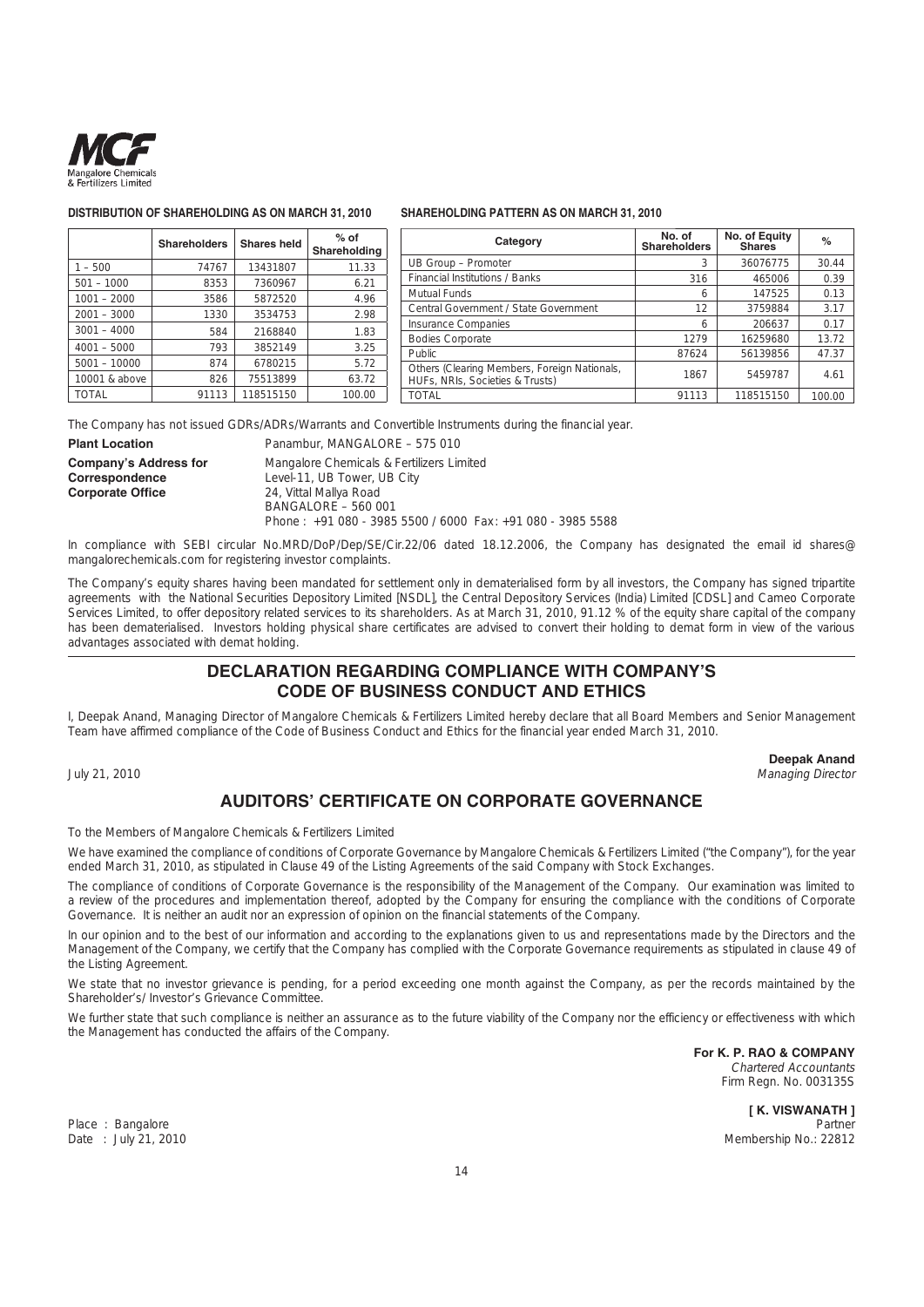

# **MANAGEMENT DISCUSSION & ANALYSIS REPORT**

### **Industry Structure and Developments**

The Company has only one business segment, viz. Fertilizers. It manufactures both nitrogenous and phosphatic fertilizers and is the only manufacturer of fertilizers in the State of Karnataka. About 65% of the Company's products are sold in the State of Karnataka, which meets about 25% of the needs of the farmers in the State. The Company has maintained a modest share of the market in the neighbouring States of Kerala, Tamilnadu, Andhra Pradesh and Maharashtra.

### **Threats and Opportunities**

Stage III of New Pricing Scheme for Urea announced in March 2007 stipulated that existing Naphtha/Furnace Oil/LSHS units should convert to gas by 31.3.2010. Despite our readiness for conversion, availability of gas at Mangalore is a concern and the requisite pipeline infrastructure is not yet in place. Given the gas supply situation, the Government of India is considering extending this deadline for conversion to gas by 3 years upto 31.3.2013. It appears that the work on the LNG terminal at Kochi is progressing well. GAIL has already entered into a MOU with Governments of Karnataka and Kerala for right of use for laying the pipeline from Kochi to Mangalore. The gas pipeline connectivity to Mangalore is expected only by end of 2012. The Company is in final stage of concluding gas supply agreement with IOC and gas transportation agreement with GAIL. Considering the importance of fertilizer for ensuring food security in the country, Government of India has agreed to allocate gas on priority to fertilizer companies.

The Nutrient Based Subsidy scheme (NBS) announced by the Government with effect from 1.4.2010 has announced concession rates for the year 2010-11 in advance, thereby facilitating import of higher quantities of Phosphatic and Potassic fertilizers. This move of the Government indicates a step towards further reforms in the fertilizer sector. The Company has entered into agreements with leading suppliers of fertilizers abroad for import of DAP and MOP on a larger scale compared to last year.

#### **Future Outlook**

The demand for both Nitrogenous & Phosphatic fertilizers in India is increasing steadily and expected to grow at a compounded annual rate of 5%. With the domestic production almost stagnant and the demand supply gap widening, the supply deficit has to be met from imports.

Your Company is looking for diversifying into other products that are synergistic with the existing operations. In addition, your Company has increased imports of DAP and specialty fertilizers and a major thrust has been given to maximize trading operations and focus on the Integrated Nutrient Management business.

## **Financial and Operational Performance**

### a) **Production Performance**

A total production of 3,79,500 MTs of Urea, 2,82,173 MTs of Complex fertilizers [DAP/ NP], and 15,330 MTs of Ammonium Bi-Carbonate was achieved during the year.

### b) **Operating Results**

Due to reduction in the concession rates on account of lower prices of raw materials / imported fertilizers, your Company achieved a turnover of Rs. 2082 Crores against Rs. 2484 Crores, despite higher volume of sales. The Profit after tax (PAT) was Rs. 56.49 Crores compared to Rs.28.17 Crores in the previous year. This is after accounting for Rs. 4.27 Crores towards loss on account of Fertilizer Bonds issued by GOI as compared to Rs. 35.63 Crores in the previous year.

### c) **Resource Utilization**

The Gross fixed assets as at 31.3.2010 were Rs.653.23 Crores as compared to Rs.610.06 Crores in the previous year. During the year, the Company added assets worth Rs.43.17 Crores (net).

### d) **Working Capital**

Net working capital excluding cash and bank balances, as on 31.3.2010 was Rs. 174.31 Crores. Book debts outstanding for more than 6 months as on 31.3.2010 stood at Rs. 0.88 Lakhs as compared to Rs. 22.88 Lakhs in the previous year.

### **Risks and Concerns**

Considering our substantial imports of raw materials and fertilizers, depreciation of rupee against US \$ can have negative impact on profitability.

### **Internal Control Systems**

Adequate internal control procedures are in place across functions in the Company, adequately supported by SAP – R3 – Enterprise Resource Planning [ERP] solution, leading to total business integration. In addition, an independent Internal Audit team of the UB Group reviews the internal control measures on an ongoing basis, whose reports are reviewed by the Audit Committee of Directors.

### **Human Resources and Industrial Relations**

Your company had a long history of labour unrest and indiscipline. However, by adopting a 3 pronged strategy of zero tolerance of indiscipline, a fair but firm approach and encouraging genuine internal union leadership there is now a paradigm shift in the mind set of employees and the industrial relations climate has been harmonious over the last few years. The settlement entered into with the Union during the year 2008 is valid upto June 2012.

The Company has taken steps to improve internal communication and all the departments now have quarterly communication meetings conducted by the Department Head and attended by all employees in the department. These meetings have helped to foster better two way communication.

The Company continues to focus on its Human Capital and towards that end, constantly benchmarks itself with others within and outside the industry to adopt best practices.

The total strength of regular employees at the end of the year was 827 as against 807 in the previous year and the Industrial relations continued to be satisfactory during the year.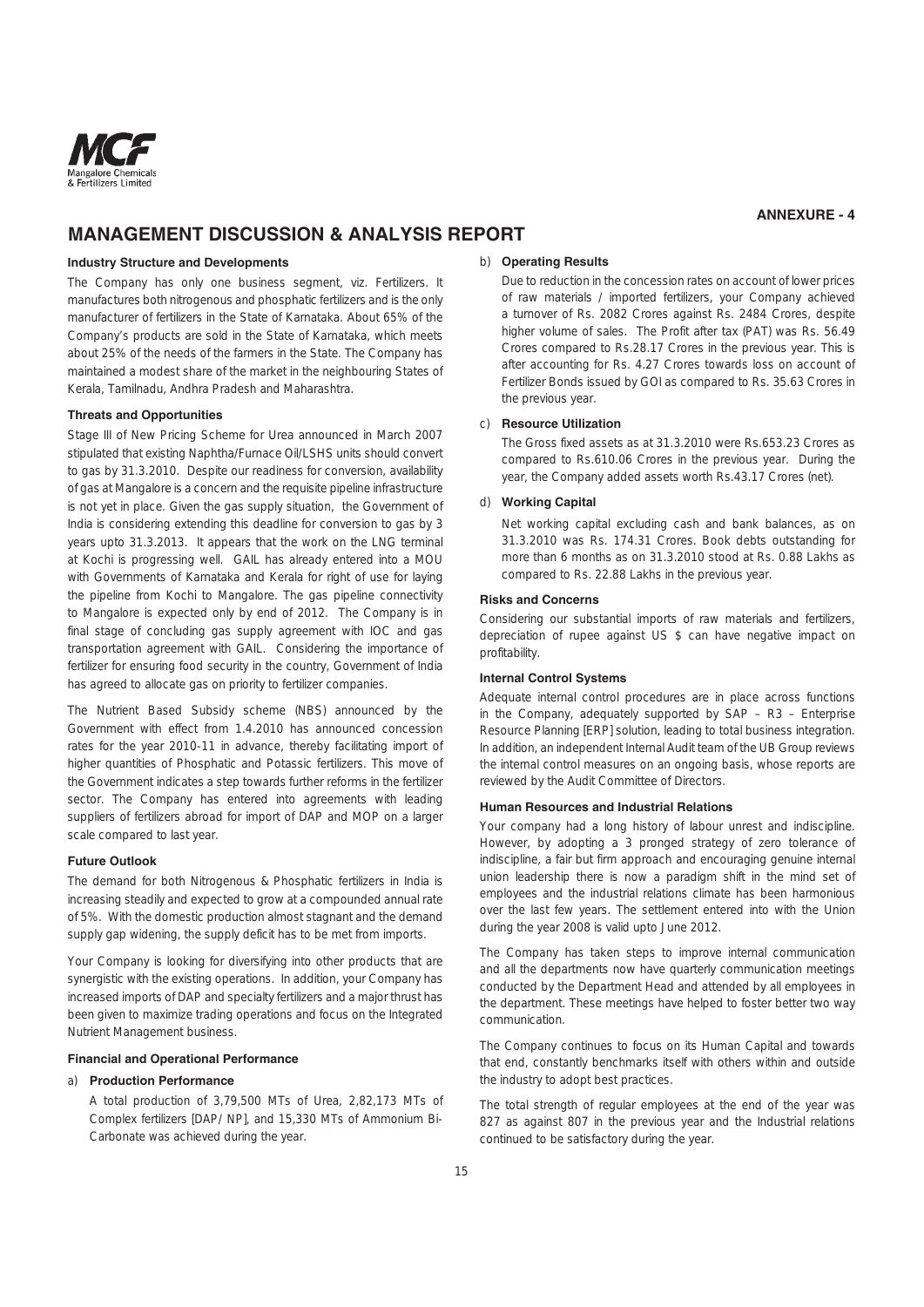

# **AUDITORS' REPORT TO THE MEMBERS**

- I. We have audited the attached Balance Sheet of Mangalore Chemicals and Fertilizers Limited, Bangalore as at 31st March 2010, the Profit and Loss Account and Cash Flow Statement for the year ended on that date annexed thereto. These financial statements are the responsibility of the Company's management. Our responsibility is to express an opinion on these financial statements based on our audit.
- II. We conducted our audit in accordance with auditing standards generally accepted in India. These Standards require that we plan and perform the audit to obtain reasonable assurance about whether the financial statements are free of material mis-statements. An audit includes examining, on a test basis, evidence supporting the amounts and disclosures in the financial statements. An audit also includes assessing the accounting principles used and significant estimates made by management, as well as evaluating the overall financial statement presentation. We believe that our audit provides a reasonable basis for our opinion.
- III. As required by the Companies (Auditor's Report) Order, 2003 issued by the Central Government of India in terms of sub-section (4A) of section 227 of the Companies Act, 1956, we give in the Annexure a statement on the matters specified in paragraphs 4 and 5 of the said order.
- IV. Further to our comments in the Annexure referred to above, we report that:
	- 1. We have obtained all the information and explanations, which to the best of our knowledge and belief were necessary for the purpose of the audit;
	- 2. In our opinion, proper books of account as required by Law have been kept by the company so far as appears from our examination of those books;
	- 3. The Balance Sheet, Profit and Loss Account and Cash Flow Statement dealt with by this report are in agreement with the books of account;
- 4. The Balance Sheet, Profit and Loss Account and Cash Flow Statement dealt with by this report comply with the Accounting Standards referred to in sub section (3C) of Section 211 of the Companies Act, 1956.
- 5. On the basis of written representations received by the company from the directors, as on 31st March 2010 and taken on record by the Board of Directors, we report that none of the directors are disqualified as at 31st March 2010 from being appointed as a director under section 274(1) (g) of the Company's Act, 1956.
- 6. Without qualifying our opinion, attention is drawn to Note 8 of Schedule 3B (Notes to Accounts), regarding the Concession for Urea and Phosphatic Fertilizers being recognized on the basis of estimates.
- 7. In our opinion and to the best of our information and according to the explanations given to us, the said accounts give the information required by the Companies Act, 1956, in the manner so required and give a true and fair view in conformity with the accounting principles generally accepted in India:
	- a) in the case of the Balance Sheet, of the state of affairs of the company as at 31st March 2010;
	- b) in the case of the Profit and Loss Account, of the Profit for the year ended on that date; and
	- c) in the case of the Cash Flow Statement, of the cash flows for the year ended on that date.

For **K. P. RAO & COMPANY**

Chartered Accountants Firm Regn. No. 003135S

## **(K. VISWANATH)**

Place : Bangalore **Partner** Partner Date : July 21, 2010 Membership No.: 22812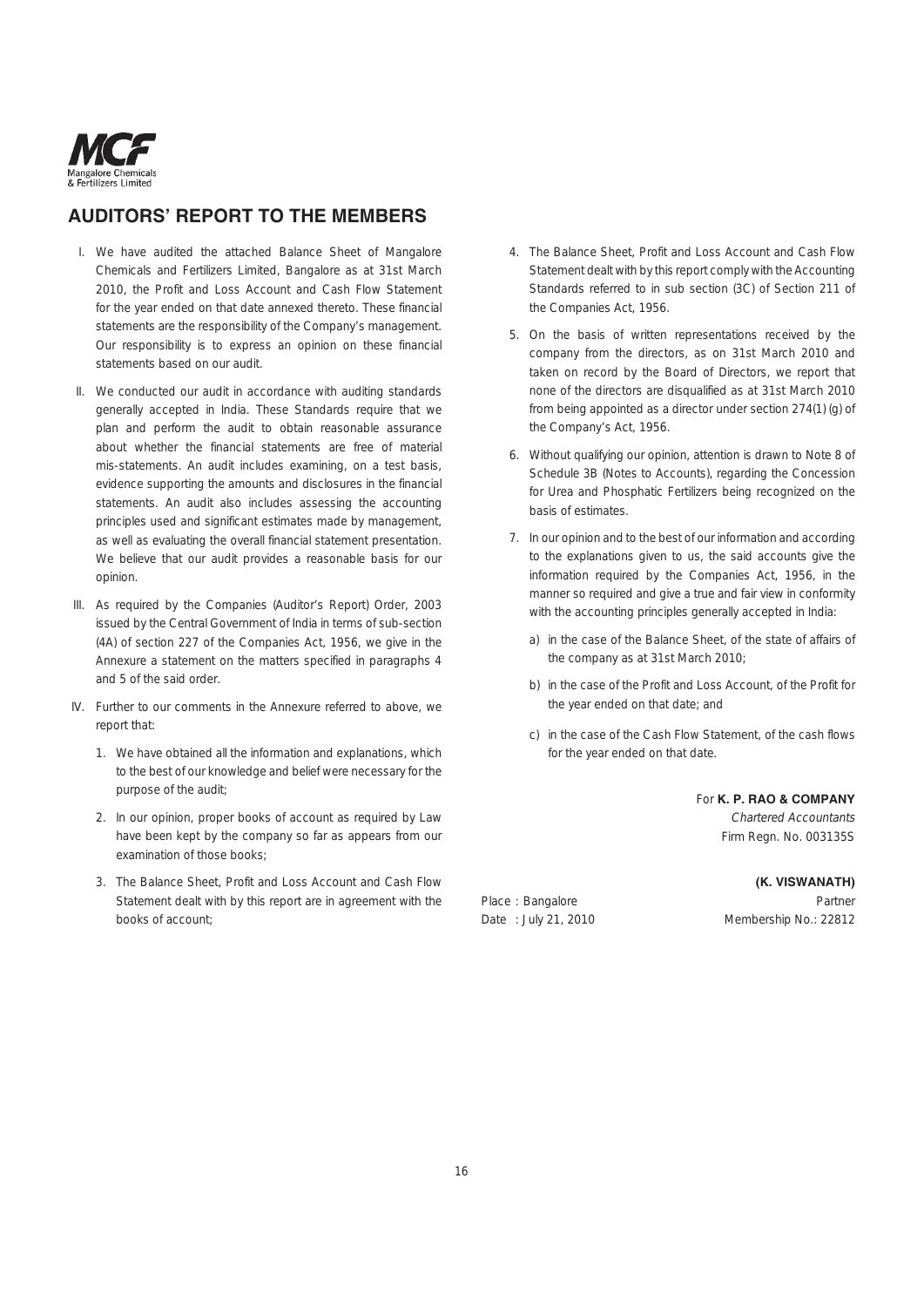

# **ANNEXURE TO AUDITORS' REPORT**

(REFERRED TO IN PARAGRAPH III OF OUR REPORT OF EVEN DATE)

- i. a. The company has maintained proper records showing full particulars including quantitative details and situation of fixed assets.
	- b. The Fixed assets have been physically verified by the management during the course of the year and no material discrepancies were noticed on such physical verification.
	- c. The company has not disposed off any substantial part of the fixed assets during the year.
- ii. a. The inventory has been physically verified during the year by the management. In our opinion the frequency of verification is reasonable.
	- b. The procedures of verification of inventories followed by the company are reasonable and adequate in relation to the size of the company and nature of its business.
	- c. The company is maintaining proper records of inventory. The discrepancies noticed on verification between the physical stocks and the book records were not material.
- iii. The company has not taken/granted any loans secured or unsecured from/to companies, firms or other parties listed in the register maintained under Section 301 of the Companies Act, 1956 and, therefore the clauses b, c, d, e, f and g of para (iii) of the Companies (Auditors Report) Order 2003 are not applicable.
- iv. In our opinion and according to information and explanations given to us, the internal control system for purchase of inventory, fixed assets and for sale of goods is adequate & commensurate with size of the company and present nature of its business. During the course of audit we have not observed any continuing failure to correct major weaknesses in the internal control system.
- v. a. According to the information and explanation given to us, we are of the opinion that the particulars of contracts or arrangements that need to be entered in the register maintained under section 301 of the Companies Act, 1956 have been so entered.
	- b. According to the information and explanation given to us, the transactions made in pursuance of contracts or arrangements entered in the register maintained under Section 301 of the Companies Act, 1956 in respect of a party during the year relate to services of a specialized nature and hence no comparative market prices are available to determine whether it has been transacted at prevailing market prices.
- vi. In our opinion and according to the information and explanation given to us, the provisions of section 58A and 58AA or any other relevant provisions of the Companies Act, 1956 and the rules framed there under are not applicable as the company has not accepted any deposits from the public.
- vii. The company has an Internal Audit System and in our opinion, the scope and coverage of internal audit is commensurate with size and nature of company's business.
- viii. We have carried out a limited review of the books of account and cost records maintained by the company, pursuant to the rules made by the Central Government for the maintenance of cost records under section 209(1)(d) of the Companies Act, 1956 and are of the opinion that prima facie, the prescribed accounts and records have been maintained. We have not however, made a detailed examination of such records with a view to determine whether they are accurate and complete.
- ix. a. According to the information and explanation given to us, the Company is regular in depositing undisputed statutory dues including Provident Fund, Investors Education & Protection Fund,

Employees State Insurance, Income Tax, Sales Tax, Wealth Tax, Service Tax, Customs Duty, Excise Duty, Cess, and any other statutory dues with the appropriate authorities. According to information and explanation given to us, there are no undisputed statutory dues outstanding as at 31st March 2010 for a period of more than six months from the date they became payable.

- b. According to the information and explanation given to us, there are no amounts in respect of Sales Tax, Income Tax, Service Tax, Customs Duty, Wealth Tax, Excise Duty or Cess that have not been deposited on account of any dispute.
- x. In our opinion, the Company has no accumulated losses at the end of the financial year and has not incurred any cash losses in the current financial year and in the immediately preceding financial year.
- xi. In our opinion and according to the information and explanation given to us, the Company has not defaulted in payment of its dues to Banks and Financial Institutions.
- xii. The company has not granted any loans and advances on security of shares, debentures and other securities.
- xiii. In our opinion, the company is not a Chit Fund, Nidhi or Mutual benefit trust/society.
- xiv. The Company is not dealing or trading in shares, securities, debentures and other investments.
- xv. According to the information and explanation given to us, the Company has given a corporate guarantee for loans taken by MCF International Limited, (a wholly owned subsidiary) from banks or financial institutions and the terms and conditions thereof are not prejudicial to the interest of the company.
- xvi. According to the information and explanation given to us, the Company has applied the term loan for the purpose for which it was obtained.
- xvii. According to the information and explanation given to us and on an overall examination of the Balance Sheet and the Cash Flow Statement of the Company, we report that prima facie no funds raised on short-term basis have been utilized for any long-term investment purposes.
- xviii. According to the information and explanation given to us, the Company has not made any preferential allotment of shares to parties and companies covered in the register maintained under section 301 of the Companies Act, 1956.
- xix. The company has not issued any debentures.
- xx. According to the information and explanation given to us, the Company has not raised any money through public issue.
- xxi. According to the information and explanations given to us, no material frauds on or by the Company has been noticed or reported during the year under report.

For **K. P. RAO & COMPANY** Chartered Accountants Firm Regn. No: -003135S

 **(K. VISWANATH)**

Place : Bangalore Place : Bangalore Partner Date : July 21, 2010 Membership No.: 22812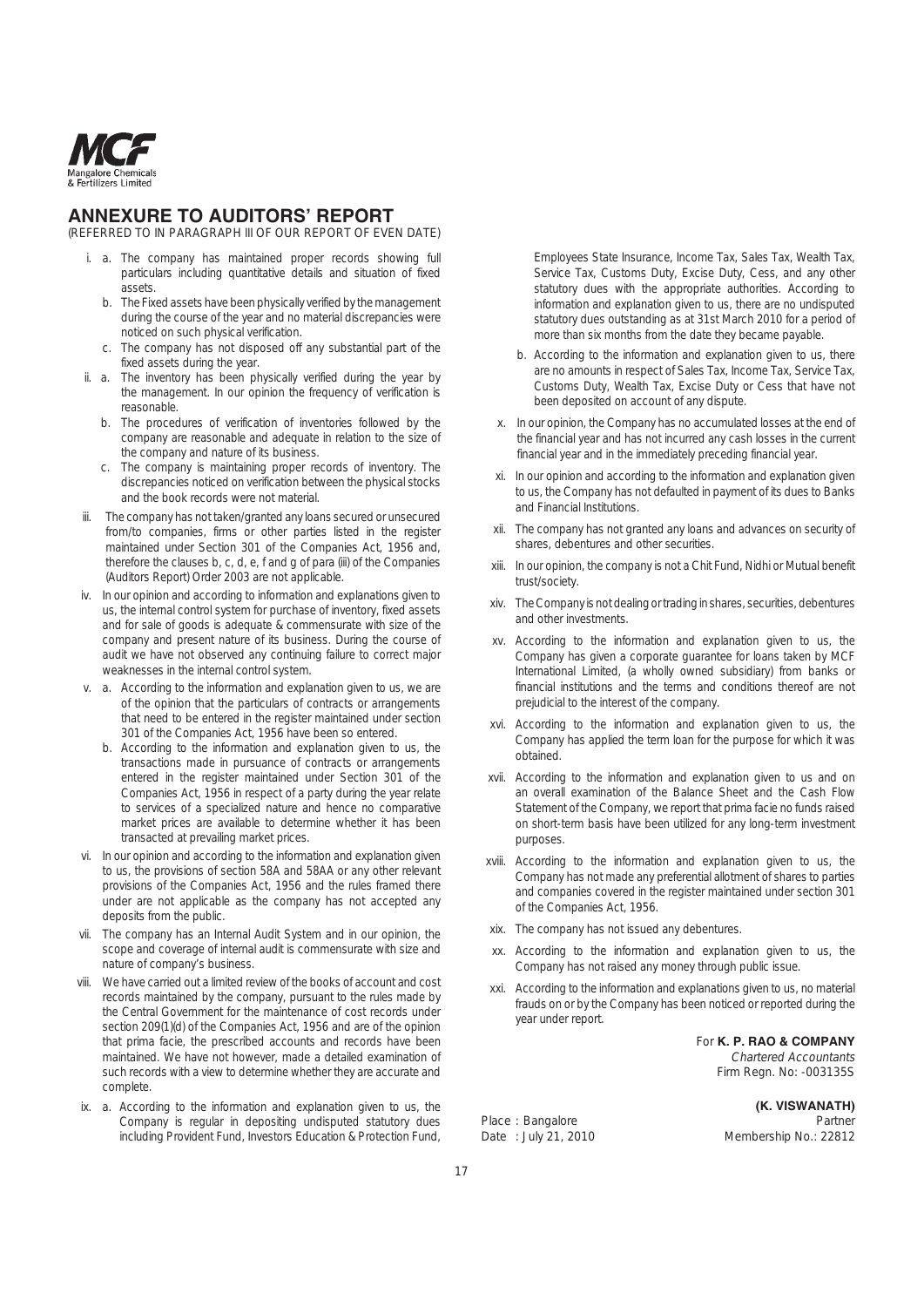

# **BALANCE SHEET AS AT MARCH 31, 2010**

| Schedule No.<br>2008-2009<br>2009-2010<br>1.1<br>Share Capital<br>118,54.86<br>118,54.86<br>1.2<br>311,05.75<br>Reserves and Surplus<br>270,64.81<br>429,60.61<br>1.3<br>98,16.33<br>391,20.49<br>1.4<br>5,59.01<br>98,16.33<br>396,79.50<br><b>Deferred Tax Liability (Net)</b><br>39,29.73<br>37,01.96<br>567,06.67<br><b>TOTAL</b><br>823,01.13<br><b>APPLICATION OF FUNDS</b><br><b>Fixed Assets</b><br><b>Gross Block</b><br>1.5<br>653,23.00<br>610,05.96<br>296,16.21<br>290,13.88<br>Less: Depreciation<br>357,06.79<br>Net Block<br>319,92.08<br>28,19.76<br>Capital Work-in-Progress<br>16,59.30<br>385,26.55<br>336,51.38<br>1.6<br>5.00<br>5.00<br><b>Current Assets, Loans and Advances</b><br>1.7<br>161,87.07<br>Inventories<br>170,77.35<br>17,30.84<br><b>Sundry Debtors</b><br>9,05.00<br>7,44.13<br>16,09.05<br>3,10.80<br>1,95.63<br>315,48.83<br>590,48.32<br>505,21.67<br>788,35.35<br><b>Less: Current Liabilities and Provisions</b><br>1.8<br>323,46.55<br>301,90.60<br>181,75.12<br>486,44.75<br><b>TOTAL</b><br>567,06.67<br>823,01.13<br><b>Accounting Policies and Notes on Accounts</b><br>3<br>This is the Balance Sheet referred to in our Report of even date.<br>For K. P. Rao & Co.<br><b>Vijay Mallya</b><br>S. R. Gupte<br><b>Shrikant G. Ruparel</b><br>Chairman<br>Director<br>Director<br><b>Deepak Anand</b><br><b>B. S. Patil</b><br>N. Sunder Rajan<br>Partner<br>Managing Director<br>Director<br><b>Director</b><br>S. Ramaprasad<br>Bangalore: July 21, 2010<br>Company Secretary |                                                        |  | (Rs. in Lakhs) |
|---------------------------------------------------------------------------------------------------------------------------------------------------------------------------------------------------------------------------------------------------------------------------------------------------------------------------------------------------------------------------------------------------------------------------------------------------------------------------------------------------------------------------------------------------------------------------------------------------------------------------------------------------------------------------------------------------------------------------------------------------------------------------------------------------------------------------------------------------------------------------------------------------------------------------------------------------------------------------------------------------------------------------------------------------------------------------------------------------------------------------------------------------------------------------------------------------------------------------------------------------------------------------------------------------------------------------------------------------------------------------------------------------------------------------------------------------------------------------------------------------------------------------------|--------------------------------------------------------|--|----------------|
|                                                                                                                                                                                                                                                                                                                                                                                                                                                                                                                                                                                                                                                                                                                                                                                                                                                                                                                                                                                                                                                                                                                                                                                                                                                                                                                                                                                                                                                                                                                                 |                                                        |  |                |
|                                                                                                                                                                                                                                                                                                                                                                                                                                                                                                                                                                                                                                                                                                                                                                                                                                                                                                                                                                                                                                                                                                                                                                                                                                                                                                                                                                                                                                                                                                                                 | <b>SOURCES OF FUNDS</b>                                |  |                |
|                                                                                                                                                                                                                                                                                                                                                                                                                                                                                                                                                                                                                                                                                                                                                                                                                                                                                                                                                                                                                                                                                                                                                                                                                                                                                                                                                                                                                                                                                                                                 | <b>Shareholders' Funds</b>                             |  |                |
|                                                                                                                                                                                                                                                                                                                                                                                                                                                                                                                                                                                                                                                                                                                                                                                                                                                                                                                                                                                                                                                                                                                                                                                                                                                                                                                                                                                                                                                                                                                                 |                                                        |  |                |
|                                                                                                                                                                                                                                                                                                                                                                                                                                                                                                                                                                                                                                                                                                                                                                                                                                                                                                                                                                                                                                                                                                                                                                                                                                                                                                                                                                                                                                                                                                                                 |                                                        |  |                |
|                                                                                                                                                                                                                                                                                                                                                                                                                                                                                                                                                                                                                                                                                                                                                                                                                                                                                                                                                                                                                                                                                                                                                                                                                                                                                                                                                                                                                                                                                                                                 |                                                        |  | 389,19.67      |
|                                                                                                                                                                                                                                                                                                                                                                                                                                                                                                                                                                                                                                                                                                                                                                                                                                                                                                                                                                                                                                                                                                                                                                                                                                                                                                                                                                                                                                                                                                                                 | <b>Loan Funds</b>                                      |  |                |
|                                                                                                                                                                                                                                                                                                                                                                                                                                                                                                                                                                                                                                                                                                                                                                                                                                                                                                                                                                                                                                                                                                                                                                                                                                                                                                                                                                                                                                                                                                                                 | Secured                                                |  |                |
|                                                                                                                                                                                                                                                                                                                                                                                                                                                                                                                                                                                                                                                                                                                                                                                                                                                                                                                                                                                                                                                                                                                                                                                                                                                                                                                                                                                                                                                                                                                                 | Unsecured                                              |  |                |
|                                                                                                                                                                                                                                                                                                                                                                                                                                                                                                                                                                                                                                                                                                                                                                                                                                                                                                                                                                                                                                                                                                                                                                                                                                                                                                                                                                                                                                                                                                                                 |                                                        |  |                |
|                                                                                                                                                                                                                                                                                                                                                                                                                                                                                                                                                                                                                                                                                                                                                                                                                                                                                                                                                                                                                                                                                                                                                                                                                                                                                                                                                                                                                                                                                                                                 |                                                        |  |                |
|                                                                                                                                                                                                                                                                                                                                                                                                                                                                                                                                                                                                                                                                                                                                                                                                                                                                                                                                                                                                                                                                                                                                                                                                                                                                                                                                                                                                                                                                                                                                 |                                                        |  |                |
|                                                                                                                                                                                                                                                                                                                                                                                                                                                                                                                                                                                                                                                                                                                                                                                                                                                                                                                                                                                                                                                                                                                                                                                                                                                                                                                                                                                                                                                                                                                                 |                                                        |  |                |
|                                                                                                                                                                                                                                                                                                                                                                                                                                                                                                                                                                                                                                                                                                                                                                                                                                                                                                                                                                                                                                                                                                                                                                                                                                                                                                                                                                                                                                                                                                                                 |                                                        |  |                |
|                                                                                                                                                                                                                                                                                                                                                                                                                                                                                                                                                                                                                                                                                                                                                                                                                                                                                                                                                                                                                                                                                                                                                                                                                                                                                                                                                                                                                                                                                                                                 |                                                        |  |                |
|                                                                                                                                                                                                                                                                                                                                                                                                                                                                                                                                                                                                                                                                                                                                                                                                                                                                                                                                                                                                                                                                                                                                                                                                                                                                                                                                                                                                                                                                                                                                 |                                                        |  |                |
|                                                                                                                                                                                                                                                                                                                                                                                                                                                                                                                                                                                                                                                                                                                                                                                                                                                                                                                                                                                                                                                                                                                                                                                                                                                                                                                                                                                                                                                                                                                                 |                                                        |  |                |
|                                                                                                                                                                                                                                                                                                                                                                                                                                                                                                                                                                                                                                                                                                                                                                                                                                                                                                                                                                                                                                                                                                                                                                                                                                                                                                                                                                                                                                                                                                                                 |                                                        |  |                |
|                                                                                                                                                                                                                                                                                                                                                                                                                                                                                                                                                                                                                                                                                                                                                                                                                                                                                                                                                                                                                                                                                                                                                                                                                                                                                                                                                                                                                                                                                                                                 |                                                        |  |                |
|                                                                                                                                                                                                                                                                                                                                                                                                                                                                                                                                                                                                                                                                                                                                                                                                                                                                                                                                                                                                                                                                                                                                                                                                                                                                                                                                                                                                                                                                                                                                 | <b>Investments</b>                                     |  |                |
|                                                                                                                                                                                                                                                                                                                                                                                                                                                                                                                                                                                                                                                                                                                                                                                                                                                                                                                                                                                                                                                                                                                                                                                                                                                                                                                                                                                                                                                                                                                                 |                                                        |  |                |
|                                                                                                                                                                                                                                                                                                                                                                                                                                                                                                                                                                                                                                                                                                                                                                                                                                                                                                                                                                                                                                                                                                                                                                                                                                                                                                                                                                                                                                                                                                                                 |                                                        |  |                |
|                                                                                                                                                                                                                                                                                                                                                                                                                                                                                                                                                                                                                                                                                                                                                                                                                                                                                                                                                                                                                                                                                                                                                                                                                                                                                                                                                                                                                                                                                                                                 |                                                        |  |                |
|                                                                                                                                                                                                                                                                                                                                                                                                                                                                                                                                                                                                                                                                                                                                                                                                                                                                                                                                                                                                                                                                                                                                                                                                                                                                                                                                                                                                                                                                                                                                 | Cash and Bank Balances                                 |  |                |
|                                                                                                                                                                                                                                                                                                                                                                                                                                                                                                                                                                                                                                                                                                                                                                                                                                                                                                                                                                                                                                                                                                                                                                                                                                                                                                                                                                                                                                                                                                                                 | <b>Other Current Assets</b>                            |  |                |
|                                                                                                                                                                                                                                                                                                                                                                                                                                                                                                                                                                                                                                                                                                                                                                                                                                                                                                                                                                                                                                                                                                                                                                                                                                                                                                                                                                                                                                                                                                                                 | Loans and Advances                                     |  |                |
|                                                                                                                                                                                                                                                                                                                                                                                                                                                                                                                                                                                                                                                                                                                                                                                                                                                                                                                                                                                                                                                                                                                                                                                                                                                                                                                                                                                                                                                                                                                                 |                                                        |  |                |
|                                                                                                                                                                                                                                                                                                                                                                                                                                                                                                                                                                                                                                                                                                                                                                                                                                                                                                                                                                                                                                                                                                                                                                                                                                                                                                                                                                                                                                                                                                                                 |                                                        |  |                |
|                                                                                                                                                                                                                                                                                                                                                                                                                                                                                                                                                                                                                                                                                                                                                                                                                                                                                                                                                                                                                                                                                                                                                                                                                                                                                                                                                                                                                                                                                                                                 | <b>Net Current Assets</b>                              |  |                |
|                                                                                                                                                                                                                                                                                                                                                                                                                                                                                                                                                                                                                                                                                                                                                                                                                                                                                                                                                                                                                                                                                                                                                                                                                                                                                                                                                                                                                                                                                                                                 |                                                        |  |                |
|                                                                                                                                                                                                                                                                                                                                                                                                                                                                                                                                                                                                                                                                                                                                                                                                                                                                                                                                                                                                                                                                                                                                                                                                                                                                                                                                                                                                                                                                                                                                 |                                                        |  |                |
|                                                                                                                                                                                                                                                                                                                                                                                                                                                                                                                                                                                                                                                                                                                                                                                                                                                                                                                                                                                                                                                                                                                                                                                                                                                                                                                                                                                                                                                                                                                                 |                                                        |  |                |
|                                                                                                                                                                                                                                                                                                                                                                                                                                                                                                                                                                                                                                                                                                                                                                                                                                                                                                                                                                                                                                                                                                                                                                                                                                                                                                                                                                                                                                                                                                                                 |                                                        |  |                |
|                                                                                                                                                                                                                                                                                                                                                                                                                                                                                                                                                                                                                                                                                                                                                                                                                                                                                                                                                                                                                                                                                                                                                                                                                                                                                                                                                                                                                                                                                                                                 | <b>Chartered Accountants</b><br>Firm Regn. No. 003135S |  |                |
|                                                                                                                                                                                                                                                                                                                                                                                                                                                                                                                                                                                                                                                                                                                                                                                                                                                                                                                                                                                                                                                                                                                                                                                                                                                                                                                                                                                                                                                                                                                                 | K. Viswanath                                           |  |                |
|                                                                                                                                                                                                                                                                                                                                                                                                                                                                                                                                                                                                                                                                                                                                                                                                                                                                                                                                                                                                                                                                                                                                                                                                                                                                                                                                                                                                                                                                                                                                 | Membership No.22812                                    |  |                |
|                                                                                                                                                                                                                                                                                                                                                                                                                                                                                                                                                                                                                                                                                                                                                                                                                                                                                                                                                                                                                                                                                                                                                                                                                                                                                                                                                                                                                                                                                                                                 |                                                        |  |                |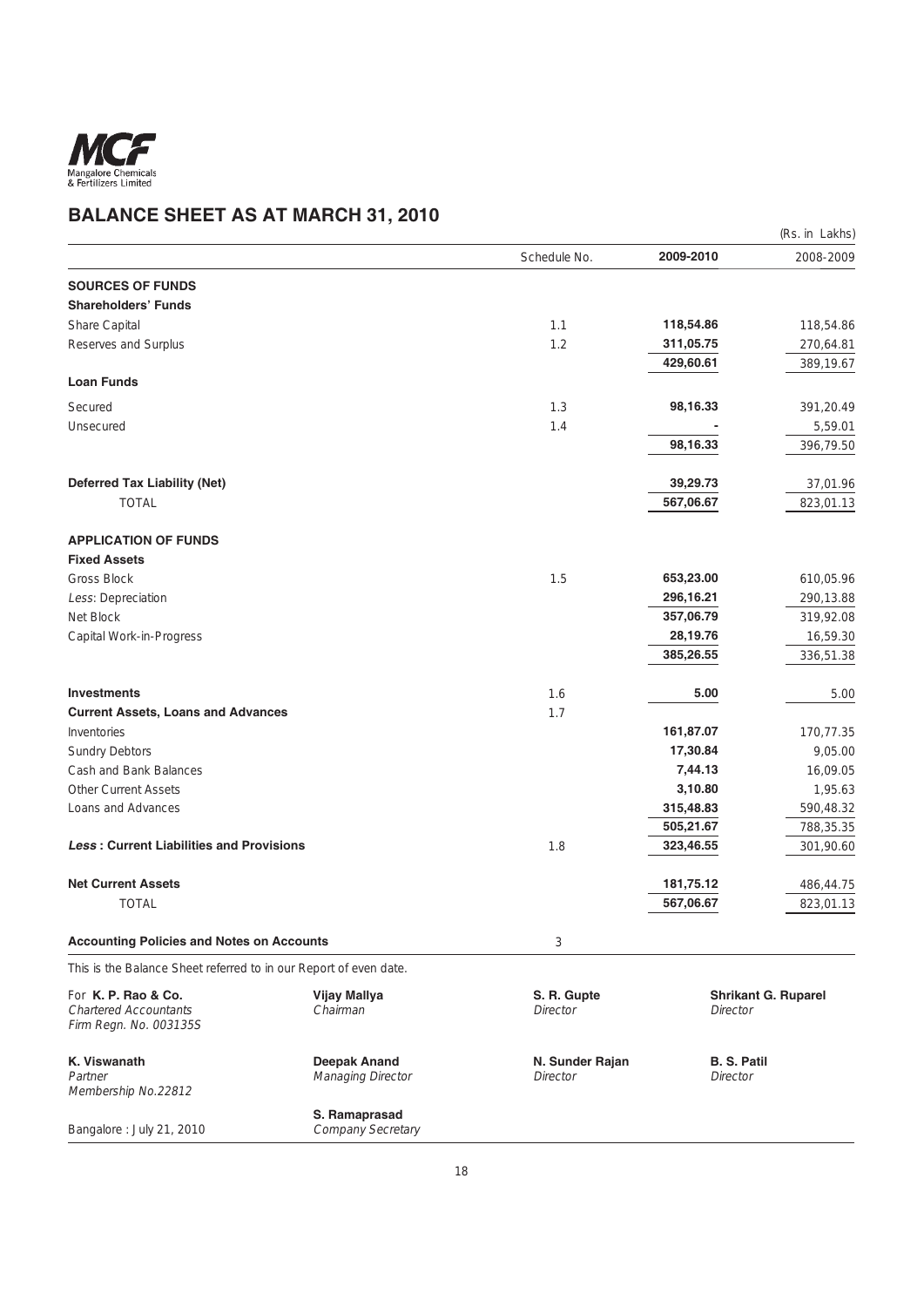

# **PROFIT & LOSS ACCOUNT FOR THE YEAR ENDED MARCH 31, 2010**

|                                                                             |              |            | (Rs. in Lakhs) |
|-----------------------------------------------------------------------------|--------------|------------|----------------|
|                                                                             | Schedule No. | 2009-2010  | $2008 - 2009$  |
| <b>INCOME</b>                                                               |              |            |                |
| Sales and Services                                                          |              | 2076,90.78 | 2471,97.73     |
| Less: Excise Duty                                                           |              | 1,26.29    | 2,35.75        |
| Net Sales and Services                                                      |              | 2075,64.49 | 2469,61.98     |
| Other Income                                                                | 2.1          | 6,08.56    | 14,42.17       |
|                                                                             |              | 2081,73.05 | 2484,04.15     |
| <b>EXPENDITURE</b>                                                          |              |            |                |
| Manufacturing and Other Expenditure                                         | 2.2          | 1955,62.32 | 2380,98.29     |
| Interest and Finance Charges                                                | 2.3          | 23,43.57   | 35,99.71       |
| Depreciation - Net of amount transferred from revaluation reserve of        |              |            |                |
| Rs. 1,98.55 lakhs (Previous year Rs. 2,03.72 lakhs)                         |              | 18,37.04   | 16,95.50       |
| Variation in Stock of Finished Goods and Work-in-Process                    | 2.4          | (23.32)    | 6,84.55        |
|                                                                             |              | 1997,19.61 | 2440,78.05     |
| <b>Profit Before Tax</b>                                                    |              | 84,53.44   | 43,26.10       |
| Provision for Taxation                                                      |              |            |                |
| - Current Tax                                                               |              | 25,70.00   | 14,65.00       |
| - Short / (Excess) Provision for Tax for earlier years                      |              | 6.55       | (7.30)         |
| - Deferred Tax Liability (Net)                                              |              | 2,27.77    | 12.35          |
| - Fringe Benefit Tax                                                        |              |            | 38.71          |
| <b>Total Provision for Taxation</b>                                         |              | 28,04.32   | 15,08.76       |
| <b>Profit After Tax</b>                                                     |              | 56,49.12   | 28,17.34       |
| Balance brought forward from previous year                                  |              | 132,77.12  | 114,30.38      |
| <b>BALANCE AVAILABLE FOR APPROPRIATIONS</b>                                 |              | 189,26.24  | 142,47.72      |
| <b>APPROPRIATIONS</b>                                                       |              |            |                |
| Proposed Dividend                                                           |              | 11,85.15   | 8,29.61        |
| Corporate Dividend Tax                                                      |              | 2,01.42    | 1,40.99        |
| Balance carried to Balance Sheet                                            |              | 175,39.67  | 132,77.12      |
|                                                                             |              | 189,26.24  | 142,47.72      |
| <b>EARNINGS PER EQUITY SHARE</b>                                            |              |            |                |
| Basic and Diluted (in Rupees) [See Note No. B-13 of Schedule 3]             |              | 4.77       | 2.38           |
| <b>Accounting Policies and Notes on Accounts</b>                            | 3            |            |                |
| This is the Profit and Loss Account referred to in our Report of even date. |              |            |                |

| For K. P. Rao & Co.<br><b>Chartered Accountants</b><br>Firm Regn. No. 003135S | <b>Vijay Mallya</b><br>Chairman           | S. R. Gupte<br><b>Director</b> | <b>Shrikant G. Ruparel</b><br><b>Director</b> |
|-------------------------------------------------------------------------------|-------------------------------------------|--------------------------------|-----------------------------------------------|
| K. Viswanath<br>Partner<br>Membership No.22812                                | Deepak Anand<br><b>Managing Director</b>  | N. Sunder Rajan<br>Director    | <b>B. S. Patil</b><br>Director                |
| Bangalore: July 21, 2010                                                      | S. Ramaprasad<br><b>Company Secretary</b> |                                |                                               |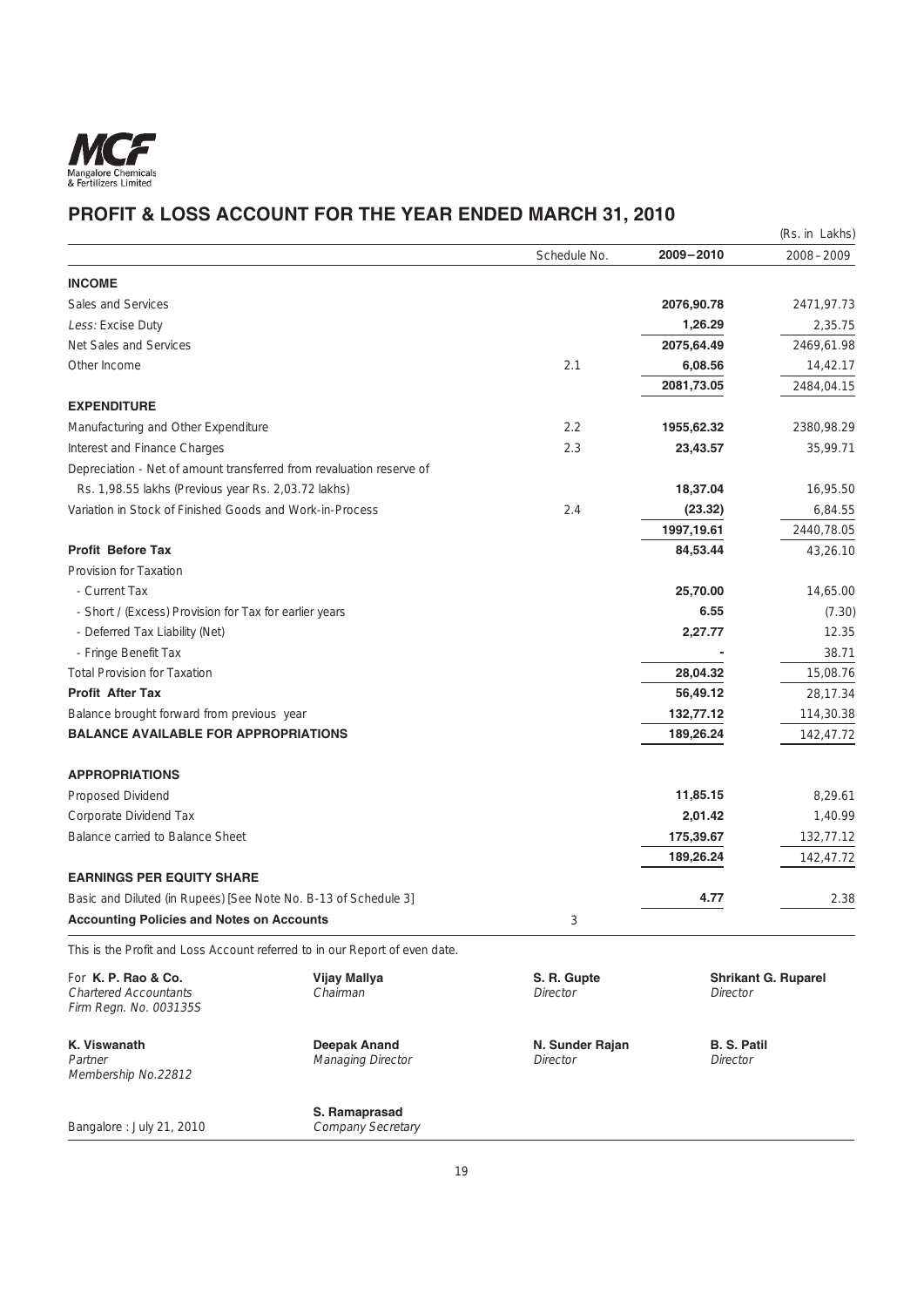

# **CASH FLOW STATEMENT FOR THE YEAR ENDED MARCH 31, 2010**

|   |                                                                    |           |                           |             | (Rs. in Lakhs)            |
|---|--------------------------------------------------------------------|-----------|---------------------------|-------------|---------------------------|
|   |                                                                    |           | Year ended March 31, 2010 |             | Year ended March 31, 2009 |
| Α | <b>CASH FLOW FROM OPERATING ACTIVITIES</b>                         |           |                           |             |                           |
|   | Net Profit before Tax                                              |           | 84,53.44                  |             | 43,26.10                  |
|   | Adjustment for:                                                    |           |                           |             |                           |
|   | Depreciation                                                       | 18,37.04  |                           | 16,95.50    |                           |
|   | Interest charges                                                   | 23,43.57  |                           | 35,99.71    |                           |
|   | Interest received                                                  | (3,84.54) |                           | (9, 78.82)  |                           |
|   | <b>Fixed Assets Written-off</b>                                    | 2,76.64   |                           | 47.86       |                           |
|   | (Profit)/Loss on sale of fixed assets (Net)                        | 3.36      |                           | (14.78)     |                           |
|   |                                                                    |           | 40,76.07                  |             | 43,49.47                  |
|   | Operating Profit before Working Capital changes<br>Adjustment for: |           | 125,29.51                 |             | 86,75.57                  |
|   | Trade and other Receivables                                        | 275,64.55 |                           | (61, 45.64) |                           |
|   | Inventories                                                        | 8,90.28   |                           | (9.30)      |                           |
|   | Trade Payables                                                     | 3,40.05   |                           | (18.69)     |                           |
|   |                                                                    |           | 287,94.88                 |             | (61, 73.63)               |
|   | Cash Flow from operating activities                                |           | 413,24.39                 |             | 25,01.94                  |
|   | Income-tax paid                                                    |           | (21, 82.69)               |             | (19, 82.19)               |
|   | NET CASH FROM OPERATING ACTIVITIES                                 |           | 391,41.70                 |             | 5.19.75                   |
| B | <b>CASH FLOW FROM INVESTING ACTIVITIES</b>                         |           |                           |             |                           |
|   | Purchase of Fixed Assets                                           |           | (72, 23.35)               |             | (31, 45.75)               |
|   | Proceeds from Sale of Fixed Assets                                 |           | 9.53                      |             | 18.17                     |
|   | NET CASH USED IN INVESTING ACTIVITIES                              |           | (72, 13.82)               |             | (31, 27.58)               |
| C | <b>CASH FLOW FROM FINANCING ACTIVITIES</b>                         |           |                           |             |                           |
|   | Proceeds from long term bank borrowings                            |           | 12,22.31                  |             |                           |
|   | Proceeds from short term bank borrowings                           |           | (294, 60.44)              |             | 33,15.03                  |
|   | Repayment of Loans and Deferments                                  |           | (16, 25.04)               |             | (16, 36.42)               |
|   | Dividend paid including Distribution tax                           |           | (9,70.60)                 |             | (8, 31.94)                |
|   | <b>Interest Received</b>                                           |           | 3,84.54                   |             | 9,78.82                   |
|   | <b>Interest Paid</b>                                               |           | (23, 43.57)               |             | (35, 99.71)               |
|   | NET CASH USED IN FINANCING ACTIVITIES                              |           | (327, 92.80)              |             | (17, 74.22)               |
|   | NET INCREASE / (DECREASE) IN CASH AND CASH EQUIVALENTS (A+B+C)     |           | (8,64.92)                 |             | (43, 82.05)               |
|   | OPENING BALANCE OF CASH AND CASH EQUIVALENTS                       |           | 16,09.05                  |             | 59,91.10                  |
|   | CLOSING BALANCE OF CASH AND CASH EQUIVALENTS                       |           | 7,44.13                   |             | 16,09.05                  |

The above Cash Flow Statement has been prepared under the "Indirect Method" as set out in Accounting Standard – 3 on Cash Flow Statement issued by the Institute of Chartered Accountants of India.

This is the Cash Flow Statement referred to in our Report of even date.

| For K. P. Rao & Co.<br>Chartered Accountants<br>Firm Regn. No. 003135S | Vijay Mallya<br>Chairman                  | S. R. Gupte<br>Director     | <b>Shrikant G. Ruparel</b><br>Director |
|------------------------------------------------------------------------|-------------------------------------------|-----------------------------|----------------------------------------|
| K. Viswanath<br>Partner<br>Membership No.22812                         | Deepak Anand<br><b>Managing Director</b>  | N. Sunder Rajan<br>Director | <b>B. S. Patil</b><br>Director         |
| Bangalore: July 21, 2010                                               | S. Ramaprasad<br><b>Company Secretary</b> |                             |                                        |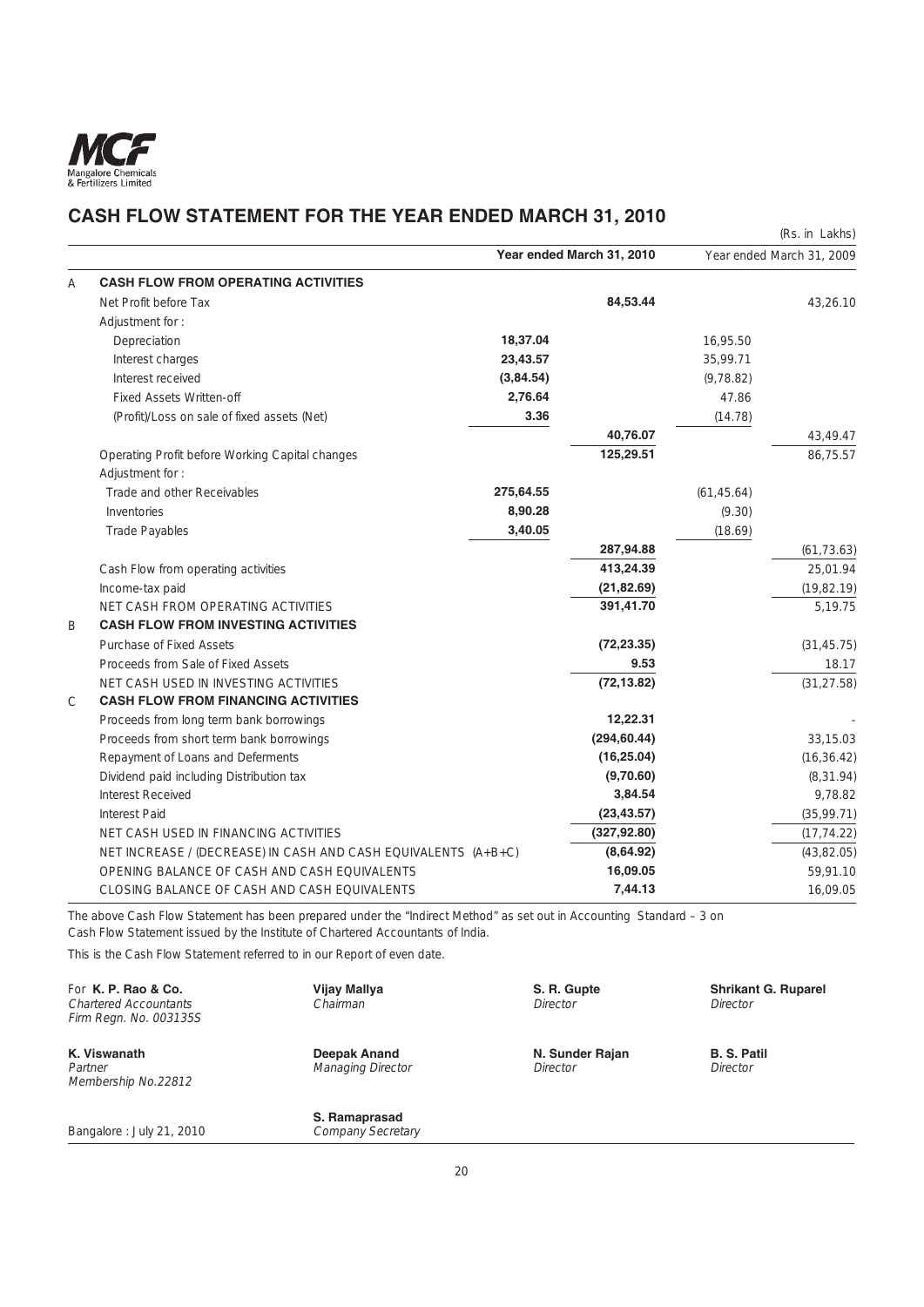

# **SCHEDULES FORMING PART OF BALANCE SHEET AS AT MARCH 31, 2010**

|     |                               |                                                                                                                                                  |          |               |          | (Rs. in Lakhs) |
|-----|-------------------------------|--------------------------------------------------------------------------------------------------------------------------------------------------|----------|---------------|----------|----------------|
|     |                               |                                                                                                                                                  |          | $2009 - 2010$ |          | $2008 - 2009$  |
| 1.1 | <b>SHARE CAPITAL</b>          |                                                                                                                                                  |          |               |          |                |
|     | <b>Authorised</b>             |                                                                                                                                                  |          |               |          |                |
|     | 6,00,000                      | 13% Redeemable Cumulative Preference Shares of Rs.100/- each                                                                                     |          | 6,00.00       |          | 6,00.00        |
|     | 12,40,00,000                  | Equity Shares of Rs.10/- each                                                                                                                    |          | 124,00.00     |          | 124,00.00      |
|     |                               |                                                                                                                                                  |          | 130,00.00     |          | 130,00.00      |
|     | <b>Issued</b>                 |                                                                                                                                                  |          |               |          |                |
|     | 12,00,00,044                  | Equity Shares of Rs.10/- each                                                                                                                    |          | 120,00.00     |          | 120,00.00      |
|     | <b>Subscribed and Paid-up</b> |                                                                                                                                                  |          |               |          |                |
|     |                               | 11,85,15,150 * Equity Shares of Rs.10/ each fully paid-up                                                                                        |          | 118,51.51     |          | 118,51.51      |
|     |                               | Add : Amount paid on equity shares forfeited:                                                                                                    |          | 3.35          |          | 3.35           |
|     |                               |                                                                                                                                                  |          | 118,54.86     |          | 118,54.86      |
|     |                               | * Of the above shares, 4,41,95,473 Equity Shares are allotted as fully<br>paid-up pursuant to a contract without payment being received in cash. |          |               |          |                |
| 1.2 | <b>RESERVES &amp; SURPLUS</b> |                                                                                                                                                  |          |               |          |                |
|     |                               | Capital Reserve as per last Balance Sheet                                                                                                        |          | 16.84         |          | 16.84          |
|     |                               | Capital Redemption Reserve as per last Balance Sheet                                                                                             |          | 4,80.78       |          | 4,80.78        |
|     | <b>Revaluation Reserve</b>    |                                                                                                                                                  | 90,57.07 |               | 92,64.51 |                |
|     | Less: Assets sold / discarded |                                                                                                                                                  | 23.06    |               | 3.72     |                |
|     |                               | Transfer to Profit and Loss Account                                                                                                              | 1,98.55  | 88,35.46      | 2,03.72  | 90,57.07       |
|     |                               | General Reserve as per last Balance Sheet                                                                                                        |          | 42,33.00      |          | 42,33.00       |
|     |                               | Balance in Profit and Loss Account                                                                                                               |          | 175,39.67     |          | 132,77.12      |
|     |                               |                                                                                                                                                  |          | 311,05.75     |          | 270,64.81      |
| 1.3 | <b>SECURED LOANS</b>          |                                                                                                                                                  |          |               |          |                |
|     | From: Banks                   |                                                                                                                                                  |          |               |          |                |
|     |                               | Term Loan                                                                                                                                        |          | 15,74.31      |          | 14,18.03       |
|     |                               | Cash Credit including demand loans                                                                                                               |          | 11,24.02      |          | 186,68.23      |
|     |                               | <b>Buyers Credit</b>                                                                                                                             |          | 70,26.63      |          | 189,75.54      |
|     | Others                        |                                                                                                                                                  |          | 91.37         |          | 58.69          |
|     |                               |                                                                                                                                                  |          | 98,16.33      |          | 391,20.49      |
| 1.4 | <b>UNSECURED LOANS</b>        |                                                                                                                                                  |          |               |          |                |
|     |                               | From: Government of Karnataka and its Agencies                                                                                                   |          |               |          | 2,84.36        |
|     |                               | Sales Tax Deferment                                                                                                                              |          |               |          | 2,74.65        |
|     |                               |                                                                                                                                                  |          |               |          | 5,59.01        |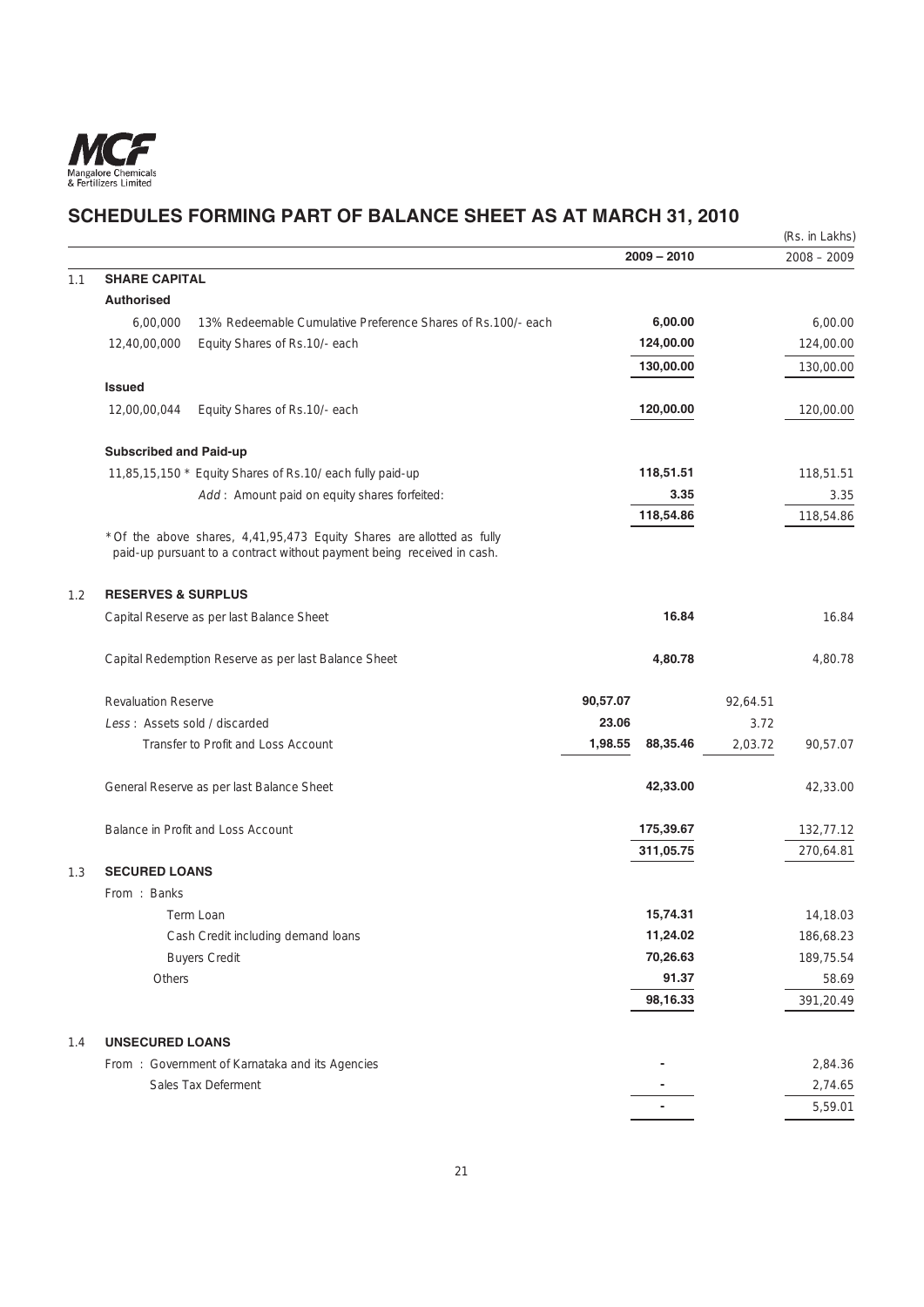

1.5 **FIXED ASSETS**

# **SCHEDULES FORMING PART OF BALANCE SHEET AS AT MARCH 31, 2010**

(Rs. in Lakhs)

|                                       | <b>GROSS BLOCK (At Cost or Valuation)</b> |                             |                          |                    | <b>DEPRECIATION</b> |                 |          |                          | <b>NET BLOCK</b> |                              |
|---------------------------------------|-------------------------------------------|-----------------------------|--------------------------|--------------------|---------------------|-----------------|----------|--------------------------|------------------|------------------------------|
| <b>DESCRIPTION</b>                    | As at<br>$1 - 4 - 2009$                   | <b>Additions Deductions</b> |                          | As at<br>31-3-2010 | Up to<br>31-3-2009  | For the<br>year | Deduc-   | Up to<br>tions 31-3-2010 | As at            | As at<br>31-3-2010 31-3-2009 |
| Freehold Land                         | 68.67.78                                  |                             | $\blacksquare$           | 68,67.78           |                     |                 |          | $\overline{a}$           | 68,67.78         | 68,67.78                     |
| Leasehold Land                        | 3.04                                      |                             |                          | 3.04               |                     |                 |          |                          | 3.04             | 3.04                         |
| <b>Buildings</b>                      | 39,39.67                                  | 13,27.98                    |                          | 52,67.65           | 10,96.11            | 1,37.12         |          | 12,33.23                 | 40,34.42         | 28,43.56                     |
| Railway Sidings                       | 96.54                                     | 5,65.22                     | 28.95                    | 6,32.81            | 75.56               | 2.58            | 27.50    | 50.64                    | 5,82.17          | 20.98                        |
| Roads, Drainage and Culverts          | 3,39.28                                   | 1.46                        | $\overline{\phantom{a}}$ | 3,40.74            | 1,01.21             | 5.83            | ÷,       | 1,07.04                  | 2,33.70          | 2,38.07                      |
| Plant and Machinery                   | 478,39.01                                 | 37,63.86                    | 16,40.25                 | 499,62.62          | 270,43.59           | 17,60.35        | 13.62.87 | 274,41.07                | 225,21.55        | 207,95.42                    |
| Intangible Assets                     | 2,96.84                                   | 51.17                       | $\omega$                 | 3,48.01            | 1,98.61             | 31.47           | ÷.       | 2,30.08                  | 1,17.93          | 98.23                        |
| Electrical Installations and Fittings | 67.36                                     | 88.88                       | 0.13                     | 1,56.11            | 39.57               | 2.44            | 0.13     | 41.88                    | 1,14.23          | 27.79                        |
| Equipment                             | 7,34.28                                   | 71.58                       | 10.83                    | 7,95.03            | 1,84.49             | 33.60           | 6.89     | 2,11.20                  | 5,83.83          | 5,49.79                      |
| Cranes and Locomotives                | 2,10.41                                   | 9.69                        |                          | 2,20.10            | 90.01               | 8.42            |          | 98.43                    | 1,21.67          | 1,20.40                      |
| <b>Furniture and Fixtures</b>         | 4,10.68                                   | 1,16.21                     | 1.32                     | 5,25.57            | 97.41               | 23.62           | 1.17     | 1,19.86                  | 4,05.71          | 3,13.27                      |
| Vehicles - Owned                      | 46.89                                     |                             |                          | 46.89              | 32.48               | 4.95            |          | 37.43                    | 9.46             | 14.41                        |
| - Leased                              | 1,51.35                                   | 66.84                       | 64.37                    | 1,53.82            | 52.01               | 25.21           | 34.70    | 42.52                    | 1,11.30          | 99.34                        |
| <b>Books</b>                          | 2.83                                      |                             |                          | 2.83               | 2.83                |                 |          | 2.83                     |                  |                              |
| <b>TOTAL</b>                          | 610.05.96                                 | 60,62.89                    | 17,45.85                 | 653,23.00          | 290,13.88           | 20,35.59        | 14,33.26 | 296,16.21                | 357,06.79        | 319.92.08                    |
| Previous Year                         | 581,24.01                                 | 30,43.57                    | 1,61.62                  | 610,05.96          | 272,21.32           | 18,99.22        |          | 1,06.66 290,13.88        |                  |                              |

Capital Work-in-Progress **28,19.76** 16,59.30

**385,26.55** 336,51.38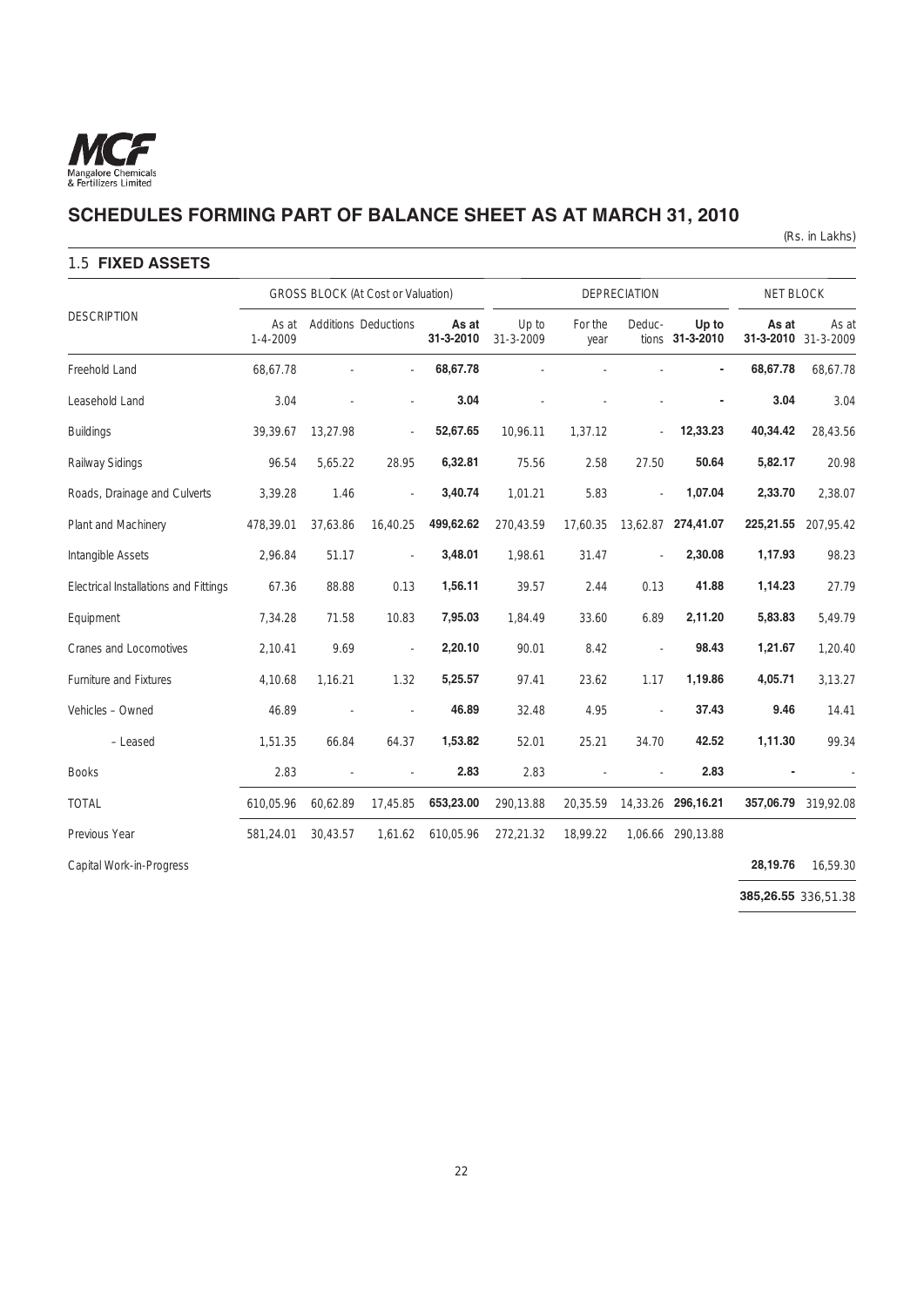

# **SCHEDULES FORMING PART OF BALANCE SHEET AS AT MARCH 31, 2010**

|     |                                                                                                  |               | (Rs. in Lakhs) |
|-----|--------------------------------------------------------------------------------------------------|---------------|----------------|
|     |                                                                                                  | $2009 - 2010$ | $2008 - 2009$  |
|     |                                                                                                  |               |                |
| 1.6 | <b>INVESTMENTS</b>                                                                               |               |                |
|     | Trade Investments in Fully paid Shares                                                           |               |                |
|     | (Unquoted, Long Term)                                                                            |               |                |
|     | In Subsidiary Company - Fully paid-up shares                                                     |               |                |
|     | MCF International Limited                                                                        | 5.00          | 5.00           |
|     |                                                                                                  | 5.00          | 5.00           |
| 1.7 | <b>CURRENT ASSETS, LOANS AND ADVANCES</b>                                                        |               |                |
|     | <b>CURRENT ASSETS</b>                                                                            |               |                |
|     | <b>Inventories</b>                                                                               |               |                |
|     | Raw Materials (Includes in-transit Rs.34,53.01 lakhs, previous year Rs.82,29.95 lakhs)           | 116,98.93     | 126,09.30      |
|     | Work-in-Process                                                                                  | 22.02         | 1,03.40        |
|     | <b>Finished Goods</b>                                                                            | 12,97.44      | 11,92.74       |
|     | Stores and Spares (Includes in-transit Rs.51.73 lakhs, previous year Rs.71.29 lakhs)             | 31,68.68      | 31,71.91       |
|     |                                                                                                  | 161,87.07     | 170,77.35      |
|     | <b>Sundry Debtors</b>                                                                            |               |                |
|     | Outstanding for a period exceeding six months                                                    |               |                |
|     | Considered Good: Secured                                                                         | 0.60          | 4.96           |
|     | Considered Good: Unsecured                                                                       | 0.28          | 17.92          |
|     | Considered Doubtful: Unsecured                                                                   |               |                |
|     | Other Debts: Considered Good: Secured by Deposits                                                | 4,36.50       | 2,72.92        |
|     | Other Debts: Considered Good: Unsecured                                                          | 12,93.46      | 6,09.20        |
|     |                                                                                                  | 17,30.84      | 9,05.00        |
|     | <b>Cash and Bank Balances</b>                                                                    |               |                |
|     | Cash on Hand                                                                                     | 1.99          | 0.90           |
|     | Cheques and Demand Drafts on Hand                                                                | 2,52.27       | 2,76.81        |
|     | With Scheduled Banks:                                                                            |               |                |
|     | Current Accounts*                                                                                | 4,84.66       | 13,18.27       |
|     |                                                                                                  | 5.21          | 13.07          |
|     | Others: Short Term Deposits                                                                      |               |                |
|     |                                                                                                  | 7,44.13       | 16,09.05       |
|     | * Includes balance in unclaimed dividend accounts Rs.1,11.89 lakhs, previous year Rs.81.29 lakhs |               |                |
|     | <b>Other Current Assets</b>                                                                      |               |                |
|     | Balance with Customs, Port Trust, Excise and Commercial Tax Authorities                          | 1,19.62       | 46.36          |
|     | Miscellaneous Deposits                                                                           | 1,91.18       | 1,49.27        |
|     |                                                                                                  | 3,10.80       | 1,95.63        |
|     | <b>LOANS AND ADVANCES</b>                                                                        |               |                |
|     | Advances recoverable in cash or in kind or for value to be received:                             |               |                |
|     | Secured - Considered Good                                                                        |               |                |
|     | <b>Fertilizer Bonds</b>                                                                          |               | 150,08.73      |
|     | Unsecured - Considered Good                                                                      |               |                |
|     | Concession Receivable from Government of India                                                   | 239,16.60     | 380,19.98      |
|     | Advance Income Tax and Tax deduced at source                                                     | 63,79.48      | 53,73.41       |
|     |                                                                                                  | 4,63.30       | 5,24.75        |
|     | Others<br>Advances to Subsidiary - MCF International Limited                                     | 7,89.45       |                |
|     |                                                                                                  |               | 1,21.45        |
|     | (Maximum amount outstanding during the year Rs. 7,89.45 lakhs, previous year Rs.1,28.67 lakhs)   |               |                |
|     |                                                                                                  | 315,48.83     | 590,48.32      |
| 1.8 | <b>CURRENT LIABILITIES AND PROVISIONS</b>                                                        |               |                |
|     | <b>CURRENT LIABILITIES</b>                                                                       |               |                |
|     | <b>Sundry Creditors</b>                                                                          | 235,99.53     | 232,30.41      |
|     | Deposits Received                                                                                | 1,86.05       | 1,75.62        |
|     | <b>PROVISIONS</b>                                                                                |               |                |
|     | Proposed Dividend                                                                                | 11,85.15      | 8,29.61        |
|     | Corporate Dividend Tax                                                                           | 2,01.42       | 1,40.99        |
|     | Current Tax                                                                                      | 59,35.00      | 45,35.07       |
|     | Fringe Benefit Tax                                                                               | 95.32         | 95.32          |
|     | <b>Employee Benefits</b>                                                                         | 11,44.08      | 11,83.58       |
|     |                                                                                                  | 323,46.55     | 301,90.60      |
|     |                                                                                                  |               |                |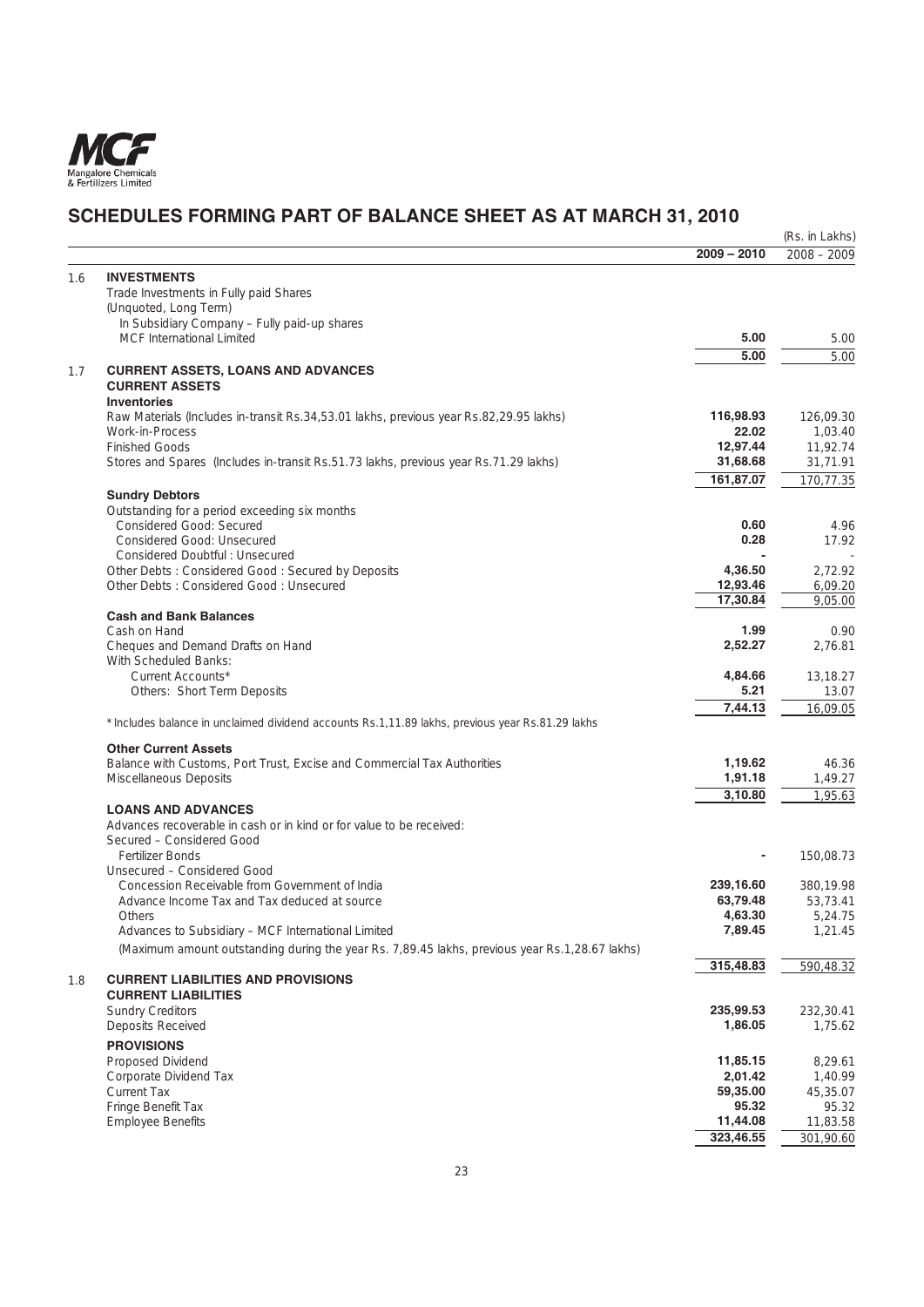

# **SCHEDULES FORMING PART OF PROFIT & LOSS ACCOUNT FOR THE YEAR ENDED MARCH 31, 2010**

| $2009 - 2010$<br>$2008 - 2009$<br><b>OTHER INCOME</b><br>2.1<br>49.79<br>Rent<br>46.80<br><b>Insurance Claims</b><br>3,84.54<br>Interest Received - (TDS Rs.1.47 lakhs, previous year Rs.32.56 lakhs)<br>1,74.23<br>Miscellaneous Income<br>2,10.65<br>6,08.56<br>14,42.17<br><b>MANUFACTURING AND OTHER EXPENDITURE</b><br>2.2<br>Raw Materials Consumed:<br>126,09.30<br><b>Opening Stock</b><br>116,61.41<br>937,99.17<br>Add: Purchases<br>1472,30.25<br>1064,08.47<br>1588,91.66<br>116,98.93<br>Less: Closing Stock<br>947,09.54<br>1462,82.36<br>(31, 63.58)<br>72,86.15<br>Exchange (Gain) / Loss<br>Purchase of Finished Goods for Sale<br>531,12.89<br>326,44.29<br>Salaries, Wages and Bonus<br>37,19.14<br>3,12.62<br>Contribution to Employees' Provident and Other Funds<br>5,25.04<br>5,06.07<br><b>Staff Welfare Expenses</b><br>Power, Fuel and Water Charges<br>267,11.06<br>Stores consumed<br>9,57.49<br>6,90.49<br>Repairs and Maintenance:<br>1,55.55<br>96.26<br><b>Buildings</b><br>28,03.59<br>Plant and Machinery<br>31,56.52<br>2,99.61<br><b>Other Assets</b><br>1,32.94<br>1,40.66<br>Rent<br>23.18<br>Rates and Taxes<br>6.05<br>2,53.96<br>2,67.01<br>Insurance<br>2,03.90<br>Travelling and Conveyance<br>5.45<br>Directors' Sitting Fees<br>4.75<br>Auditors' Remuneration :<br>5.50<br>As Auditors<br>Others - Certification Fee<br>1.36<br>1.08<br>1.21<br><b>Expenses Reimbursed</b><br>7,02.28<br>Membership, Licence & Filing Fees<br>7,04.86<br>12,91.43<br>Miscellaneous Expenses<br>119,17.15<br>Packing, Transportation and Handling<br>1,37.77<br>Sales Promotion Expenses<br>55.50<br><b>Turnover Tax</b><br>Loss on Assets sold/discarded<br>2,80.00<br>33.08<br>4,26.71<br>Loss on sale of Fertilizer Bonds<br>16,23.34<br>Diminution in value of Fertilizer Bonds<br>19,39.97<br>Debtors Written-off<br>12.35<br>7.34<br>Less: Provision for Doubtful Debts<br>5.01<br>1955,62.32<br>2380,98.29<br><b>INTEREST AND FINANCE CHARGES</b><br>2.3<br><b>Fixed Loans</b><br>1,10.50<br>22,33.07<br>Others<br>23,43.57<br>35,99.71<br>(INCREASE)/DECREASE IN STOCKS OF FINISHED GOODS AND WORK-IN-PROCESS<br>2.4<br>Opening Stock:<br>Work-in-Process<br>1,03.40<br>11,92.74<br><b>Finished Goods</b><br>12,96.14<br>Closing Stock:<br>22.02<br>Work-in-Process<br>12,97.44<br><b>Finished Goods</b><br>13,19.46<br>(23.32) |  |  | (Rs. in Lakhs) |
|----------------------------------------------------------------------------------------------------------------------------------------------------------------------------------------------------------------------------------------------------------------------------------------------------------------------------------------------------------------------------------------------------------------------------------------------------------------------------------------------------------------------------------------------------------------------------------------------------------------------------------------------------------------------------------------------------------------------------------------------------------------------------------------------------------------------------------------------------------------------------------------------------------------------------------------------------------------------------------------------------------------------------------------------------------------------------------------------------------------------------------------------------------------------------------------------------------------------------------------------------------------------------------------------------------------------------------------------------------------------------------------------------------------------------------------------------------------------------------------------------------------------------------------------------------------------------------------------------------------------------------------------------------------------------------------------------------------------------------------------------------------------------------------------------------------------------------------------------------------------------------------------------------------------------------------------------------------------------------------------------------------------------------------------------------------------------------------------------------------------------------------------------------------------------------------------------------------------------------------------------------------------------------------------------------------------------------------------------------------------|--|--|----------------|
|                                                                                                                                                                                                                                                                                                                                                                                                                                                                                                                                                                                                                                                                                                                                                                                                                                                                                                                                                                                                                                                                                                                                                                                                                                                                                                                                                                                                                                                                                                                                                                                                                                                                                                                                                                                                                                                                                                                                                                                                                                                                                                                                                                                                                                                                                                                                                                      |  |  |                |
|                                                                                                                                                                                                                                                                                                                                                                                                                                                                                                                                                                                                                                                                                                                                                                                                                                                                                                                                                                                                                                                                                                                                                                                                                                                                                                                                                                                                                                                                                                                                                                                                                                                                                                                                                                                                                                                                                                                                                                                                                                                                                                                                                                                                                                                                                                                                                                      |  |  |                |
|                                                                                                                                                                                                                                                                                                                                                                                                                                                                                                                                                                                                                                                                                                                                                                                                                                                                                                                                                                                                                                                                                                                                                                                                                                                                                                                                                                                                                                                                                                                                                                                                                                                                                                                                                                                                                                                                                                                                                                                                                                                                                                                                                                                                                                                                                                                                                                      |  |  |                |
| 9,78.82                                                                                                                                                                                                                                                                                                                                                                                                                                                                                                                                                                                                                                                                                                                                                                                                                                                                                                                                                                                                                                                                                                                                                                                                                                                                                                                                                                                                                                                                                                                                                                                                                                                                                                                                                                                                                                                                                                                                                                                                                                                                                                                                                                                                                                                                                                                                                              |  |  | 2,05.90        |
|                                                                                                                                                                                                                                                                                                                                                                                                                                                                                                                                                                                                                                                                                                                                                                                                                                                                                                                                                                                                                                                                                                                                                                                                                                                                                                                                                                                                                                                                                                                                                                                                                                                                                                                                                                                                                                                                                                                                                                                                                                                                                                                                                                                                                                                                                                                                                                      |  |  |                |
|                                                                                                                                                                                                                                                                                                                                                                                                                                                                                                                                                                                                                                                                                                                                                                                                                                                                                                                                                                                                                                                                                                                                                                                                                                                                                                                                                                                                                                                                                                                                                                                                                                                                                                                                                                                                                                                                                                                                                                                                                                                                                                                                                                                                                                                                                                                                                                      |  |  |                |
|                                                                                                                                                                                                                                                                                                                                                                                                                                                                                                                                                                                                                                                                                                                                                                                                                                                                                                                                                                                                                                                                                                                                                                                                                                                                                                                                                                                                                                                                                                                                                                                                                                                                                                                                                                                                                                                                                                                                                                                                                                                                                                                                                                                                                                                                                                                                                                      |  |  |                |
|                                                                                                                                                                                                                                                                                                                                                                                                                                                                                                                                                                                                                                                                                                                                                                                                                                                                                                                                                                                                                                                                                                                                                                                                                                                                                                                                                                                                                                                                                                                                                                                                                                                                                                                                                                                                                                                                                                                                                                                                                                                                                                                                                                                                                                                                                                                                                                      |  |  |                |
|                                                                                                                                                                                                                                                                                                                                                                                                                                                                                                                                                                                                                                                                                                                                                                                                                                                                                                                                                                                                                                                                                                                                                                                                                                                                                                                                                                                                                                                                                                                                                                                                                                                                                                                                                                                                                                                                                                                                                                                                                                                                                                                                                                                                                                                                                                                                                                      |  |  |                |
|                                                                                                                                                                                                                                                                                                                                                                                                                                                                                                                                                                                                                                                                                                                                                                                                                                                                                                                                                                                                                                                                                                                                                                                                                                                                                                                                                                                                                                                                                                                                                                                                                                                                                                                                                                                                                                                                                                                                                                                                                                                                                                                                                                                                                                                                                                                                                                      |  |  |                |
| 126,09.30<br>34,59.52<br>3,96.04<br>278,39.16<br>1,63.94<br>2.00.09<br>5.50<br>0.72<br>14,26.72<br>88,83.38<br>3,16.30<br>33,60.31<br>52.04<br>19,28.65<br>19,80.69<br>1,03.40<br>11,92.74<br>6,84.55                                                                                                                                                                                                                                                                                                                                                                                                                                                                                                                                                                                                                                                                                                                                                                                                                                                                                                                                                                                                                                                                                                                                                                                                                                                                                                                                                                                                                                                                                                                                                                                                                                                                                                                                                                                                                                                                                                                                                                                                                                                                                                                                                                |  |  |                |
|                                                                                                                                                                                                                                                                                                                                                                                                                                                                                                                                                                                                                                                                                                                                                                                                                                                                                                                                                                                                                                                                                                                                                                                                                                                                                                                                                                                                                                                                                                                                                                                                                                                                                                                                                                                                                                                                                                                                                                                                                                                                                                                                                                                                                                                                                                                                                                      |  |  |                |
|                                                                                                                                                                                                                                                                                                                                                                                                                                                                                                                                                                                                                                                                                                                                                                                                                                                                                                                                                                                                                                                                                                                                                                                                                                                                                                                                                                                                                                                                                                                                                                                                                                                                                                                                                                                                                                                                                                                                                                                                                                                                                                                                                                                                                                                                                                                                                                      |  |  |                |
|                                                                                                                                                                                                                                                                                                                                                                                                                                                                                                                                                                                                                                                                                                                                                                                                                                                                                                                                                                                                                                                                                                                                                                                                                                                                                                                                                                                                                                                                                                                                                                                                                                                                                                                                                                                                                                                                                                                                                                                                                                                                                                                                                                                                                                                                                                                                                                      |  |  |                |
|                                                                                                                                                                                                                                                                                                                                                                                                                                                                                                                                                                                                                                                                                                                                                                                                                                                                                                                                                                                                                                                                                                                                                                                                                                                                                                                                                                                                                                                                                                                                                                                                                                                                                                                                                                                                                                                                                                                                                                                                                                                                                                                                                                                                                                                                                                                                                                      |  |  |                |
|                                                                                                                                                                                                                                                                                                                                                                                                                                                                                                                                                                                                                                                                                                                                                                                                                                                                                                                                                                                                                                                                                                                                                                                                                                                                                                                                                                                                                                                                                                                                                                                                                                                                                                                                                                                                                                                                                                                                                                                                                                                                                                                                                                                                                                                                                                                                                                      |  |  |                |
|                                                                                                                                                                                                                                                                                                                                                                                                                                                                                                                                                                                                                                                                                                                                                                                                                                                                                                                                                                                                                                                                                                                                                                                                                                                                                                                                                                                                                                                                                                                                                                                                                                                                                                                                                                                                                                                                                                                                                                                                                                                                                                                                                                                                                                                                                                                                                                      |  |  |                |
|                                                                                                                                                                                                                                                                                                                                                                                                                                                                                                                                                                                                                                                                                                                                                                                                                                                                                                                                                                                                                                                                                                                                                                                                                                                                                                                                                                                                                                                                                                                                                                                                                                                                                                                                                                                                                                                                                                                                                                                                                                                                                                                                                                                                                                                                                                                                                                      |  |  |                |
|                                                                                                                                                                                                                                                                                                                                                                                                                                                                                                                                                                                                                                                                                                                                                                                                                                                                                                                                                                                                                                                                                                                                                                                                                                                                                                                                                                                                                                                                                                                                                                                                                                                                                                                                                                                                                                                                                                                                                                                                                                                                                                                                                                                                                                                                                                                                                                      |  |  |                |
|                                                                                                                                                                                                                                                                                                                                                                                                                                                                                                                                                                                                                                                                                                                                                                                                                                                                                                                                                                                                                                                                                                                                                                                                                                                                                                                                                                                                                                                                                                                                                                                                                                                                                                                                                                                                                                                                                                                                                                                                                                                                                                                                                                                                                                                                                                                                                                      |  |  |                |
|                                                                                                                                                                                                                                                                                                                                                                                                                                                                                                                                                                                                                                                                                                                                                                                                                                                                                                                                                                                                                                                                                                                                                                                                                                                                                                                                                                                                                                                                                                                                                                                                                                                                                                                                                                                                                                                                                                                                                                                                                                                                                                                                                                                                                                                                                                                                                                      |  |  |                |
| 2,39.40<br>12,96.14                                                                                                                                                                                                                                                                                                                                                                                                                                                                                                                                                                                                                                                                                                                                                                                                                                                                                                                                                                                                                                                                                                                                                                                                                                                                                                                                                                                                                                                                                                                                                                                                                                                                                                                                                                                                                                                                                                                                                                                                                                                                                                                                                                                                                                                                                                                                                  |  |  |                |
|                                                                                                                                                                                                                                                                                                                                                                                                                                                                                                                                                                                                                                                                                                                                                                                                                                                                                                                                                                                                                                                                                                                                                                                                                                                                                                                                                                                                                                                                                                                                                                                                                                                                                                                                                                                                                                                                                                                                                                                                                                                                                                                                                                                                                                                                                                                                                                      |  |  |                |
|                                                                                                                                                                                                                                                                                                                                                                                                                                                                                                                                                                                                                                                                                                                                                                                                                                                                                                                                                                                                                                                                                                                                                                                                                                                                                                                                                                                                                                                                                                                                                                                                                                                                                                                                                                                                                                                                                                                                                                                                                                                                                                                                                                                                                                                                                                                                                                      |  |  |                |
|                                                                                                                                                                                                                                                                                                                                                                                                                                                                                                                                                                                                                                                                                                                                                                                                                                                                                                                                                                                                                                                                                                                                                                                                                                                                                                                                                                                                                                                                                                                                                                                                                                                                                                                                                                                                                                                                                                                                                                                                                                                                                                                                                                                                                                                                                                                                                                      |  |  |                |
|                                                                                                                                                                                                                                                                                                                                                                                                                                                                                                                                                                                                                                                                                                                                                                                                                                                                                                                                                                                                                                                                                                                                                                                                                                                                                                                                                                                                                                                                                                                                                                                                                                                                                                                                                                                                                                                                                                                                                                                                                                                                                                                                                                                                                                                                                                                                                                      |  |  |                |
|                                                                                                                                                                                                                                                                                                                                                                                                                                                                                                                                                                                                                                                                                                                                                                                                                                                                                                                                                                                                                                                                                                                                                                                                                                                                                                                                                                                                                                                                                                                                                                                                                                                                                                                                                                                                                                                                                                                                                                                                                                                                                                                                                                                                                                                                                                                                                                      |  |  |                |
|                                                                                                                                                                                                                                                                                                                                                                                                                                                                                                                                                                                                                                                                                                                                                                                                                                                                                                                                                                                                                                                                                                                                                                                                                                                                                                                                                                                                                                                                                                                                                                                                                                                                                                                                                                                                                                                                                                                                                                                                                                                                                                                                                                                                                                                                                                                                                                      |  |  |                |
|                                                                                                                                                                                                                                                                                                                                                                                                                                                                                                                                                                                                                                                                                                                                                                                                                                                                                                                                                                                                                                                                                                                                                                                                                                                                                                                                                                                                                                                                                                                                                                                                                                                                                                                                                                                                                                                                                                                                                                                                                                                                                                                                                                                                                                                                                                                                                                      |  |  |                |
|                                                                                                                                                                                                                                                                                                                                                                                                                                                                                                                                                                                                                                                                                                                                                                                                                                                                                                                                                                                                                                                                                                                                                                                                                                                                                                                                                                                                                                                                                                                                                                                                                                                                                                                                                                                                                                                                                                                                                                                                                                                                                                                                                                                                                                                                                                                                                                      |  |  |                |
|                                                                                                                                                                                                                                                                                                                                                                                                                                                                                                                                                                                                                                                                                                                                                                                                                                                                                                                                                                                                                                                                                                                                                                                                                                                                                                                                                                                                                                                                                                                                                                                                                                                                                                                                                                                                                                                                                                                                                                                                                                                                                                                                                                                                                                                                                                                                                                      |  |  |                |
|                                                                                                                                                                                                                                                                                                                                                                                                                                                                                                                                                                                                                                                                                                                                                                                                                                                                                                                                                                                                                                                                                                                                                                                                                                                                                                                                                                                                                                                                                                                                                                                                                                                                                                                                                                                                                                                                                                                                                                                                                                                                                                                                                                                                                                                                                                                                                                      |  |  |                |
|                                                                                                                                                                                                                                                                                                                                                                                                                                                                                                                                                                                                                                                                                                                                                                                                                                                                                                                                                                                                                                                                                                                                                                                                                                                                                                                                                                                                                                                                                                                                                                                                                                                                                                                                                                                                                                                                                                                                                                                                                                                                                                                                                                                                                                                                                                                                                                      |  |  |                |
|                                                                                                                                                                                                                                                                                                                                                                                                                                                                                                                                                                                                                                                                                                                                                                                                                                                                                                                                                                                                                                                                                                                                                                                                                                                                                                                                                                                                                                                                                                                                                                                                                                                                                                                                                                                                                                                                                                                                                                                                                                                                                                                                                                                                                                                                                                                                                                      |  |  |                |
|                                                                                                                                                                                                                                                                                                                                                                                                                                                                                                                                                                                                                                                                                                                                                                                                                                                                                                                                                                                                                                                                                                                                                                                                                                                                                                                                                                                                                                                                                                                                                                                                                                                                                                                                                                                                                                                                                                                                                                                                                                                                                                                                                                                                                                                                                                                                                                      |  |  |                |
|                                                                                                                                                                                                                                                                                                                                                                                                                                                                                                                                                                                                                                                                                                                                                                                                                                                                                                                                                                                                                                                                                                                                                                                                                                                                                                                                                                                                                                                                                                                                                                                                                                                                                                                                                                                                                                                                                                                                                                                                                                                                                                                                                                                                                                                                                                                                                                      |  |  |                |
|                                                                                                                                                                                                                                                                                                                                                                                                                                                                                                                                                                                                                                                                                                                                                                                                                                                                                                                                                                                                                                                                                                                                                                                                                                                                                                                                                                                                                                                                                                                                                                                                                                                                                                                                                                                                                                                                                                                                                                                                                                                                                                                                                                                                                                                                                                                                                                      |  |  |                |
|                                                                                                                                                                                                                                                                                                                                                                                                                                                                                                                                                                                                                                                                                                                                                                                                                                                                                                                                                                                                                                                                                                                                                                                                                                                                                                                                                                                                                                                                                                                                                                                                                                                                                                                                                                                                                                                                                                                                                                                                                                                                                                                                                                                                                                                                                                                                                                      |  |  |                |
|                                                                                                                                                                                                                                                                                                                                                                                                                                                                                                                                                                                                                                                                                                                                                                                                                                                                                                                                                                                                                                                                                                                                                                                                                                                                                                                                                                                                                                                                                                                                                                                                                                                                                                                                                                                                                                                                                                                                                                                                                                                                                                                                                                                                                                                                                                                                                                      |  |  |                |
|                                                                                                                                                                                                                                                                                                                                                                                                                                                                                                                                                                                                                                                                                                                                                                                                                                                                                                                                                                                                                                                                                                                                                                                                                                                                                                                                                                                                                                                                                                                                                                                                                                                                                                                                                                                                                                                                                                                                                                                                                                                                                                                                                                                                                                                                                                                                                                      |  |  |                |
|                                                                                                                                                                                                                                                                                                                                                                                                                                                                                                                                                                                                                                                                                                                                                                                                                                                                                                                                                                                                                                                                                                                                                                                                                                                                                                                                                                                                                                                                                                                                                                                                                                                                                                                                                                                                                                                                                                                                                                                                                                                                                                                                                                                                                                                                                                                                                                      |  |  |                |
|                                                                                                                                                                                                                                                                                                                                                                                                                                                                                                                                                                                                                                                                                                                                                                                                                                                                                                                                                                                                                                                                                                                                                                                                                                                                                                                                                                                                                                                                                                                                                                                                                                                                                                                                                                                                                                                                                                                                                                                                                                                                                                                                                                                                                                                                                                                                                                      |  |  |                |
|                                                                                                                                                                                                                                                                                                                                                                                                                                                                                                                                                                                                                                                                                                                                                                                                                                                                                                                                                                                                                                                                                                                                                                                                                                                                                                                                                                                                                                                                                                                                                                                                                                                                                                                                                                                                                                                                                                                                                                                                                                                                                                                                                                                                                                                                                                                                                                      |  |  |                |
|                                                                                                                                                                                                                                                                                                                                                                                                                                                                                                                                                                                                                                                                                                                                                                                                                                                                                                                                                                                                                                                                                                                                                                                                                                                                                                                                                                                                                                                                                                                                                                                                                                                                                                                                                                                                                                                                                                                                                                                                                                                                                                                                                                                                                                                                                                                                                                      |  |  |                |
|                                                                                                                                                                                                                                                                                                                                                                                                                                                                                                                                                                                                                                                                                                                                                                                                                                                                                                                                                                                                                                                                                                                                                                                                                                                                                                                                                                                                                                                                                                                                                                                                                                                                                                                                                                                                                                                                                                                                                                                                                                                                                                                                                                                                                                                                                                                                                                      |  |  |                |
|                                                                                                                                                                                                                                                                                                                                                                                                                                                                                                                                                                                                                                                                                                                                                                                                                                                                                                                                                                                                                                                                                                                                                                                                                                                                                                                                                                                                                                                                                                                                                                                                                                                                                                                                                                                                                                                                                                                                                                                                                                                                                                                                                                                                                                                                                                                                                                      |  |  |                |
|                                                                                                                                                                                                                                                                                                                                                                                                                                                                                                                                                                                                                                                                                                                                                                                                                                                                                                                                                                                                                                                                                                                                                                                                                                                                                                                                                                                                                                                                                                                                                                                                                                                                                                                                                                                                                                                                                                                                                                                                                                                                                                                                                                                                                                                                                                                                                                      |  |  |                |
|                                                                                                                                                                                                                                                                                                                                                                                                                                                                                                                                                                                                                                                                                                                                                                                                                                                                                                                                                                                                                                                                                                                                                                                                                                                                                                                                                                                                                                                                                                                                                                                                                                                                                                                                                                                                                                                                                                                                                                                                                                                                                                                                                                                                                                                                                                                                                                      |  |  |                |
|                                                                                                                                                                                                                                                                                                                                                                                                                                                                                                                                                                                                                                                                                                                                                                                                                                                                                                                                                                                                                                                                                                                                                                                                                                                                                                                                                                                                                                                                                                                                                                                                                                                                                                                                                                                                                                                                                                                                                                                                                                                                                                                                                                                                                                                                                                                                                                      |  |  |                |
|                                                                                                                                                                                                                                                                                                                                                                                                                                                                                                                                                                                                                                                                                                                                                                                                                                                                                                                                                                                                                                                                                                                                                                                                                                                                                                                                                                                                                                                                                                                                                                                                                                                                                                                                                                                                                                                                                                                                                                                                                                                                                                                                                                                                                                                                                                                                                                      |  |  |                |
|                                                                                                                                                                                                                                                                                                                                                                                                                                                                                                                                                                                                                                                                                                                                                                                                                                                                                                                                                                                                                                                                                                                                                                                                                                                                                                                                                                                                                                                                                                                                                                                                                                                                                                                                                                                                                                                                                                                                                                                                                                                                                                                                                                                                                                                                                                                                                                      |  |  |                |
|                                                                                                                                                                                                                                                                                                                                                                                                                                                                                                                                                                                                                                                                                                                                                                                                                                                                                                                                                                                                                                                                                                                                                                                                                                                                                                                                                                                                                                                                                                                                                                                                                                                                                                                                                                                                                                                                                                                                                                                                                                                                                                                                                                                                                                                                                                                                                                      |  |  |                |
|                                                                                                                                                                                                                                                                                                                                                                                                                                                                                                                                                                                                                                                                                                                                                                                                                                                                                                                                                                                                                                                                                                                                                                                                                                                                                                                                                                                                                                                                                                                                                                                                                                                                                                                                                                                                                                                                                                                                                                                                                                                                                                                                                                                                                                                                                                                                                                      |  |  |                |
|                                                                                                                                                                                                                                                                                                                                                                                                                                                                                                                                                                                                                                                                                                                                                                                                                                                                                                                                                                                                                                                                                                                                                                                                                                                                                                                                                                                                                                                                                                                                                                                                                                                                                                                                                                                                                                                                                                                                                                                                                                                                                                                                                                                                                                                                                                                                                                      |  |  |                |
|                                                                                                                                                                                                                                                                                                                                                                                                                                                                                                                                                                                                                                                                                                                                                                                                                                                                                                                                                                                                                                                                                                                                                                                                                                                                                                                                                                                                                                                                                                                                                                                                                                                                                                                                                                                                                                                                                                                                                                                                                                                                                                                                                                                                                                                                                                                                                                      |  |  |                |
|                                                                                                                                                                                                                                                                                                                                                                                                                                                                                                                                                                                                                                                                                                                                                                                                                                                                                                                                                                                                                                                                                                                                                                                                                                                                                                                                                                                                                                                                                                                                                                                                                                                                                                                                                                                                                                                                                                                                                                                                                                                                                                                                                                                                                                                                                                                                                                      |  |  |                |
|                                                                                                                                                                                                                                                                                                                                                                                                                                                                                                                                                                                                                                                                                                                                                                                                                                                                                                                                                                                                                                                                                                                                                                                                                                                                                                                                                                                                                                                                                                                                                                                                                                                                                                                                                                                                                                                                                                                                                                                                                                                                                                                                                                                                                                                                                                                                                                      |  |  |                |
|                                                                                                                                                                                                                                                                                                                                                                                                                                                                                                                                                                                                                                                                                                                                                                                                                                                                                                                                                                                                                                                                                                                                                                                                                                                                                                                                                                                                                                                                                                                                                                                                                                                                                                                                                                                                                                                                                                                                                                                                                                                                                                                                                                                                                                                                                                                                                                      |  |  |                |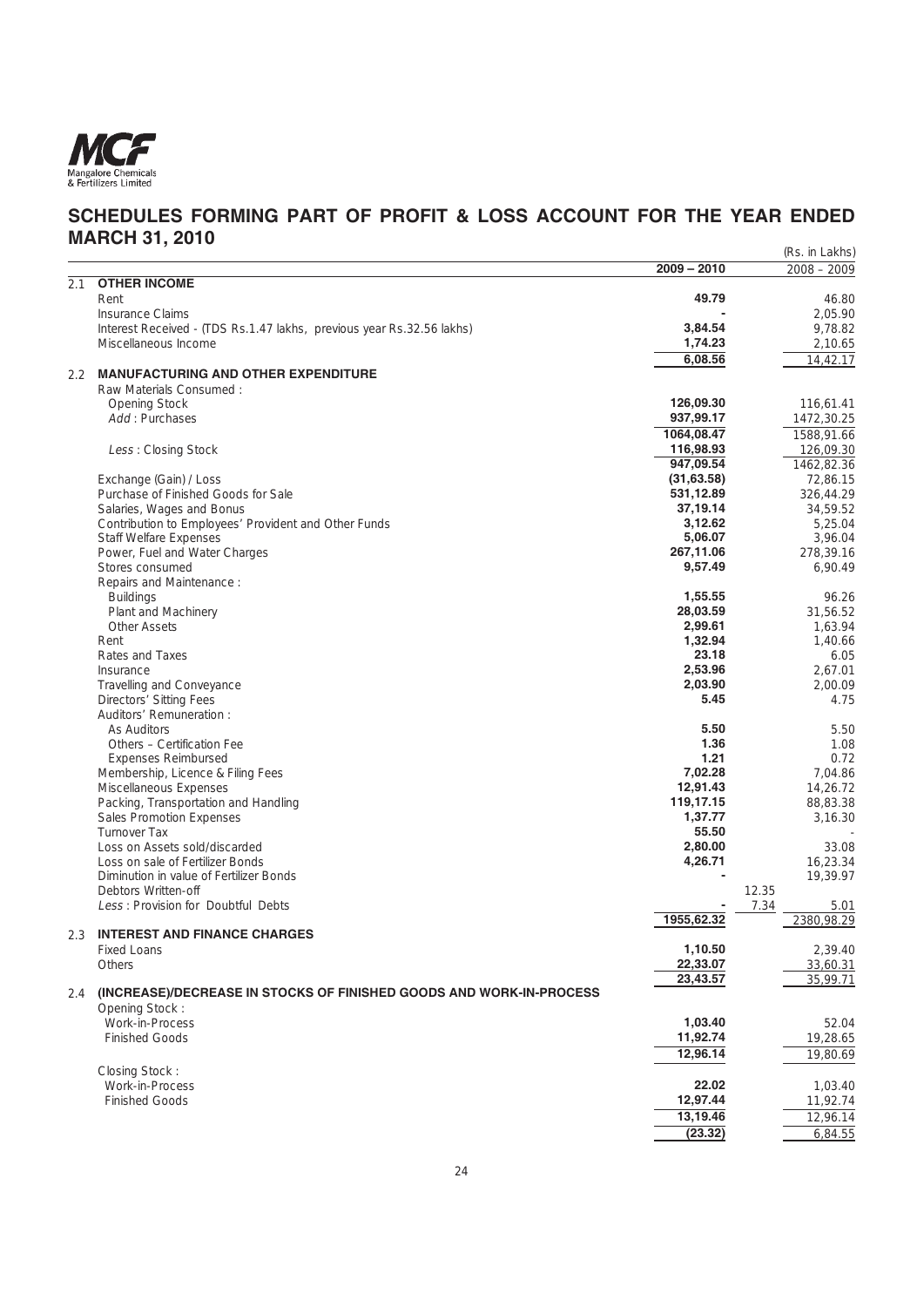

### **3. ACCOUNTING POLICIES AND NOTES ON ACCOUNTS**

### **A. SIGNIFICANT ACCOUNTING POLICIES**

### 1. **Basis of Accounting**

The accounts have been prepared on accrual basis and on historical cost convention except for certain fixed assets, which have been revalued. The financial statements have been prepared in accordance with applicable mandatory Accounting Standards and relevant presentational requirements of the Companies Act, 1956.

### 2. **Fixed Assets**

Fixed Assets are capitalised at cost, inclusive of finance charges on borrowed funds attributable to acquisition of fixed assets, for the period upto the date of commencement of commercial production.

Expenditure that increases the future benefit of plant and machinery by improvement in performance and efficiency of the assets as well as increases their useful economic life is capitalised.

Insurance spares are capitalised as part of respective groups of assets.

### 3. **Borrowing Costs**

Borrowing costs that are directly attributable to the acquisition / construction of qualifying assets are capitalised while the other borrowing costs are expensed.

### 4. **Investments**

Long term investments are valued at cost.

### 5. **Valuation of Inventories**

Finished goods are valued at the lower of cost and net realisable value. The cost for this purpose is determined on weighted average cost of production, which comprises direct material costs, direct wages & appropriate overheads. Raw Materials, work-in-process, stores, spare parts and loose tools are valued at the lower of cost and net realisable value. The cost for this purpose is determined on weighted average basis.

### 6. **Revenue Recognition**

Sale is recognised on the despatch of goods to the customer. Sale is exclusive of excise duty, where applicable.

Under the New Pricing Scheme for Urea, the Government of India reimburses in the form of subsidy to the Fertilizer Industry, the difference between the concession price based on the cost of production and the selling price realised from the farmers as fixed by the Government from time to time. Changes in input and other costs as estimated by the Management, as per known policy parameters are recognised in the Profit and Loss account for the year. This has been accounted on the basis of movement of fertilizer from the factory as per the procedure prescribed by the Government and not on the basis of ultimate sales.

Concession for DAP, MOP and Complex Fertilizers is recognised as per the final rates notified by the Government of India. In the absence of notified rates, the concession is accounted based on rates estimated by the Management in accordance with known policy parameters in this regard. This has been accounted on the basis of receipt of fertilizer in the district as per the procedure prescribed by the Government and not on the basis of ultimate sales.

After the final rates are notified by the GOI, necessary adjustments are effected in the accounts of the relevant year.

Insurance claims are accounted on acceptance/ receipt basis.

## 7. **Depreciation**

Depreciation on fixed assets is calculated on the straightline method at rates prescribed under Schedule XIV of the Companies Act 1956, as amended. Fertilizer plant has been classified as 'Continuous Process Plant'. Incremental value of fixed assets arising out of revaluation is depreciated over their remaining useful lives.

Written Down Value of insurance spares is charged off in the year of replacement of the existing part in the fixed asset.

## 8. **Leases**

Finance Leases, which effectively transfer to the Company substantially all the risks and benefits incidental to ownership of the leased item, are capitalised at the lower of the fair value and present value of the minimum lease payments at the inception of the lease term and disclosed as leased assets. Lease payments are apportioned between the finance charges and reduction of the lease liability so as to achieve a constant rate of interest on the remaining balance of the liability. Finance charges are charged to the Profit and Loss Account.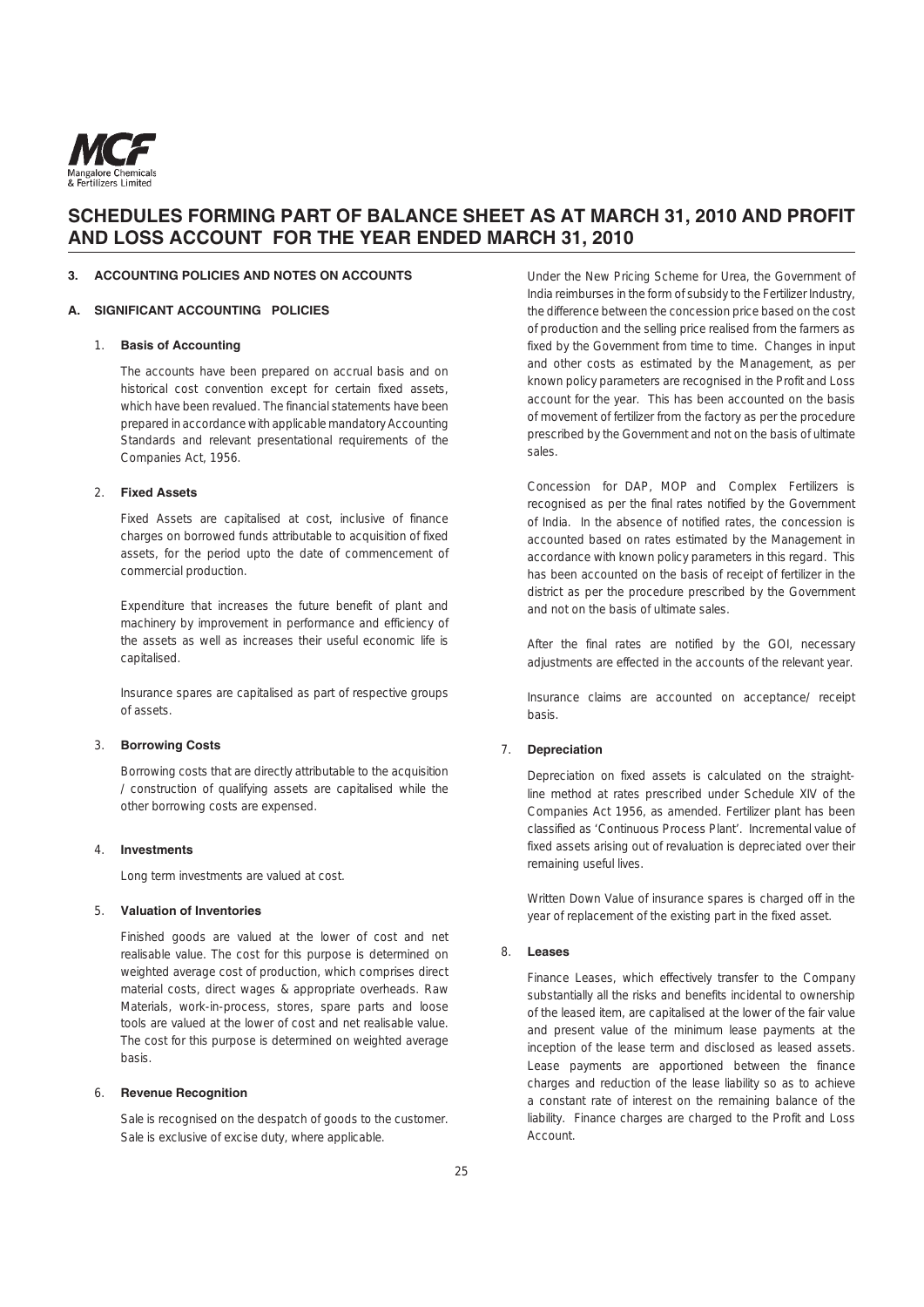

### 9. **A. Foreign Currency Transaction**

 Revenue transactions in foreign currency are translated into Indian rupees at the exchange rate prevailing on the date of the transactions unless such transactions are covered by forward contracts.

 The exchange differences arising on foreign currency transactions are recognised as income or expense in the period in which they arise.

 All current assets and current liabilities in foreign currency outstanding on the date of the Balance Sheet are converted at the exchange rates prevailing on the date of the Balance Sheet. The resultant differences are recognised in Profit and Loss Account.

### **B. Forward Exchange Contracts**

 In respect of Forward Exchange Contracts entered into by the Company, the difference between the contracted rate and the rate at the date of transaction is recognised as gain or loss over the period of contract. Any profit or loss arising on cancellation or renewal of forward exchange contract is recognised as income or as expense for the year.

### 10. Retirement and other Benefits to Employees

- a. Gratuity, a defined benefit retirement plan, to the employees is covered under the appropriate schemes of the Life Insurance Corporation of India. Liability is charged to Profit and Loss Account based on an actuarial valuation carried out at the balance sheet date, by an independent Actuary.
- b. Eligible employees receive benefits from Provident Fund, which is a defined contribution plan. Contribution made to Provident Fund is charged to Profit and Loss Account.
- c. Superannuation, which is a defined contribution scheme, is administered by Life Insurance Corporation of India. The contributions to the said scheme are charged to the Profit and Loss Account on an accrual basis.
- d. Leave Encashment benefits payable to employees is

unfunded, determined and recognised at the balance sheet date in the accounts as per the actuarial valuation.

e. Expenditure incurred on payment made to employees under Voluntary Retirement Scheme (VRS) is charged to Profit and Loss Account in the year of payment.

### 11. **Earnings per Share**

Basic Earnings Per Share is calculated by dividing the net Profit or Loss for the year attributable to the equity shareholders (after deducting attributable taxes) by the weighted average number of equity shares outstanding during the year.

For the purpose of calculating Diluted EPS, net Profit or Loss for the year, attributable to equity shareholders and the weighted average number of shares outstanding during the year, are adjusted for the effects of all dilutive potential equity shares.

## 12. **Income-tax**

Provision for income tax comprises of current taxes as also deferred taxes. Provision for current tax is made based on the tax liability computed as per the provision of Income Tax-Act 1961. Deferred tax liability is recognised for the future tax consequences of temporary differences between the tax basis and the carrying values of assets and liabilities. Deferred tax assets are recognised if there is reasonable certainty that they will be realised and are reviewed every year. The tax effect is calculated on the accumulated timing differences at the end of the year based on enacted or substantially enacted tax laws.

### 13. **Impairment of Asset**

Impairment of asset is reviewed and recognised in the event of changes and circumstances indicating that the carrying amount of an asset is not recoverable. Difference between the carrying amount of an asset and the recoverable value, if any, is recognised as impairment loss in the of Profit and Loss account in the year of impairment.

### 14. **Intangible Asset (Software)**

Intangibles representing software are amortized over their estimated useful life.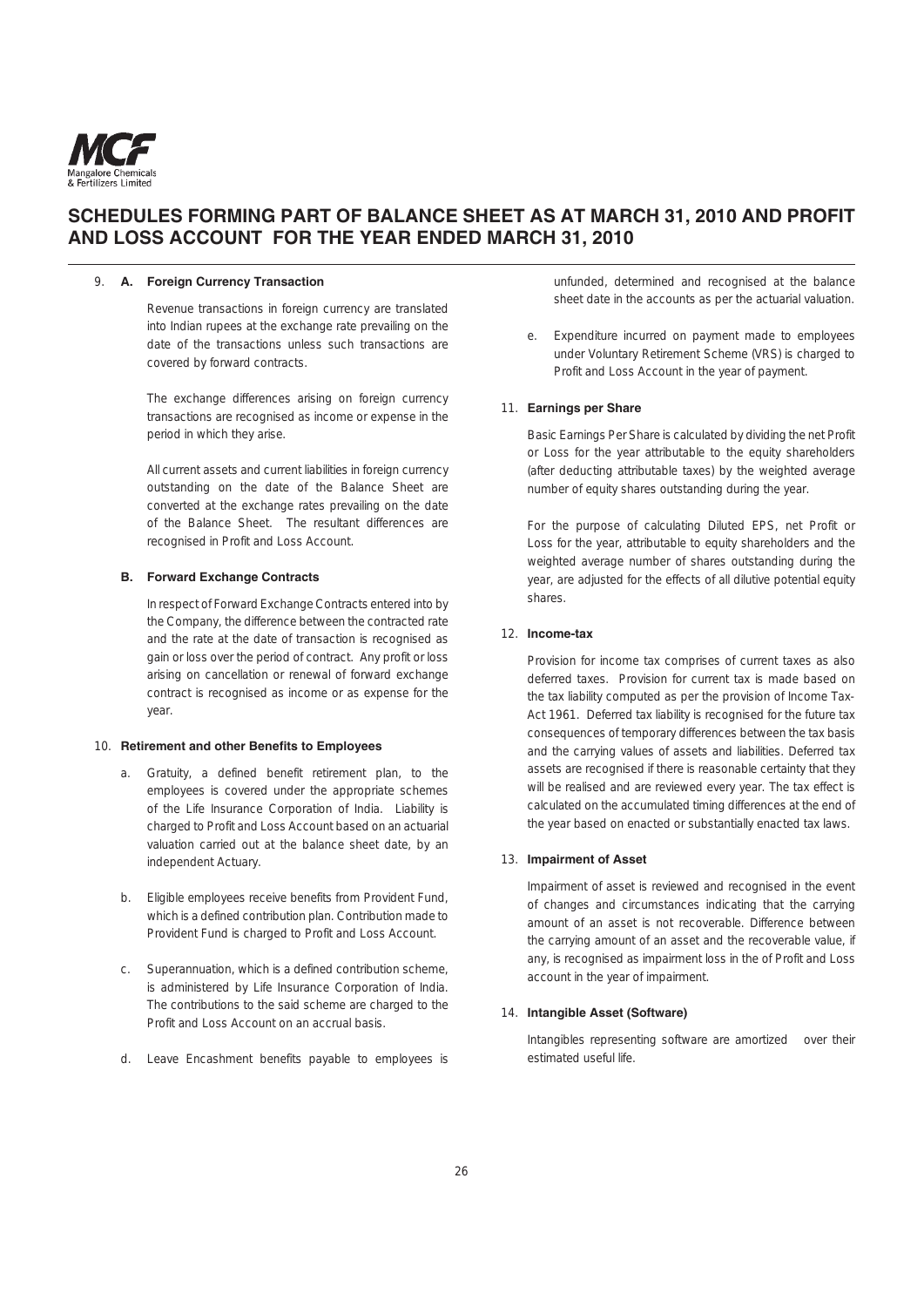

|    |    |                    |                                                                                                                                                                                                                                                                         |           | (Rs. in Lakhs) |
|----|----|--------------------|-------------------------------------------------------------------------------------------------------------------------------------------------------------------------------------------------------------------------------------------------------------------------|-----------|----------------|
|    |    |                    |                                                                                                                                                                                                                                                                         | 2009-2010 | 2008-2009      |
| В. |    |                    | <b>NOTES ON ACCOUNTS</b>                                                                                                                                                                                                                                                |           |                |
|    | 1. |                    | <b>Capital and Other Commitments</b>                                                                                                                                                                                                                                    |           |                |
|    |    |                    | Estimated amount of contracts remaining to be executed on Capital Account and not provided for.                                                                                                                                                                         | 21.25.03  | 26.05.93       |
|    |    |                    | <b>Contingent Liabilities</b>                                                                                                                                                                                                                                           |           |                |
|    |    | a)                 | <b>Outstanding Bank Guarantees</b>                                                                                                                                                                                                                                      | 3,58.37   | 4.88.07        |
|    |    | b)<br>$\mathsf{C}$ | Outstanding Corporate Guarantee given to bank for loans taken by subsidiary<br>Claims against the Company not acknowledged as debt.                                                                                                                                     | 2,47.86   | 1.24.56        |
|    |    |                    | Disputed arrears of electricity charges, under appeal by Company / KPTCL<br>ii)<br>Despite settlement of all crystallised dues under 'one-time settlement' approved by the BIFR,<br>This has been<br>Syndicate Bank had made a claim which was disputed by the Company. | 2.38.58   | 2.38.58        |
|    |    |                    | settled during the year.                                                                                                                                                                                                                                                |           | 7.73.04        |

### **3. Secured and Unsecured loans**

- a) Term loan from Banks of Rs.15,74.31 lakhs (previous year Rs.14,18.03 lakhs) is secured by exclusive charge on the specific assets, and second charge on all of the Company's fixed assets including all movable and immovable properties both present and future.
- b) Working Capital facilities from banks are secured by a first pari passu charge on present and future plant and machinery, stock of fertilizers including work-in-process and raw materials, book debts, outstanding monies, receivables, claims, bills, contracts, engagements, securities, investments, rights and assets of the Company (except property effectively otherwise hypothecated / charged or mortgaged to the banks).
- c) Loans from others is lease liability secured by hypothecation of assets acquired under the facility
- **4.** Leasehold land of Rs. 3.04 lakhs is towards 3.041 acres taken on lease from the New Mangalore Port Trust
- **5.** The amount due to Micro, Small and Medium Enterprises as on 31-3-2010 is Nil (Nil)
- **6.** Interest & Finance Charges includes an amount of Rs. 6 crores paid to Syndicate Bank towards full and final settlement of their claim

### **7. Remuneration to Wholetime Directors (including Managing Director):**

| Salaries & Allowances                          | 27.10 | 24.11 |
|------------------------------------------------|-------|-------|
| Contribution to Provident Fund and Other Funds | 3.14  |       |
| Perauisites                                    | 0.49  | በ 47  |
| Total                                          | 30.73 | 27.30 |
|                                                |       |       |

Note : Managing Director continues to receive remuneration of Re. 1/- per month.

**8.** As per the practice consistently followed by the Company, the concession rate for Urea for the year 2009-10 has been recognised based on the latest notified rates under NPS-III and further adjusted with input price escalation aggregating Rs. 5,80.58 lakhs, as estimated by Management.

The concession rate for Phosphatic and Potassic fertilizers for April to June 2009 has been recognised based on the notified price and from July 2009 to March 2010 has been accounted based on notified base rate and estimated de-escalation aggregating Rs.30,34 lakhs, as estimated by Management.

 Review of such estimates by the Management, with the actual rates of concession notified by GOI from time to time, has established that these are conservative and fairly aligned.

### **9. Managerial Remuneration**

Computation of Net Profit in accordance with Section 349 of Companies Act, 1956

|                                               |          | 2009-10  | 2008-09  |          |
|-----------------------------------------------|----------|----------|----------|----------|
| Net profit after tax                          |          | 56,49.12 |          | 28.17.34 |
| Add: Wholetime directors' remuneration        | 30.73    |          | 27.30    |          |
| Directors' sitting fees                       | 5.45     |          | 4.75     |          |
| Provision for taxation                        | 28,04.32 |          | 15,08.76 |          |
| Loss of Capital Nature - Fixed Assets         | 2.81.26  | 31,21.76 | 49.05    | 15,89.86 |
|                                               |          | 87,70.88 |          | 44,07.20 |
| Less: Profit of Capital nature – Fixed Assets |          | 1.26     |          | 15.97    |
|                                               |          | 87,69.62 |          | 43,91.23 |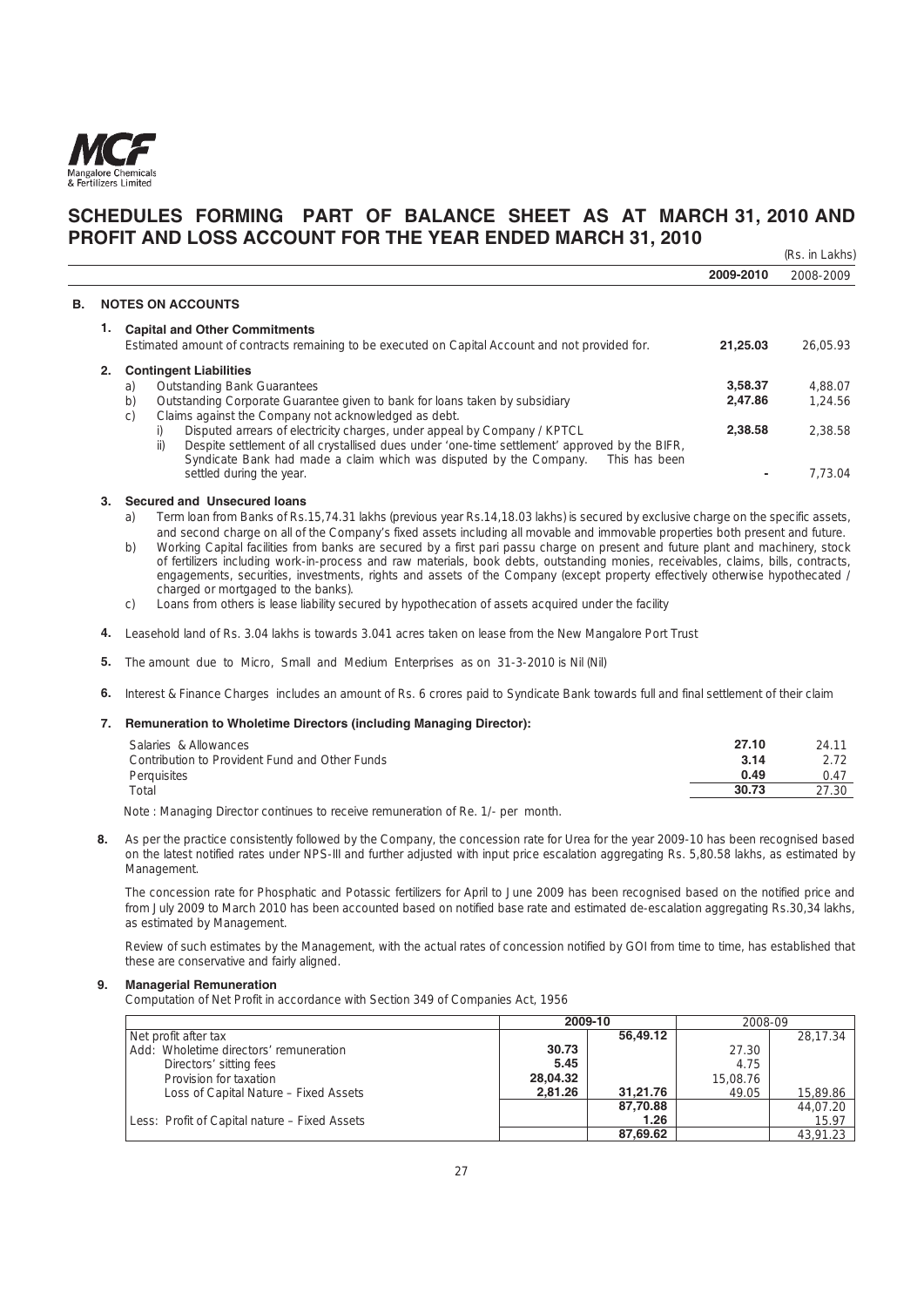

|           | (Rs. in Lakhs) |
|-----------|----------------|
| 2009-2010 | 2008-2009      |

10**.** The disclosures required under Accounting Standard 15 "Employee Benefits" notified in the Companies (Accounting Standards) Rules 2006, are given below:

### **A.** Defined Contribution Plan

Contribution to Defined Contribution Plan, recognized and charged off for the year are as under

| Employer's Contribution to Provident Fund        | 1.38.93 | 99.45 |
|--------------------------------------------------|---------|-------|
| Employer's Contribution to Superannuation Fund   | 64.86   | 59.02 |
| <b>Employer's Contribution to Pension Scheme</b> | 56.05   | 53.34 |
|                                                  |         |       |

The Provident Fund is maintained with Regional Provident Fund Commissioner, Mangalore.

### **B.** Defined Benefit Plan

 $\Gamma$  $\overline{\phantom{a}}$ 

# **(i) Gratuity (Funded) :-**

 The employees' gratuity fund scheme managed by Life Insurance Corporation of India is a defined benefit plan. The present value of obligation is determined based on actuarial valuation using the Projected Unit Credit Method.

|                |                                                                              | 2009-10          | 2008-09                             |
|----------------|------------------------------------------------------------------------------|------------------|-------------------------------------|
| a <sub>z</sub> | Reconciliation of opening and closing balances of Defined Benefit obligation |                  |                                     |
|                | Defined Benefit obligation at beginning of the year                          | 13,04.37         | 10,08.58                            |
|                | <b>Current Service Cost</b>                                                  | 46.93            | 40.38                               |
|                | <b>Interest Cost</b>                                                         | 90.57            | 87.04                               |
|                | Actuarial loss/(gain)                                                        | (48.26)          | 2,23.07                             |
|                | Benefits paid                                                                | (1,88.25)        | (54.70)                             |
|                | Defined Benefit obligation at end of the year                                | 12,05.36         | 13,04.37                            |
| $b$ .          | Reconciliation of fair value of assets                                       |                  |                                     |
|                | Fair value of plan assets at beginning of the year                           | 7,12.73          | 6,29.44                             |
|                | Expected return on plan assets                                               | 52.28            | 46.82                               |
|                | Actuarial gain/(loss)                                                        | 12.08            | 14.91                               |
|                | Contribution by the employer                                                 | 90.68            | 76.26                               |
|                | <b>Benefits Paid</b>                                                         | (1,88.25)        | (54.70)                             |
|                | Fair value of plan assets at year end                                        | 6,79.52          | 7,12.73                             |
|                | Actual return on plan assets                                                 | 64.35            | 61.73                               |
| C.             | Reconciliation of fair value of assets and obligations                       |                  |                                     |
|                | Fair value of plan assets as at end of the year                              | 6,79.52          | 7,12.73                             |
|                | Present value of obligation as at end of the year                            | 12,05.36         | 13,04.37                            |
|                | Liability recognized in Balance Sheet                                        | 5,25.84          | 5,91.64                             |
| d.             | Expenses recognized during the year                                          |                  |                                     |
|                | <b>Current Service Cost</b>                                                  | 46.93            | 40.38                               |
|                | <b>Interest Cost</b>                                                         | 90.57            | 87.04                               |
|                | Expected return on plan assets                                               | (52.28)          | (46.82)                             |
|                | Actuarial gain/(loss)                                                        | (60.34)          | 2,08.16                             |
|                | Net Cost for the year                                                        | 24.88            | 2.88.76                             |
| е.             | <b>Investments</b>                                                           |                  | % Invested As at   % Invested As at |
|                |                                                                              | 31st March 2010  | 31 <sup>st</sup> March 2009         |
|                | L.I.C Group Gratuity (Cash Accumulation) Policy                              | 100              | 100                                 |
| f.             | <b>Actuarial assumptions</b>                                                 |                  |                                     |
|                | Mortality Table (L.I.C)                                                      | LIC (1994-96)    | LIC (1994-96)                       |
|                |                                                                              | mortality tables | mortality tables                    |
|                | Discount rate (per annum)                                                    | 7.90%            | 7.10%                               |
|                | Expected rate of return on plan assets (per annum)                           | 7.50%            | 7.50%                               |
|                | Rate of escalation in salary (per annum)                                     | 5.00%            | 5.00%                               |

The estimates of rate of escalation in salary considered in actuarial valuation, taking into account inflation, seniority, promotion and other relevant factors. The above information is certified by the actuary.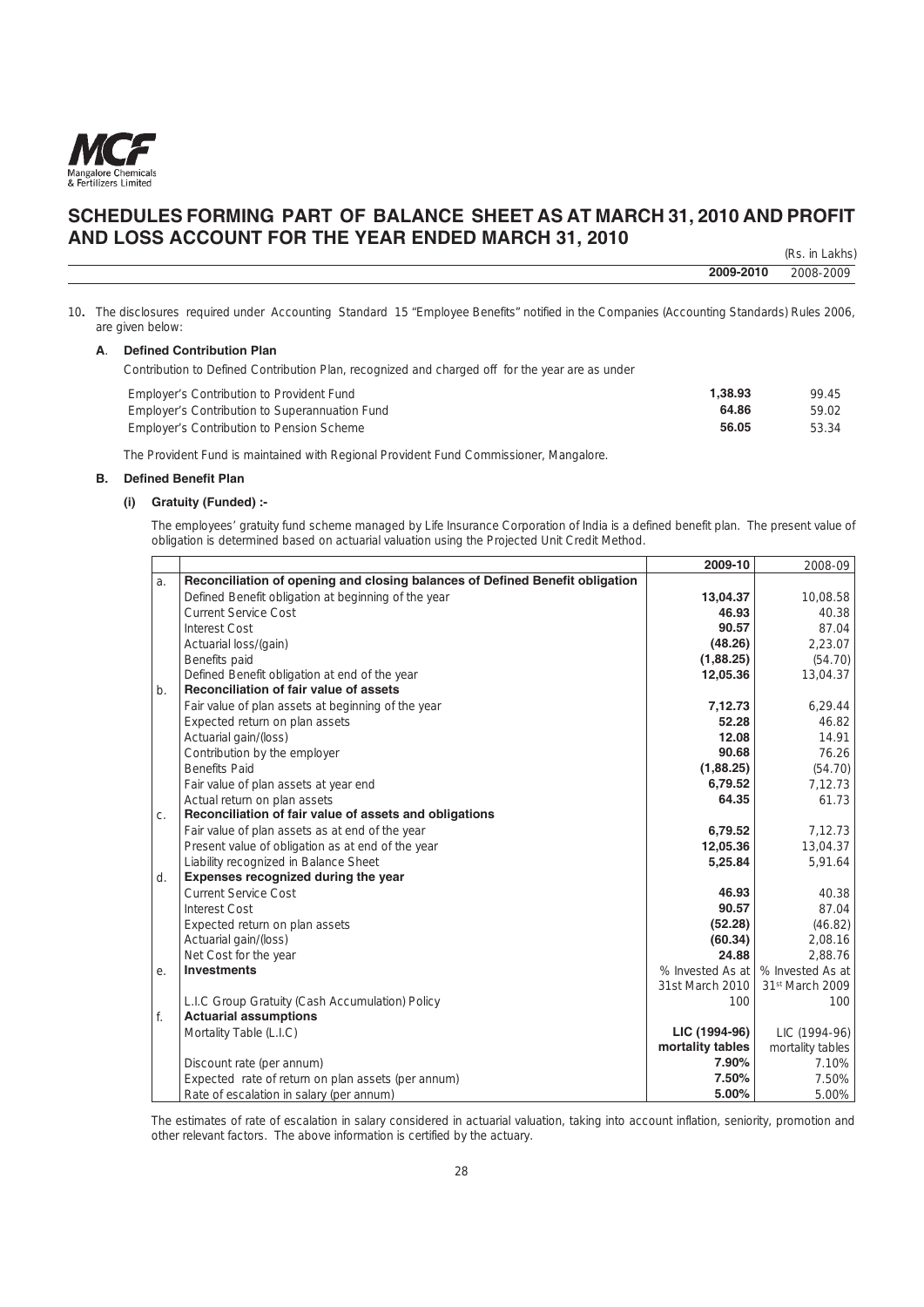

(Rs. in Lakhs)

### **(ii) Compensated Leave (Unfunded)**

 Defined benefit obligation of compensated absence in respect of the employees of the Company is arrived on the basis of actuarial valuation conducted as on 31.3.2010 which works out to Rs. 3,71.96 lakhs (previous year Rs.3,59.60 lakhs). Increase in the obligation towards compensated leave has been charged to Profit and Loss account Rs.12.36 lakhs (previous year Rs.82.44 lakhs).

## 11. **Segment Reporting**

The Company's business comprises of manufacture, purchase and sale of fertilizers and related products constituting a single segment. The sales of these products are predominantly made in India. Hence, the segment information as per "Accounting Standard 17 - Segment Reporting" is not required to be disclosed.

### 12. **Related Party Disclosures**

### **a) List of related parties:**

## **i) Associates**

United Breweries (Holdings) Limited

### **iii) Key Management Personnel**

Deepak Anand, Managing Director K. Prabhakar Rao, Wholetime Director

# **ii) Subsidiary**

MCF International Limited

# **b) Transactions with related parties:**

|                                    | 2009-2010  |                   |                                       | 2008-2009  |            |                                |  |
|------------------------------------|------------|-------------------|---------------------------------------|------------|------------|--------------------------------|--|
|                                    | Subsidiary | <b>Associates</b> | Key<br>Management<br><b>Personnel</b> | Subsidiary | Associates | Kev<br>Management<br>Personnel |  |
| Remuneration                       |            |                   | 30.73                                 |            |            | 27.30                          |  |
| Purchase of goods                  | 0.26       |                   |                                       |            |            |                                |  |
| Sale of Goods                      | 2.97       |                   |                                       |            |            |                                |  |
| Rendering of services              | 1.02       |                   |                                       | 4.79       |            |                                |  |
| Receiving of Services              |            | 2,44.73           |                                       |            | 2,63.68    |                                |  |
| Licence Agreement                  |            | 6,61.80           |                                       |            | 6,73.13    |                                |  |
| Finance - Advances                 | 6,64.27    |                   |                                       | 1.11.92    |            |                                |  |
| Purchase of Fixed assets           |            |                   |                                       |            | 11,63.67   |                                |  |
| Guarantees & Collaterals given     | 2,47.86    |                   |                                       | 1,24.56    |            |                                |  |
| Closing Balance - Credit / (Debit) | (7,89.45)  | 0.30              |                                       | (1, 21.45) | 8,59.79    |                                |  |

### 13. **Earnings per share**

|                                                                                             |           | 2009-10      | 2008-09      |
|---------------------------------------------------------------------------------------------|-----------|--------------|--------------|
| Profit after taxation as per profit and loss account<br>attributable to equity shareholders | Rs. Lakhs | 56.49.12     | 28.17.34     |
| Weighted average number of equity shares outstanding                                        | Nos.      | 11,85,15,150 | 11.85.15.150 |
| Basic and diluted earnings per share in rupees (face value - Rs. 10 per share)              | Rs.       | 4.77         | 2.38         |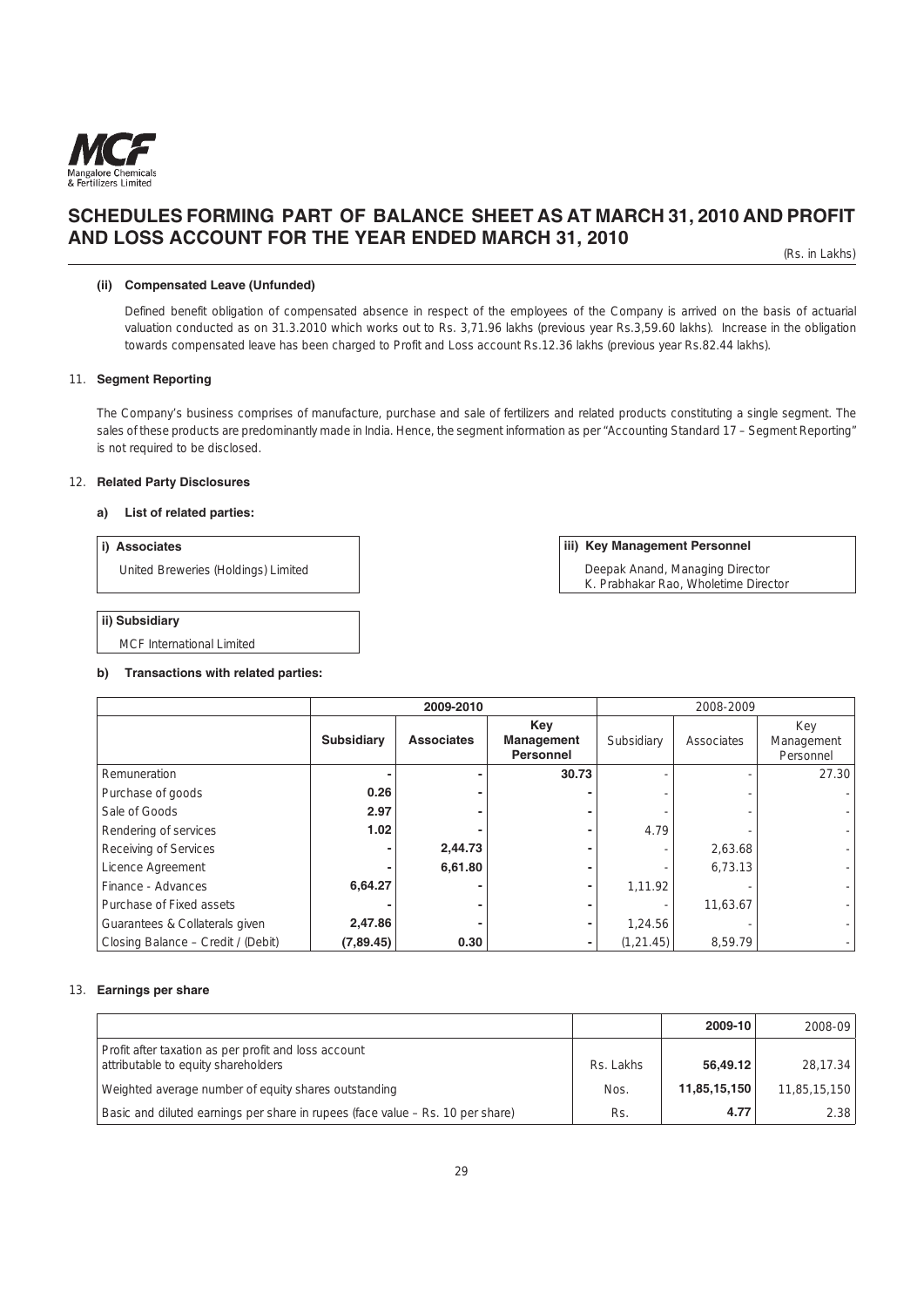

(Rs. in Lakhs)

## **14. Finance Leases**

a) The Company has acquired certain vehicles on finance lease. The minimum lease rentals outstanding as of 31st March, 2010 in respect of these assets are as follows:

|       |                                                         | <b>Total Minimum Lease</b><br>Future interest<br>Payments outstanding<br>on Outstanding<br>as<br>on 31.3.2010 |         |                          |         | Present value of minimum<br>lease payments |         |
|-------|---------------------------------------------------------|---------------------------------------------------------------------------------------------------------------|---------|--------------------------|---------|--------------------------------------------|---------|
|       |                                                         | 2009-10                                                                                                       | 2008-09 | 2009-10                  | 2008-09 | 2009-10                                    | 2008-09 |
| i)    | Payable not later than 1 year                           | 39.23                                                                                                         | 27.93   | 11.34                    | 5.57    | 27.89                                      | 22.36   |
| ii)   | Payable later than 1 year and not<br>later than 5 years | 75.14                                                                                                         | 42.61   | 11.66                    | 6.28    | 63.48                                      | 36.33   |
| iii)  | Payable later than 5 years                              |                                                                                                               |         | $\overline{\phantom{a}}$ |         | ۰                                          |         |
| Total |                                                         | 1,14.37                                                                                                       | 70.54   | 23.00                    | 11.85   | 91.37                                      | 58.69   |

- b) General Description of Lease terms:
	- i) Lease rentals are charged on the basis of agreed terms.
	- ii) Assets are taken on lease over a period of 3/5 years.

### **15. Accounting for taxes on Income**

In accordance with the "Accounting Standard 22 – Accounting for Taxes on Income", issued by the Institute of Chartered Accountants of India, the Company has provided Rs. 2,27.77 lakhs as deferred tax liability for the current year.

| <b>Particulars</b>                           | Deferred tax<br>(Asset) / Liability<br>as on 31.3.2009 | Current year<br>Charge / (Credit) | Deferred tax<br>(Asset) / Liability<br>as on 31.3.2010 |
|----------------------------------------------|--------------------------------------------------------|-----------------------------------|--------------------------------------------------------|
| Other deferred tax assets                    | (2, 74.98)                                             | 20.58                             | (2,54.40)                                              |
| Difference between book and tax depreciation | 39.76.94                                               | 2.07.19                           | 41.84.13                                               |
| Total                                        | 37.01.96                                               | 2.27.77                           | 39,29.73                                               |

**16.** Information pursuant to the provisions of Paragraphs 3, 4C and 4D of Part-II of Schedule VI to the Companies Act, 1956.

### **A.** Capacity and Production **Capacity and Production Capacity and Production Capacity and Production Capacity and Production**

|                                   |          | 2009-10    |                                    |          | 2008-09    |                      |  |
|-----------------------------------|----------|------------|------------------------------------|----------|------------|----------------------|--|
|                                   | Licensed | Installed* | <b>Actual</b><br><b>Production</b> | Licensed | Installed* | Actual<br>Production |  |
| Ammonia (for captive consumption) | 2,17,800 | 2,17,800   | 2,18,972                           | 2.17.800 | 2.17.800   | 2.11.081             |  |
| Urea                              | 3,79,500 | 3,79,500   | 3,79,500                           | 3.79.500 | 3.79.500   | 3.79.500             |  |
| Complex Fertilizers (DAP & NP)    | 2,55,500 | 2,55,500   | 2,82,173                           | 2,55,500 | 2,55,500   | 2,33,343             |  |
| Ammonium Bi-Carbonate             | 15,330   | 15,330     | 15,330                             | 15,330   | 15,330     | 15,121               |  |
| Sulphuric Acid                    | 33,000   | 33,000     | 27,543                             | 33,000   | 33,000     | 30.830               |  |
| <b>Speciality Fertilizers</b>     | 40,000   | 40,000     | 8,931                              | 40,000   | 40,000     | 6,964                |  |
| * As certified by the Management. |          |            |                                    |          |            |                      |  |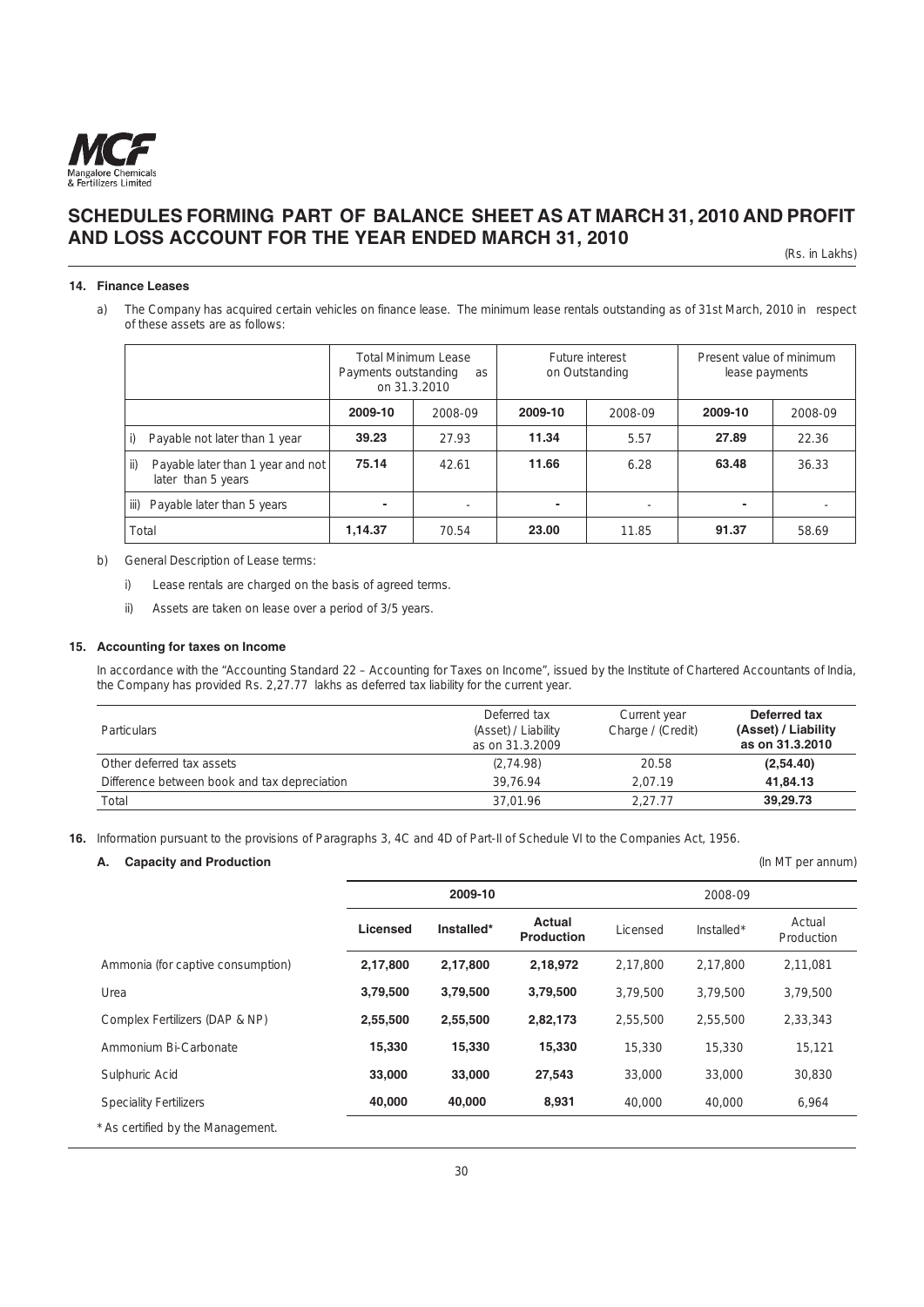

(Rs. in Lakhs)

# **B. Purchase of Finished Goods (Quantity in MT)**

|                                  | 2009-10  |           |          | 2008-09   |
|----------------------------------|----------|-----------|----------|-----------|
|                                  | Quantity | Value     | Quantity | Value     |
| Imported DAP                     | 1,72,851 | 314,98.91 | 65,960   | 131,13.91 |
| Imported MOP                     | 57,319   | 129,93.05 | 52,436   | 107,54.00 |
| 17:17:17 - Granulated Fertilizer | 42.910   | 29,38.33  | 47,370   | 31,55.91  |
| Others                           |          | 56,82.60  |          | 56,20.47  |
| Total                            |          | 531,12.89 |          | 326,44.29 |

# **C. Stock of Fertilizers (Quantity in MT)**

|                       | <b>Opening Stock</b> |         |          | <b>Closing Stock</b> |          |         |          |         |
|-----------------------|----------------------|---------|----------|----------------------|----------|---------|----------|---------|
|                       | 2009-10              |         | 2008-09  |                      | 2009-10  |         | 2008-09  |         |
|                       | Quantity             | Value   | Quantity | Value                | Quantity | Value   | Quantity | Value   |
| Urea                  | 3,883                | 1,59.64 | 11,224   | 3.47.78              | 8        | 1.61    | 3,883    | 1,59.64 |
| Di-Ammonium Phosphate | 1,679                | 3,03.72 | 3.729    | 5.98.99              | 3,395    | 5,97.11 | 1.679    | 3.03.72 |
| 20:20:00:13           | 3                    | 0.21    | 177      | 19.55                | 26       | 1.66    | 3        | 0.21    |
| Ammonium Bi-Carbonate | 25                   | 1.70    | 87       | 3.61                 | ۰        |         | 25       | 1.70    |
| Imported MOP          | 122                  | 36.30   | 6.491    | 7.42.00              |          | 0.01    | 122      | 36.30   |
| Imported DAP          | 1,834                | 3,67.16 | ٠        | $\overline{a}$       |          | 0.10    | 1.834    | 3.67.16 |
| <b>Others</b>         |                      | 3,24.01 |          | 2,16.72              |          | 6,96.95 |          | 3,24.01 |

# **D. Turnover (Quantity in MT)**

|                             | 2009-10  |            |          | 2008-09    |
|-----------------------------|----------|------------|----------|------------|
|                             | Quantity | Value      | Quantity | Value      |
| Urea                        | 3,83,338 | 971,01.69  | 3,86,836 | 1076,42.70 |
| Di-Ammonium Phosphate       | 1,96,316 | 391,56.90  | 1,60,529 | 799,99.95  |
| 20:20:00:13                 | 84,097   | 101,45.33  | 75,037   | 183,86.21  |
| Ammonium Bi-Carbonate       | 15,355   | 13,80.94   | 15,183   | 13,43.18   |
| 17:17:17 - Granulated Fert. | 42,910   | 33,90.60   | 48,127   | 37,67.43   |
| Imported MOP                | 57,435   | 135,71.57  | 58,805   | 142,18.04  |
| Imported DAP                | 1,74,670 | 342,14.19  | 64,126   | 138,89.00  |
| <b>Others</b>               |          | 85,65.71   |          | 76,62.39   |
| Service Charges             |          | 37.56      |          | 53.08      |
| Total                       |          | 2075,64.49 |          | 2469,61.98 |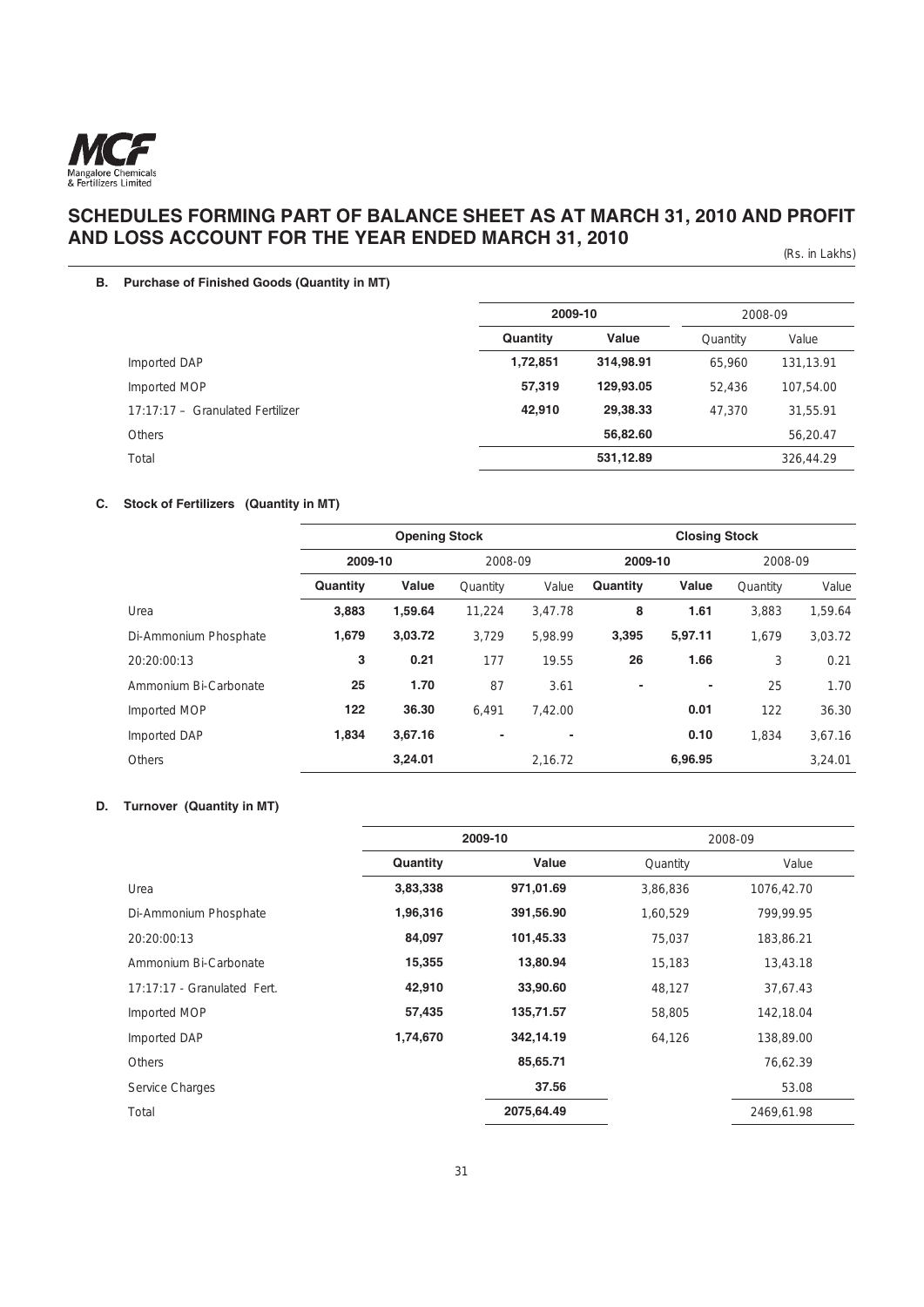

# **E. Details of Raw Materials Consumed (Quantity in MT)**

|                  | 2009-10  |           | 2008-09  |            |
|------------------|----------|-----------|----------|------------|
|                  | Quantity | Value     | Quantity | Value      |
| Naphtha          | 1,65,511 | 509,25.34 | 1,61,914 | 575,83.62  |
| Phosphoric Acid  | 1,10,152 | 321,59.46 | 89,799   | 694,48.96  |
| Imported Ammonia | 68,350   | 100,91.82 | 64,856   | 161,89.39  |
| Filler           | 13,538   | 82.98     | 11,811   | 79.72      |
| Sulphur          | 8,702    | 5,63.69   | 8,642    | 22,22.71   |
| <b>MAP</b>       | ٠        | ٠         | 1,040    | 1,98.24    |
| Sulphuric Acid   | 20,193   | 2,94.65   | 11,254   | 3,59.73    |
| Others           |          | 5,91.60   |          | 1,99.99    |
|                  |          | 947,09.54 |          | 1462,82.36 |

### **F. Value of imported and indigenous Raw Materials and Spare Parts Consumed**

|              | Imported  |       |            |         | Indigenous |         |           |         |  |
|--------------|-----------|-------|------------|---------|------------|---------|-----------|---------|--|
|              | 2009-10   |       |            | 2008-09 |            | 2009-10 |           | 2008-09 |  |
|              | Value     | %     | Value      | %       | Value      | %       | Value     | %       |  |
| Raw Material | 906,54.07 | 95.72 | 1326.52.93 | 90.68   | 40,55.47   | 4.28    | 136,29.43 | 9.32    |  |
| Spare Parts  | 1,97.97   | 12.55 | 1,35.66    | 7.19    | 13,80.06   | 87.45   | 17.51.98  | 92.81   |  |

# **G. C.I.F. Value of Imports**

|                                              | 2009-10   | 2008-09   |
|----------------------------------------------|-----------|-----------|
|                                              | Value     | Value     |
| Capital Goods                                | 3,83.65   | 4,19.40   |
| Spare Parts                                  | 5,94.10   | 3,21.68   |
| Raw Materials                                | 390,57.04 | 810,16.77 |
| Purchase of Finished Goods                   | 453,65.65 | 135,31.11 |
|                                              | 854,00.44 | 952,88.96 |
|                                              |           |           |
| Н.<br><b>Expenditure in Foreign Currency</b> |           |           |

| Travelling          | 14.60                    | 19.80    |
|---------------------|--------------------------|----------|
| Consultancy charges | $\overline{\phantom{a}}$ | 1,18.64  |
| Interest            | 1,90.54                  | 13,40.38 |
| Others              | 22.25                    | 17.70    |
|                     | 2,27.39                  | 14,96.52 |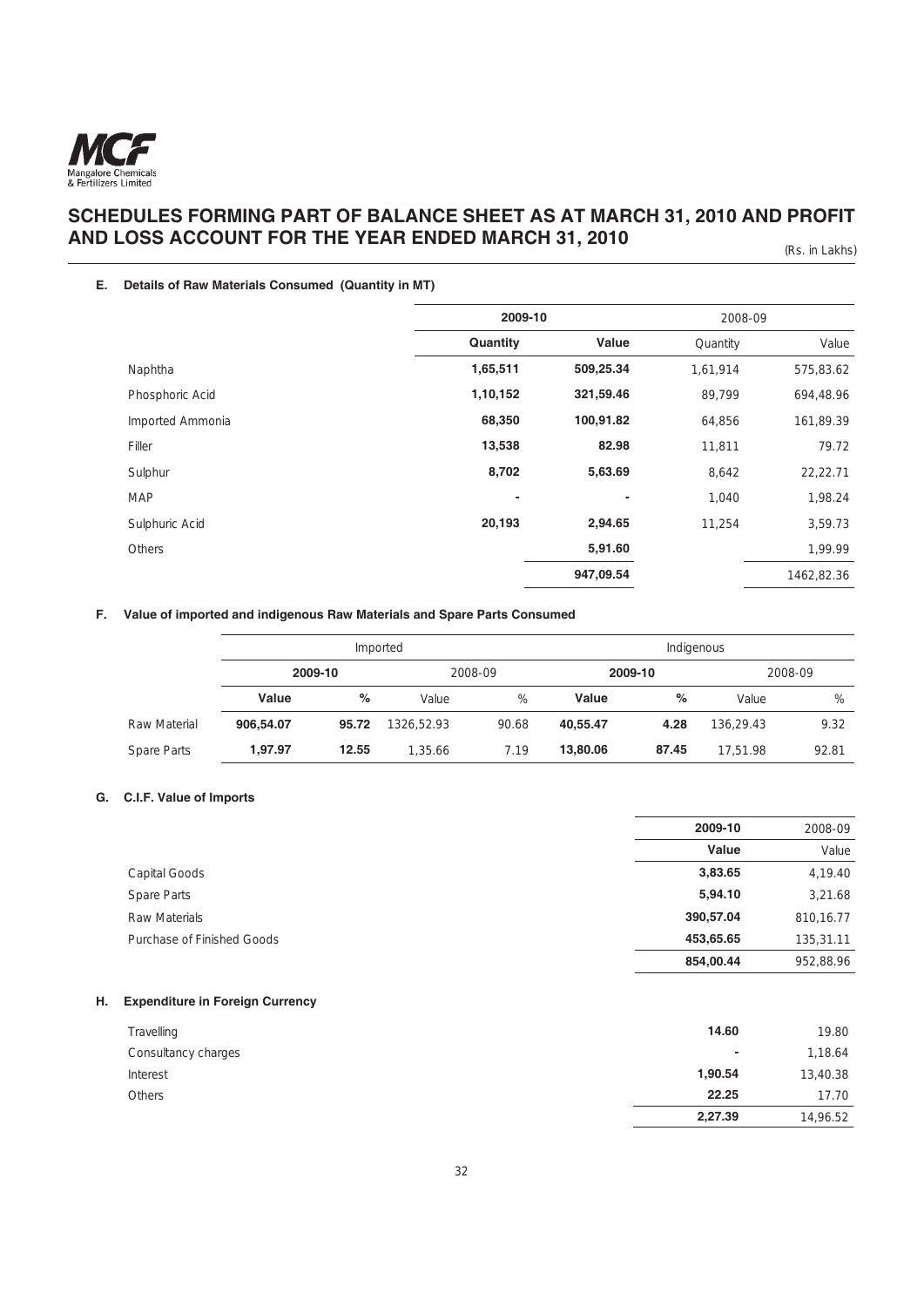

|                                                 |           | (RS. In Lakns) |
|-------------------------------------------------|-----------|----------------|
|                                                 | 2009-2010 | 2008-2009      |
| <b>Earnings in Foreign Currency</b><br><b>L</b> |           |                |
| Exports (F.O.B. Value)                          | 16.08     | 46.18          |
|                                                 | 16.08     | 46.18          |

17. The previous year's figures have been reworked, regrouped, rearranged and reclassified wherever necessary.

| For K. P. Rao & Co.          | Vijay Mallya      | S. R. Gupte     | <b>Shrikant G. Ruparel</b> |
|------------------------------|-------------------|-----------------|----------------------------|
| <b>Chartered Accountants</b> | Chairman          | Director        | Director                   |
| Firm Regn. No. 003135S       |                   |                 |                            |
| K. Viswanath                 | Deepak Anand      | N. Sunder Rajan | <b>B. S. Patil</b>         |
| Partner                      | Managing Director | Director        | Director                   |
| Membership No.22812          |                   |                 |                            |
|                              | S. Ramaprasad     |                 |                            |
| Bangalore: July 21, 2010     | Company Secretary |                 |                            |
|                              |                   |                 |                            |

# **STATEMENT PURSUANT TO SECTION 212 (1) (e) OF THE COMPANIES ACT, 1956 AS AT MARCH 31, 2010**

(Rs. in Lakhs)

| SI. | No. of Equity Shares at the         |                                                |                                  | <b>Extent of Holdings</b>                        |                                       | Net Aggregate Profit/(Loss) of the Subsidiary so far as it<br>concerns the Members of the Company |                                                                                            |                                                                  |                                                                                            |
|-----|-------------------------------------|------------------------------------------------|----------------------------------|--------------------------------------------------|---------------------------------------|---------------------------------------------------------------------------------------------------|--------------------------------------------------------------------------------------------|------------------------------------------------------------------|--------------------------------------------------------------------------------------------|
| No. |                                     | end of the financial year of the<br>subsidiary |                                  |                                                  |                                       | Not dealt with in the Accounts<br>of the Company                                                  |                                                                                            | Dealt with in the Accounts of<br>the Company                     |                                                                                            |
|     |                                     |                                                |                                  |                                                  |                                       | (i)                                                                                               | (ii)                                                                                       | (i)                                                              | (ii)                                                                                       |
|     |                                     | Mangalore<br>Chemicals &<br>Fertilizers Ltd    | Other<br>Subsidiary<br>Companies | Mangalore<br>Chemicals &<br>Fertilizers Ltd<br>% | Other<br>Subsidiary<br>Companies<br>% | For the<br>subsidiary's<br>Financial<br>year ended<br>31.03.2010                                  | For previous<br>financial<br>years of the<br>Subsidiary<br>since it became<br>a Subsidiary | For the<br>Subsidiary's<br>Financial<br>year ended<br>31.03.2010 | For previous<br>financial<br>years of the<br>Subsidiary<br>since it became<br>a Subsidiary |
|     | <b>MCF</b><br>International<br>Ltd. | 50,000                                         |                                  | 100%                                             |                                       | (2,92.22)                                                                                         | (35.02)                                                                                    |                                                                  |                                                                                            |

| For K. P. Rao & Co.<br><b>Chartered Accountants</b><br>Firm Regn. No. 003135S | Vijay Mallya<br>Chairman | S. R. Gupte<br>Director | <b>Shrikant G. Ruparel</b><br>Director |
|-------------------------------------------------------------------------------|--------------------------|-------------------------|----------------------------------------|
| K. Viswanath                                                                  | Deepak Anand             | N. Sunder Rajan         | <b>B. S. Patil</b>                     |
| Partner                                                                       | <b>Managing Director</b> | Director                | Director                               |
| Membership No.22812                                                           |                          |                         |                                        |
|                                                                               | S. Ramaprasad            |                         |                                        |
| Bangalore: July 21, 2010                                                      | <b>Company Secretary</b> |                         |                                        |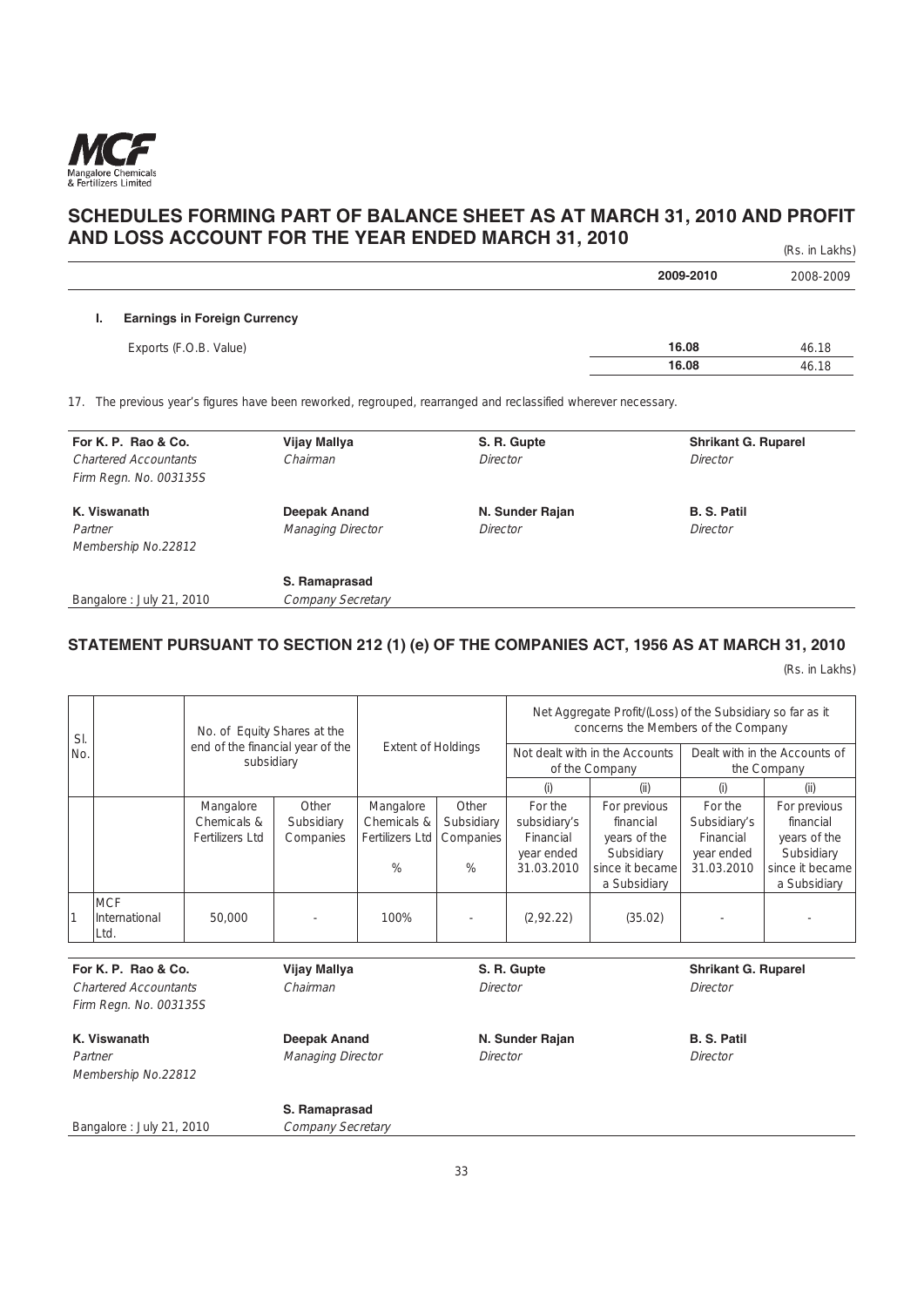

# **BALANCE SHEET ABSTRACT AND COMPANY'S GENERAL BUSINESS PROFILE**

| I.   | <b>Registration Details</b>                      |      |                       |
|------|--------------------------------------------------|------|-----------------------|
|      | Registration No.                                 |      | L24123KA1966PLC002036 |
|      | State Code                                       |      | 08                    |
|      | <b>Balance Sheet Date</b>                        |      | 31-03-2010            |
|      |                                                  |      | (Rs. in Lakhs)        |
| II.  | <b>Capital Raised during the Year</b>            |      |                       |
|      | Public/Euro Issue                                |      | Nil                   |
|      | Rights Issue                                     |      | Nil                   |
|      | <b>Bonus Issue</b>                               |      | Nil                   |
|      | Private Issue                                    |      | Nil                   |
| III. | Position of Mobilisation and Deployment of Funds |      |                       |
|      | <b>Total Liabilities</b>                         |      | 567,06.67             |
|      | <b>Total Assets</b>                              |      | 567,06.67             |
|      | <b>Sources of Funds:</b>                         |      |                       |
|      | Paid-up Capital                                  |      | 118,54.86             |
|      | Reserves & Surplus                               |      | 311,05.75             |
|      | Secured Loans                                    |      | 98,16.33              |
|      | <b>Unsecured Loans</b>                           |      |                       |
|      | Deferred Tax Liability (Net)                     |      | 39,29.73              |
|      | <b>Application of Funds:</b>                     |      |                       |
|      | <b>Net Fixed Assets</b>                          |      | 385,26.55             |
|      | Investments                                      |      | 5.00                  |
|      | <b>Net Current Assets</b>                        |      | 181,75.12             |
|      | Miscellaneous Expenditure                        |      | Nil                   |
|      | <b>Accumulated Losses</b>                        |      | Nil                   |
| IV.  | <b>Performance of the Company</b>                |      |                       |
|      | Turnover                                         |      | 2075,64.49            |
|      | <b>Total Expenditure</b>                         |      | 1997,19.61            |
|      | Profit Before Tax                                |      | 84,53.44              |
|      | Profit After Tax                                 |      | 56,49.12              |
|      | <b>EPS</b>                                       | Rs.  | 4.77                  |
|      | Dividend                                         | $\%$ | 10.00                 |

| Item Code No. (ITC Code)   | 310210.00 | 310530.00  | 310551.00           |
|----------------------------|-----------|------------|---------------------|
| <b>Product Description</b> | UREA      | <b>DAP</b> | COMPLEX FERTILIZERS |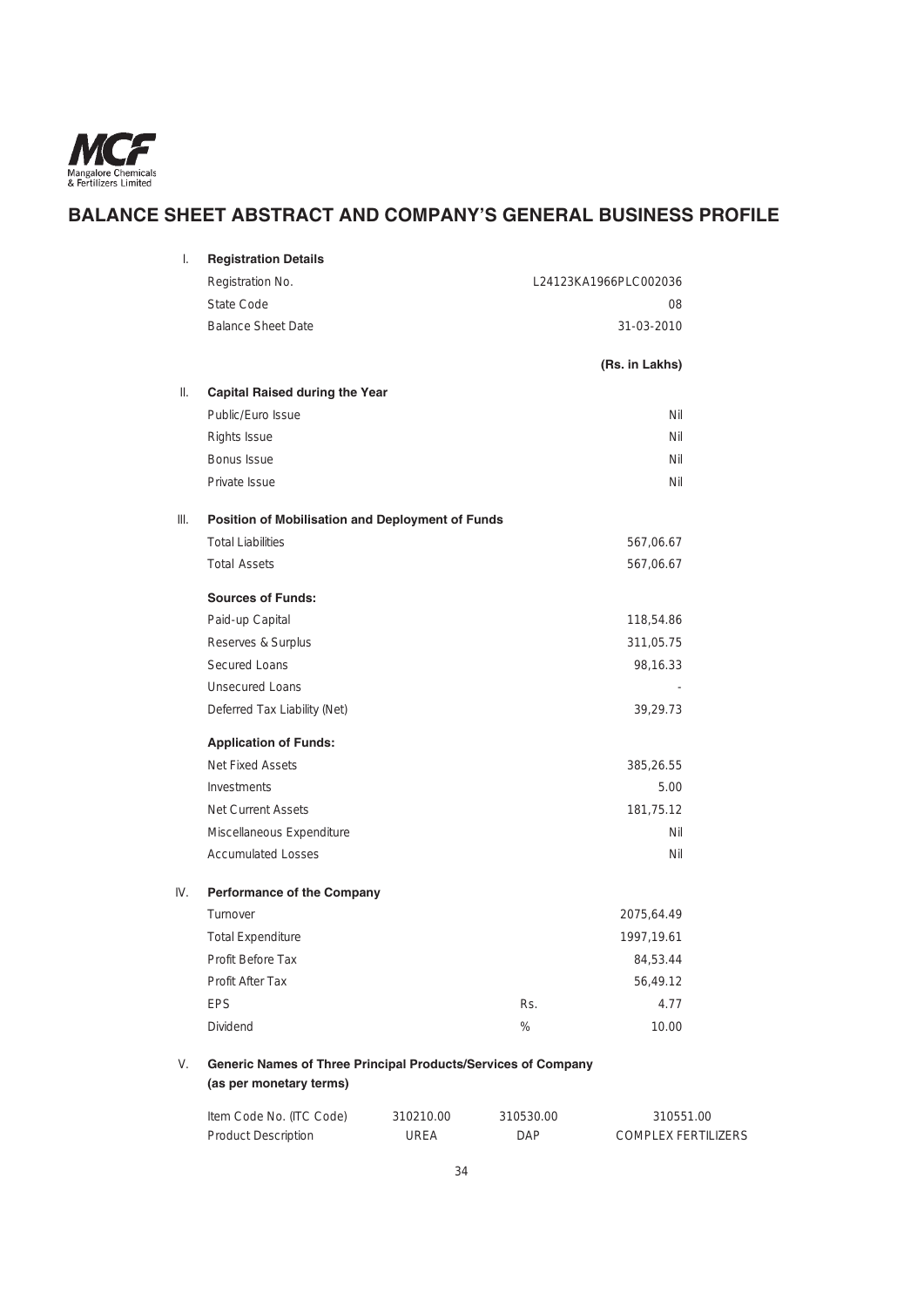

# **AUDITORS' REPORT ON CONSOLIDATED FINANCIAL STATEMENTS**

# **REPORT OF THE AUDITORS TO THE BOARD OF DIRECTORS, MANGALORE CHEMICALS AND FERTILIZERS LIMITED**

- I. We have examined the attached Consolidated Balance Sheet of Mangalore Chemicals and Fertilizers Limited, Bangalore as at 31st March 2010, the Consolidated Profit and Loss Account and also the Consolidated Cash Flow Statement for the year ended on that date annexed thereto. These financial statements are the responsibility of the Company's management. Our responsibility is to express an opinion on these financial statements based on our audit.
- II. We conducted our audit in accordance with auditing standards generally accepted in India. These Standards require that we plan and perform the audit to obtain reasonable assurance about whether the financial statements are prepared, in all material respects, in accordance with an identified financial reporting framework and are free of material mis-statements. An audit includes examining, on a test basis, evidence supporting the amounts and disclosures in the financial statements. An audit also includes assessing the accounting principles used and significant estimates made by management, as well as evaluating the overall financial statement and presentation. We believe that our audit provides a reasonable basis for our opinion.
- III. We report that the Consolidated Financial Statements have been prepared by Mangalore Chemicals and Fertilizers Limited in accordance with the requirements of Accounting Standards (AS)- 21 Consolidated Financial Statements, AS-23 Accounting for Investments in Associates in Consolidated Financial Statements, issued by the Institute of Chartered Accountants of India and is on the basis of the separate audited financial statements of Mangalore Chemicals and Fertilizers Limited and its subsidiary included in Consolidated Financial Statements.
- IV. Without qualifying our opinion, attention is drawn to Note 8 of Schedule 3B (Notes to Accounts), regarding the Concession for

Urea and Phosphatic Fertilizers being recognized on the basis of estimates.

- V. On the basis of the information and explanations given to us and on the consideration of the separate audit reports on individual audited Financial Statements of Mangalore Chemicals and Fertilizers Limited and its subsidiary included in the Consolidated Financial Statements, we are of the opinion that the Consolidated Financial Statements give a true and fair view in conformity with the Accounting Principles accepted in India.
	- a) in the case of the Consolidated Balance Sheet, of the state of affairs of Mangalore Chemicals and Fertilizers Limited, and its subsidiary as at 31st March, 2010;
	- b) in the case of the Consolidated Profit and Loss Account, of Consolidated results of operations of Mangalore Chemicals and Fertilizers Limited and its subsidiary for the year ended on that date ; and
	- c) in the case of the Consolidated Cash Flow Statement, of Consolidated cash flows of Mangalore Chemicals and Fertilizers Limited and its subsidiary for the year ended on that date.

For **K. P. RAO & COMPANY** Chartered Accountants Firm Regn. No: -003135S

# **(K. VISWANATH)**

Place : Bangalore **Place** : Bangalore **Partner** Date : July 21, 2010 Membership No.: 22812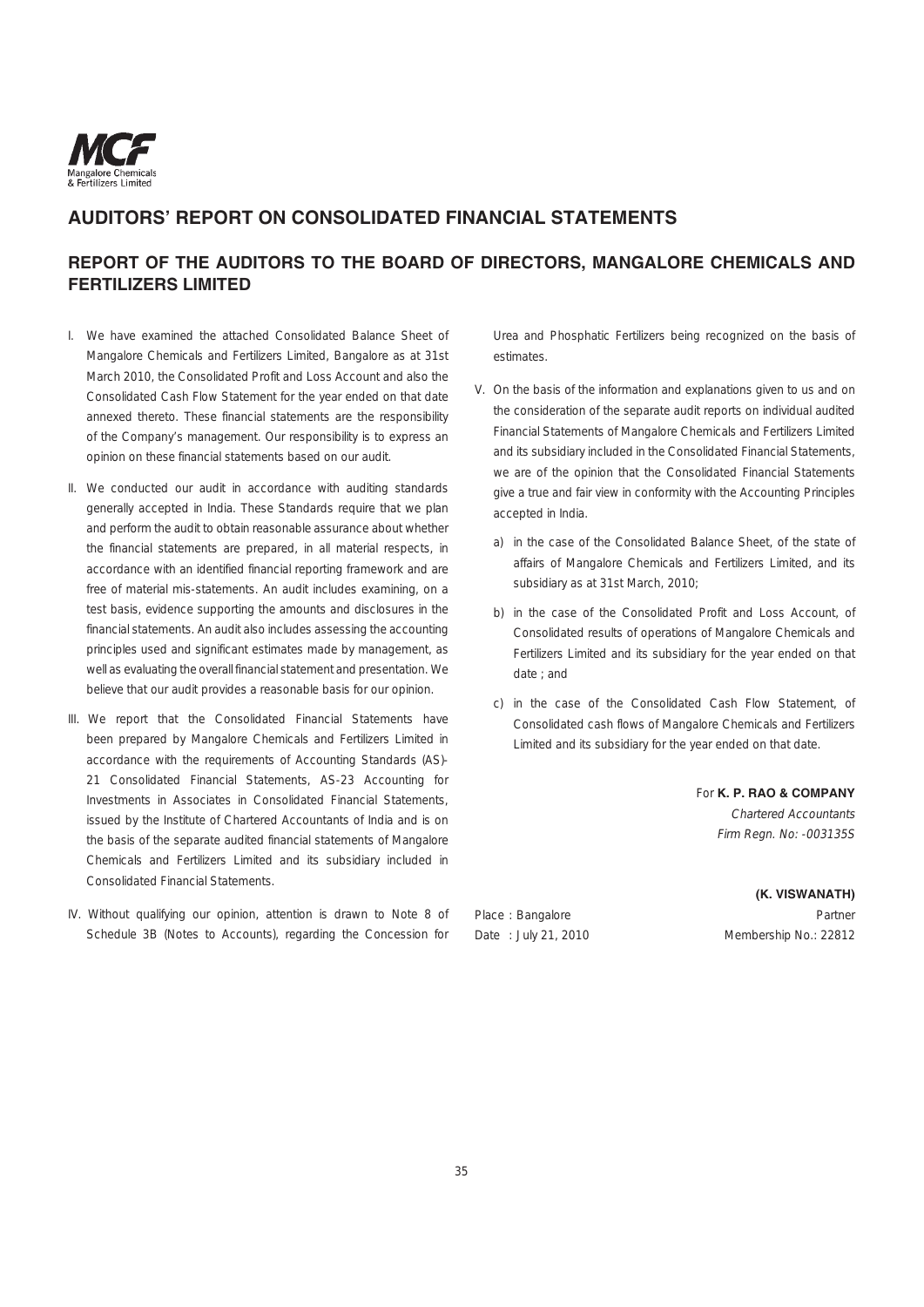

# **CONSOLIDATED BALANCE SHEET AS AT MARCH 31, 2010**

|                                                                   |              |           | (Rs. in Lakhs) |
|-------------------------------------------------------------------|--------------|-----------|----------------|
|                                                                   | Schedule No. | 2009-2010 | 2008-2009      |
| <b>SOURCES OF FUNDS</b>                                           |              |           |                |
| <b>Shareholders' Funds</b>                                        |              |           |                |
| Share Capital                                                     | 1.1          | 118,54.86 | 118,54.86      |
| Reserves and Surplus                                              | 1.2          | 307,78.54 | 270,29.80      |
|                                                                   |              | 426,33.40 | 388,84.66      |
| <b>Loan Funds</b>                                                 |              |           |                |
| Secured                                                           | 1.3          | 100,64.19 | 392,45.05      |
| Unsecured                                                         | 1.4          | 0.00      | 5,59.01        |
|                                                                   |              | 100,64.19 | 398,04.06      |
| <b>Deferred Tax Liability (Net)</b>                               |              | 39,29.73  | 36,86.55       |
| <b>TOTAL</b>                                                      |              | 566,27.32 | 823,75.27      |
| <b>APPLICATION OF FUNDS</b>                                       |              |           |                |
| <b>Fixed Assets</b>                                               | 1.5          |           |                |
| <b>Gross Block</b>                                                |              | 656,66.09 | 611,83.91      |
| Less: Depreciation                                                |              | 296,64.60 | 290,19.14      |
| Net Block                                                         |              | 360,01.49 | 321,64.77      |
| Capital Work-in-Progress                                          |              | 28,19.76  | 16,59.30       |
|                                                                   |              | 388,21.25 | 338,24.07      |
| <b>Current Assets, Loans and Advances</b>                         | 1.6          |           |                |
| Inventories                                                       |              | 163,36.71 | 170,78.94      |
| <b>Sundry Debtors</b>                                             |              | 19,56.85  | 9,37.77        |
| Cash and Bank Balances                                            |              | 7,83.37   | 16,23.42       |
| <b>Other Current Assets</b>                                       |              | 3,21.46   | 2,19.99        |
| Loans and Advances                                                |              | 308,05.30 | 589,29.09      |
|                                                                   |              | 502,03.69 | 787,89.21      |
| Less: Current Liabilities and Provisions                          | 1.7          | 323,97.62 | 302,38.01      |
| <b>Net Current Assets</b>                                         |              | 178,06.07 | 485,51.20      |
| <b>TOTAL</b>                                                      |              | 566,27.32 | 823,75.27      |
| <b>Accounting Policies and Notes on Accounts</b>                  | 3            |           |                |
| This is the Balance Sheet referred to in our Report of even date. |              |           |                |

For **K. P. Rao & Co. Vijay Mallya S. R. Gupte** Shrikant G. Ruparel Chartered Accountants Chairman Chairman Director **Shrikant G. Ruparel** Chartered Accountants Firm Regn. No. 003135S

**K. Viswanath Deepak Anand N. Sunder Rajan B. S. Patil Managing Director** 

**S. Ramaprasad**<br>Company Secretary

Bangalore : July 21, 2010

Membership No.22812

36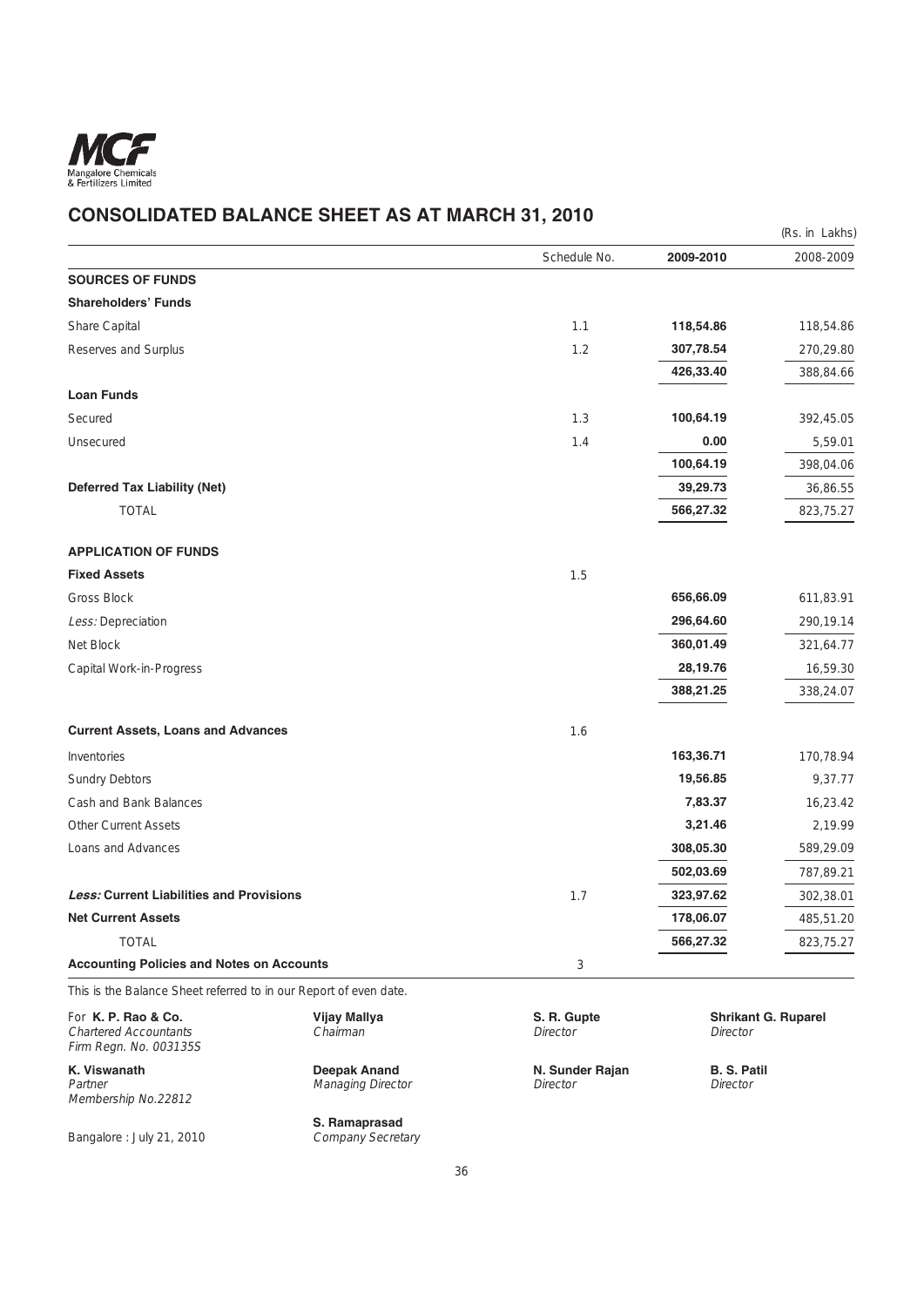

# **CONSOLIDATED PROFIT & LOSS ACCOUNT FOR THE YEAR ENDED MARCH 31, 2010**

|                                                                      | U AUUUUNI I UILIIIL IL                                                      |                         |            | (Rs. in Lakhs)             |
|----------------------------------------------------------------------|-----------------------------------------------------------------------------|-------------------------|------------|----------------------------|
|                                                                      |                                                                             | Schedule No.            | 2009-2010  | 2008-2009                  |
| <b>INCOME</b>                                                        |                                                                             |                         |            |                            |
| Sales and Services                                                   |                                                                             |                         | 2088,98.33 | 2472,45.37                 |
| Less: Excise Duty                                                    |                                                                             |                         | 1,26.29    | 2,35.75                    |
| Net Sales and Services                                               |                                                                             |                         | 2087,72.04 | 2470,09.62                 |
| Other Income                                                         |                                                                             | 2.1                     | 6,06.17    | 14,44.42                   |
|                                                                      |                                                                             |                         | 2093,78.21 | 2484,54.04                 |
| <b>EXPENDITURE</b>                                                   |                                                                             |                         |            |                            |
| Manufacturing and Other Expenditure                                  |                                                                             | 2.2                     | 1971,05.41 | 2381,72.96                 |
| Interest and Finance Charges                                         |                                                                             | 2.3                     | 23,71.68   | 36,20.97                   |
| Depreciation - Net of amount transferred from revaluation reserve of |                                                                             |                         |            |                            |
| Rs.1,98.55 lakhs (Previous year Rs. 2,03.72 lakhs)                   |                                                                             |                         | 18,80.17   | 17,00.77                   |
| Variation in Stock of Finished Goods and Work-in-Process             |                                                                             | 2.4                     | (1,55.70)  | 6,82.96                    |
|                                                                      |                                                                             |                         | 2012,01.56 | 2441,77.66                 |
| <b>Profit before Tax</b>                                             |                                                                             |                         | 81,76.65   | 42,76.38                   |
| Provision for Taxation                                               |                                                                             |                         |            |                            |
| - Current Tax                                                        |                                                                             |                         | 25,70.00   | 14,65.00                   |
| - Short / (Excess) Provision for Tax for earlier years               |                                                                             |                         | 6.55       | (7.30)                     |
| - Deferred Tax Liability (Net)                                       |                                                                             |                         | 2,43.18    | (3.01)                     |
| - Fringe Benefit Tax                                                 |                                                                             |                         |            | 38.71                      |
| <b>Total Provision for Taxation</b>                                  |                                                                             |                         | 28,19.73   | 14,93.40                   |
| <b>Profit after Tax</b>                                              |                                                                             |                         | 53,56.92   | 27,82.98                   |
| Balance brought forward from previous year                           |                                                                             |                         | 132,42.11  | 114,29.73                  |
| <b>BALANCE AVAILABLE FOR APPROPRIATIONS</b>                          |                                                                             |                         | 185,99.03  | 142,12.71                  |
| <b>APPROPRIATIONS</b>                                                |                                                                             |                         |            |                            |
| Proposed Dividend                                                    |                                                                             |                         | 11,85.15   | 8,29.61                    |
| Corporate Dividend Tax                                               |                                                                             |                         | 2,01.42    | 1,40.99                    |
| Balance carried to Balance Sheet                                     |                                                                             |                         | 172,12.46  | 132,42.11                  |
|                                                                      |                                                                             |                         | 185,99.03  | 142,12.71                  |
| <b>EARNINGS PER EQUITY SHARE</b>                                     |                                                                             |                         |            |                            |
| Basic and Diluted (in Rupees) [See Note No. B-12 of Schedule 3]      |                                                                             |                         | 4.52       | 2.35                       |
| <b>Accounting Policies and Notes on Accounts</b>                     |                                                                             | 3                       |            |                            |
|                                                                      | This is the Profit and Loss Account referred to in our Report of even date. |                         |            |                            |
| For K. P. Rao & Co.<br><b>Chartered Accountants</b>                  | Vijay Mallya<br>Chairman                                                    | S. R. Gupte<br>Director | Director   | <b>Shrikant G. Ruparel</b> |

**K. Viswanath B. S. Patil Deepak Anand N. Sunder Rajan B. S. Patil Partner Construction Construction Construction**<br>Partner Director Director Director Director Membership No.22812

Firm Regn. No. 003135S

Bangalore : July 21, 2010

Managing Director

**S. Ramaprasad**<br>Company Secretary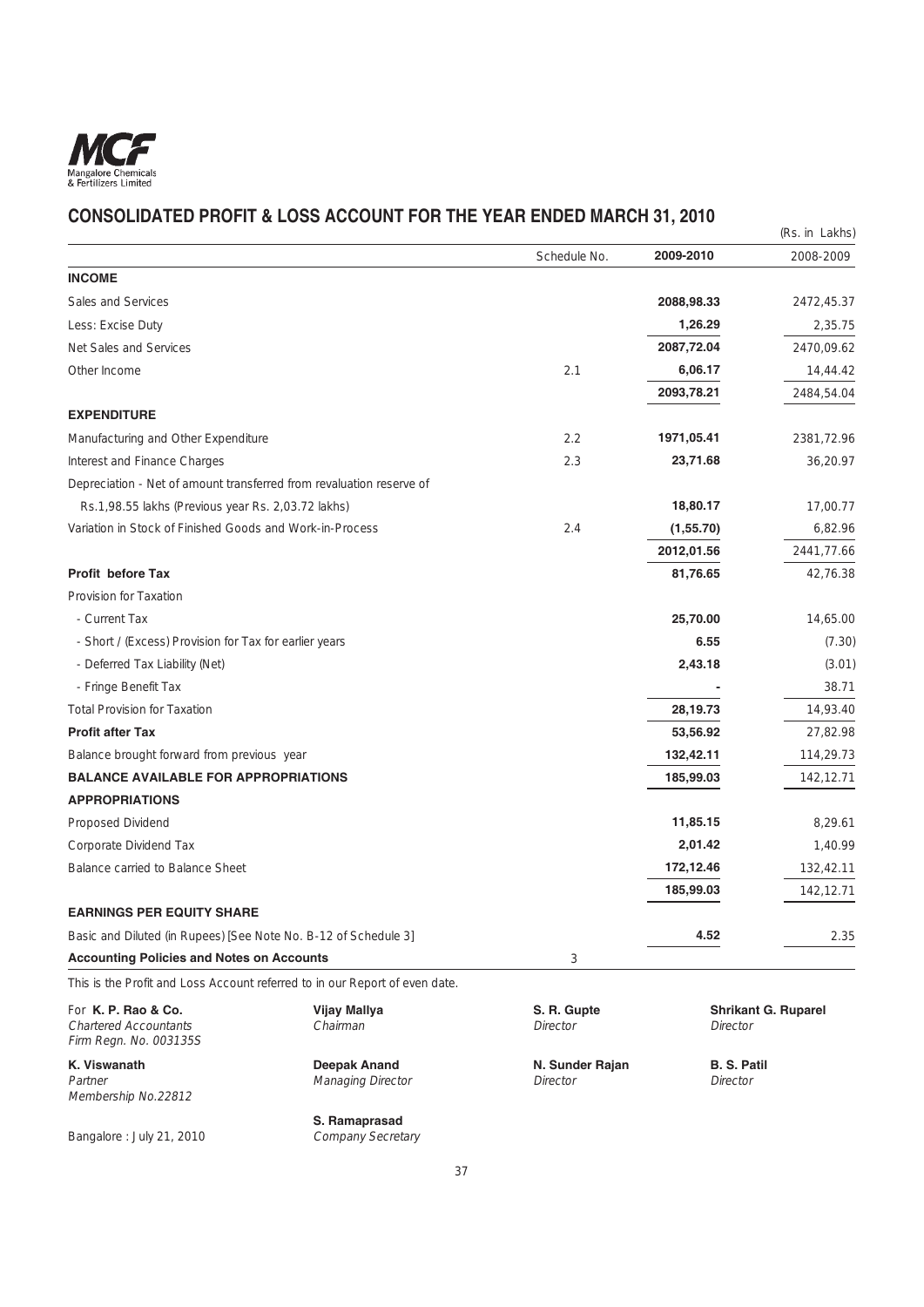

# **CONSOLIDATED CASH FLOW STATEMENT FOR THE YEAR ENDED MARCH 31, 2010**

|    |                                                                |           |                           |                           | (Rs. in Lakhs) |
|----|----------------------------------------------------------------|-----------|---------------------------|---------------------------|----------------|
|    |                                                                |           | Year ended March 31, 2010 | Year ended March 31, 2009 |                |
| А. | <b>CASH FLOW FROM OPERATING ACTIVITIES</b>                     |           |                           |                           |                |
|    | Net Profit before Tax                                          |           | 81,76.65                  |                           | 42.76.38       |
|    | Adjustment for:                                                |           |                           |                           |                |
|    | Depreciation                                                   | 18,80.17  |                           | 17,00.77                  |                |
|    | Interest charges                                               | 23,71.68  |                           | 36,20.97                  |                |
|    | Interest received                                              | (3,84.54) |                           | (9, 78.82)                |                |
|    | <b>Fixed Assets Written-off</b>                                | 2,76.64   |                           | 47.86                     |                |
|    | (Profit)/Loss on sale of fixed assets (Net)                    | 3.36      |                           | (14.78)                   |                |
|    |                                                                |           | 41,47.31                  |                           | 43,76.00       |
|    | Operating Profit before Working Capital changes                |           | 123,23.96                 |                           | 86,52.38       |
|    | Adjustment for:                                                |           |                           |                           |                |
|    | Trade and other Receivables                                    | 280,10.67 |                           | (60, 82.46)               |                |
|    | Inventories                                                    | 7,42.23   |                           | (10.89)                   |                |
|    | <b>Trade Payables</b>                                          | 3,43.72   |                           | 28.59                     |                |
|    |                                                                |           | 290,96.62                 |                           | (60, 64.76)    |
|    | Cash flow from operating activities                            |           | 414,20.58                 |                           | 25,87.62       |
|    | Income-tax paid                                                |           | (21, 84.05)               |                           | (19, 84.45)    |
|    | NET CASH FROM OPERATING ACTIVITIES                             |           | 392,36.53                 |                           | 6.03.17        |
|    | <b>B. CASH FLOW FROM INVESTING ACTIVITIES</b>                  |           |                           |                           |                |
|    | Purchase of Fixed Assets                                       |           | (73, 88.49)               |                           | (33, 23.70)    |
|    | Proceeds from Sale of Fixed Assets                             |           | 9.53                      |                           | 18.17          |
|    | NET CASH USED IN INVESTING ACTIVITIES                          |           | (73, 78.96)               |                           | (33,05.53)     |
|    | C. CASH FLOW FROM FINANCING ACTIVITIES                         |           |                           |                           |                |
|    | Proceeds from long term bank borrowings                        |           | 13,45.60                  |                           | 1,24.56        |
|    | Proceeds from short term bank borrowings                       |           | (294, 60.44)              |                           | 33,15.03       |
|    | Repayment of Loans and deferments                              |           | (16, 25.04)               |                           | (16, 36.42)    |
|    | Dividend paid including Distribution tax                       |           | (9,70.60)                 |                           | (8, 31.94)     |
|    | Interest Received                                              |           | 3,84.54                   |                           | 9.78.82        |
|    | <b>Interest Paid</b>                                           |           | (23, 71.68)               |                           | (36, 20.97)    |
|    | NET CASH USED IN FINANCING ACTIVITIES                          |           | (326, 97.62)              |                           | (16, 70.92)    |
|    | NET INCREASE / (DECREASE) IN CASH AND CASH EQUIVALENTS (A+B+C) |           | (8, 40.05)                |                           | (43, 73.28)    |
|    | OPENING BALANCE OF CASH AND CASH EQUIVALENTS                   |           | 16,23.42                  |                           | 59,96.70       |
|    | CLOSING BALANCE OF CASH AND CASH EQUIVALENTS                   |           | 7,83.37                   |                           | 16,23.42       |

The above Cash Flow Statement has been prepared under the "Indirect Method" as set out in Accounting Standard - 3 on Cash Flow Statement issued by the Institute of Chartered Accountants of India.

This is the Cash Flow Statement referred to in our Report of even date.

| For K. P. Rao & Co.<br><b>Chartered Accountants</b><br>Firm Regn. No. 003135S | Vijay Mallya<br>Chairman                 | S. R. Gupte<br>Director     | Shrikar<br>Director              |  |
|-------------------------------------------------------------------------------|------------------------------------------|-----------------------------|----------------------------------|--|
| K. Viswanath<br>Partner<br>Membership No.22812                                | Deepak Anand<br><b>Managing Director</b> | N. Sunder Rajan<br>Director | B. S. P <sub>5</sub><br>Director |  |

Bangalore : July 21, 2010

**S. Ramaprasad**<br>Company Secretary

**N. Sunder Rajan B. S. Patil**<br>Director Director

**S. R. Gupte 6 8 Shrikant G. Ruparel Director**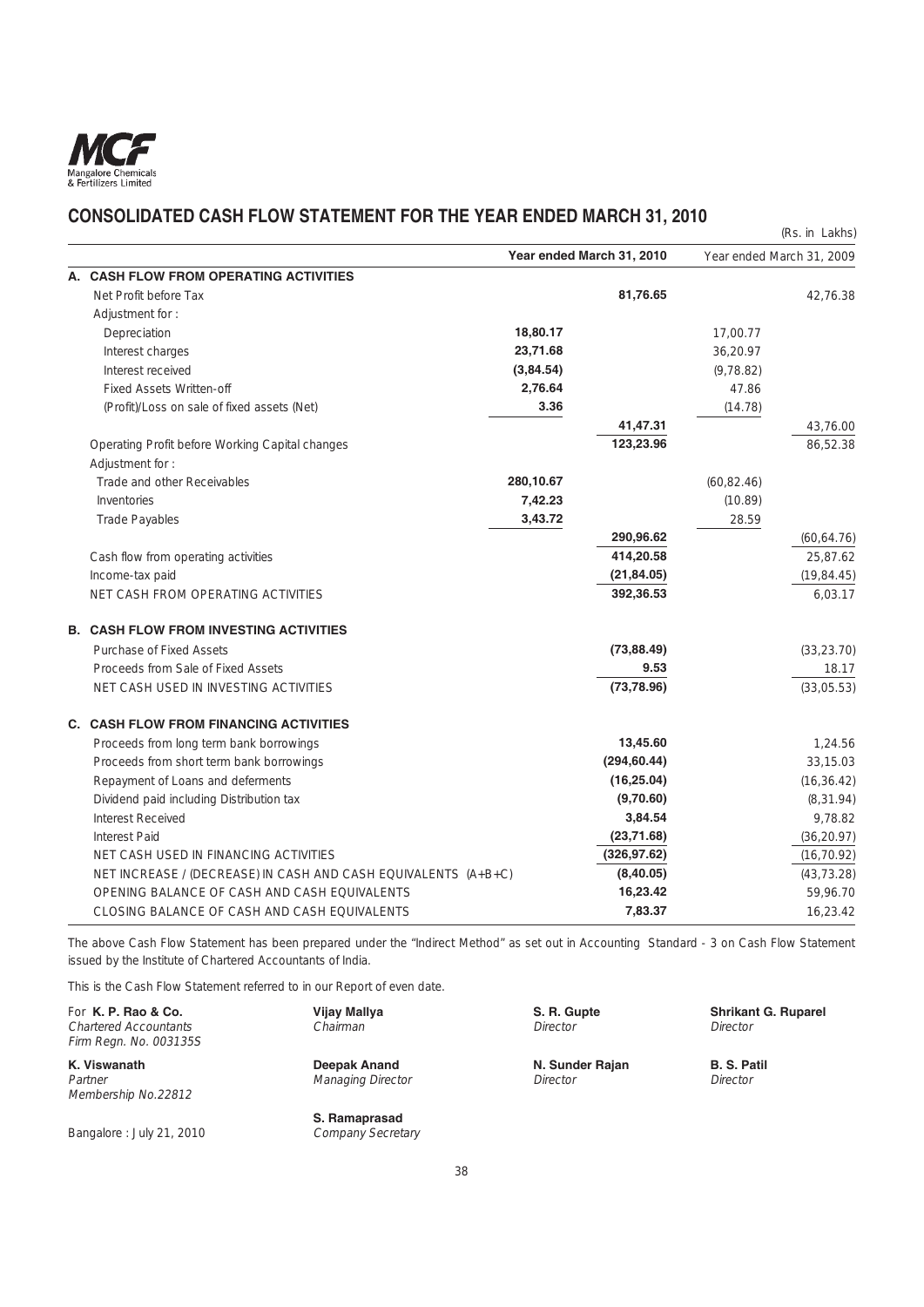

|     |                                                                                                                                                  |          |                      |          | (Rs. in Lakhs)         |
|-----|--------------------------------------------------------------------------------------------------------------------------------------------------|----------|----------------------|----------|------------------------|
|     |                                                                                                                                                  |          | $2009 - 2010$        |          | $2008 - 2009$          |
| 1.1 | <b>SHARE CAPITAL</b>                                                                                                                             |          |                      |          |                        |
|     | <b>Authorised</b>                                                                                                                                |          |                      |          |                        |
|     | 6.00.000 13% Redeemable Cumulative Preference Shares of Rs.100/- each                                                                            |          | 6,00.00              |          | 6.00.00                |
|     | 12,40,00,000 Equity Shares of Rs.10/- each                                                                                                       |          | 124,00.00            |          | 124,00.00              |
|     |                                                                                                                                                  |          | 130,00.00            |          | 130,00.00              |
|     | <b>Issued</b>                                                                                                                                    |          |                      |          |                        |
|     | Equity Shares of Rs.10/- each<br>12,00,00,044                                                                                                    |          | 120,00.00            |          | 120,00.00              |
|     | <b>Subscribed and Paid-up</b>                                                                                                                    |          |                      |          |                        |
|     | 11,85,15,150 * Equity Shares of Rs.10/- each fully paid up                                                                                       |          | 118,51.51            |          | 118,51.51              |
|     | Add: Amount paid on equity shares forfeited                                                                                                      |          | 3.35                 |          | 3.35                   |
|     |                                                                                                                                                  |          | 118,54.86            |          | 118,54.86              |
|     | * Of the above shares, 4,41,95,473 Equity Shares are allotted as fully<br>paid-up pursuant to a contract without payment being received in cash. |          |                      |          |                        |
| 1.2 | <b>RESERVES &amp; SURPLUS</b>                                                                                                                    |          |                      |          |                        |
|     | Capital Reserve as per last Balance Sheet                                                                                                        |          | 16.84                |          | 16.84                  |
|     | Capital Redemption Reserve as per last Balance Sheet                                                                                             |          | 4,80.78              |          | 4,80.78                |
|     | Revaluation Reserve [See Note No. B-5 of Schedule 3]                                                                                             | 90,57.07 |                      | 92,64.51 |                        |
|     | Less: Assets sold / discarded                                                                                                                    | 23.06    |                      | 3.72     |                        |
|     | Transfer to Profit and Loss Account                                                                                                              | 1,98.55  | 88,35.46             | 2,03.72  | 90,57.07               |
|     | General Reserve as per last Balance Sheet                                                                                                        |          | 42,33.00             |          | 42,33.00               |
|     | Balance in Profit and Loss Account                                                                                                               |          | 172,12.46            |          | 132,42.11              |
|     |                                                                                                                                                  |          | 307,78.54            |          | 270,29.80              |
| 1.3 | <b>SECURED LOANS</b>                                                                                                                             |          |                      |          |                        |
|     | From: Banks                                                                                                                                      |          |                      |          |                        |
|     | Term Loan                                                                                                                                        |          | 18,22.17             |          | 15.42.59               |
|     | Cash Credit including demand loans<br><b>Buyers Credit</b>                                                                                       |          | 11,24.02<br>70,26.63 |          | 186,68.23<br>189,75.54 |
|     | Others                                                                                                                                           |          | 91.37                |          | 58.69                  |
|     |                                                                                                                                                  |          | 100,64.19            |          | 392,45.05              |
| 1.4 | <b>UNSECURED LOANS</b>                                                                                                                           |          |                      |          |                        |
|     | From: Government of Karnataka and its Agencies                                                                                                   |          |                      |          | 2,84.36                |
|     | Sales Tax Deferment                                                                                                                              |          |                      |          | 2,74.65                |
|     |                                                                                                                                                  |          |                      |          | 5,59.01                |
|     |                                                                                                                                                  |          |                      |          |                        |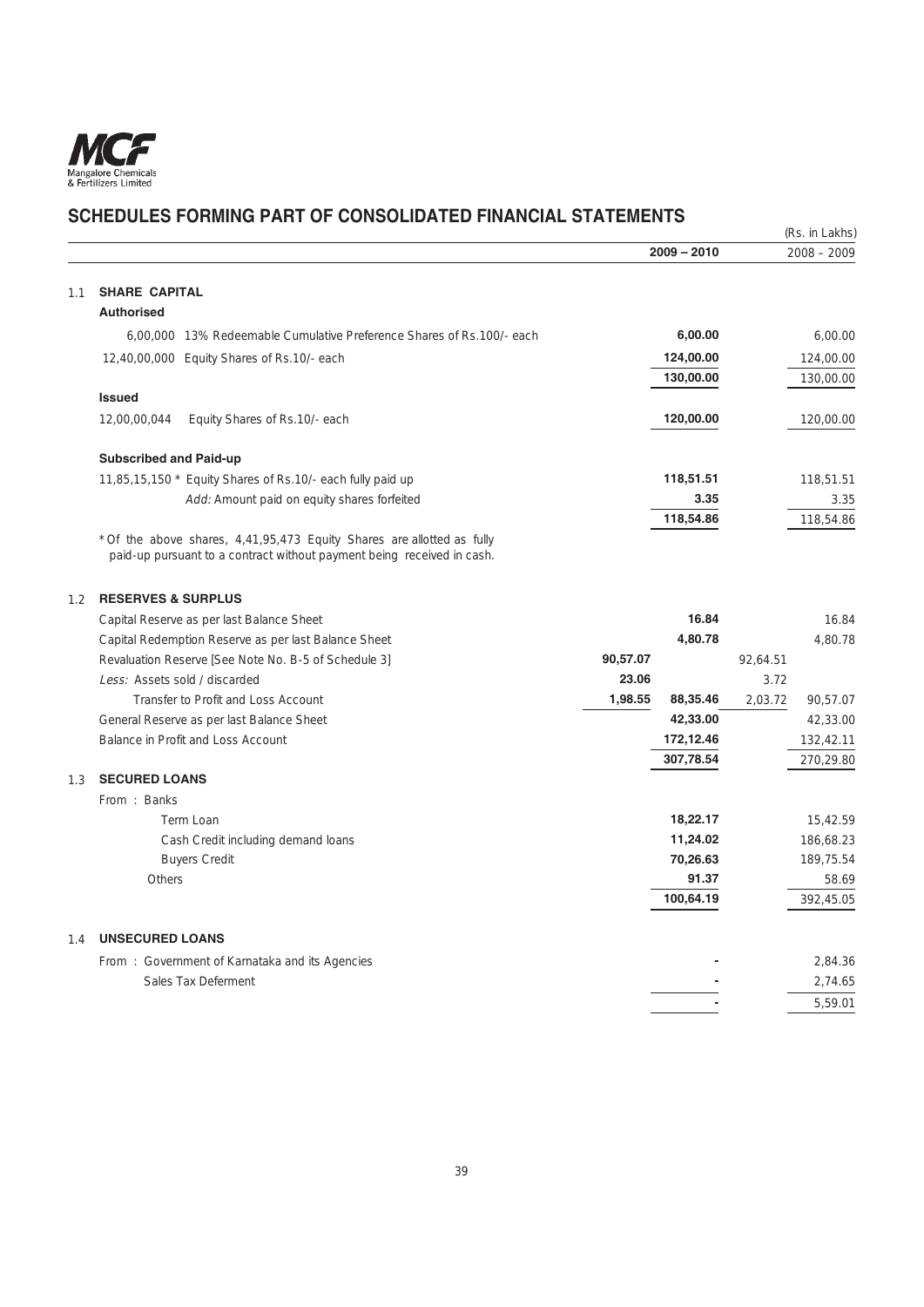

(Rs. in Lakhs)

| 1.5 FIXED ASSETS                         |                         |           |                                           |                    |                    |                     |                 |                    |                    |                    |  |
|------------------------------------------|-------------------------|-----------|-------------------------------------------|--------------------|--------------------|---------------------|-----------------|--------------------|--------------------|--------------------|--|
|                                          |                         |           | <b>GROSS BLOCK (At Cost or Valuation)</b> |                    |                    | <b>DEPRECIATION</b> |                 |                    |                    | NET BLOCK          |  |
| <b>DESCRIPTION</b>                       | As at<br>$1 - 4 - 2009$ | Additions | Deduc-<br>tions                           | As at<br>31-3-2010 | Up to<br>31-3-2009 | For the<br>year     | Deduc-<br>tions | Up to<br>31-3-2010 | As at<br>31-3-2010 | As at<br>31-3-2009 |  |
| Freehold Land                            | 68,67.78                |           |                                           | 68,67.78           |                    |                     |                 | $\blacksquare$     | 68,67.78           | 68,67.78           |  |
| Leasehold Land                           | 3.04                    |           |                                           | 3.04               |                    |                     |                 |                    | 3.04               | 3.04               |  |
| <b>Buildings</b>                         | 39,39.67                | 13,27.98  |                                           | 52,67.65           | 10,96.11           | 1,37.12             |                 | 12,33.23           | 40,34.42           | 28,43.56           |  |
| Railway Sidings                          | 96.54                   | 5,65.22   | 28.95                                     | 6,32.81            | 75.56              | 2.58                | 27.50           | 50.64              | 5,82.17            | 20.98              |  |
| Roads, Drainage and<br>Culverts          | 3,39.28                 | 1.46      |                                           | 3,40.74            | 1,01.21            | 5.83                |                 | 1,07.04            | 2,33.70            | 2,38.07            |  |
| Plant and Machinery                      | 478,43.45               | 37,77.93  | 16,40.25                                  | 499,81.13          | 270,43.68          | 17,62.47            | 13,62.87        | 274,43.28          | 225,37.85          | 207,99.77          |  |
| Intangible Assets                        | 2,96.84                 | 51.17     |                                           | 3,48.01            | 1,98.61            | 31.47               |                 | 2,30.08            | 1,17.93            | 98.23              |  |
| Electrical Installations and<br>Fittings | 75.60                   | 1,01.94   | 0.13                                      | 1,77.41            | 39.63              | 3.11                | 0.13            | 42.61              | 1,34.80            | 35.97              |  |
| Equipment                                | 8,88.11                 | 1,97.16   | 10.83                                     | 10,74.44           | 1,89.49            | 72.30               | 6.89            | 2,54.90            | 8,19.54            | 6,98.62            |  |
| Cranes and Locomotives                   | 2,10.41                 | 9.69      | ÷,                                        | 2,20.10            | 90.01              | 8.42                | L.              | 98.43              | 1,21.67            | 1,20.40            |  |
| Furniture and Fixtures                   | 4,22.12                 | 1,28.64   | 1.32                                      | 5,49.44            | 97.52              | 25.26               | 1.17            | 1,21.61            | 4,27.83            | 3,24.60            |  |
| Vehicles - Owned                         | 46.89                   |           |                                           | 46.89              | 32.48              | 4.95                | ÷,              | 37.43              | 9.46               | 14.41              |  |
| - Leased                                 | 1,51.35                 | 66.84     | 64.37                                     | 1,53.82            | 52.01              | 25.21               | 34.70           | 42.52              | 1,11.30            | 99.34              |  |
| <b>Books</b>                             | 2.83                    |           |                                           | 2.83               | 2.83               |                     |                 | 2.83               |                    |                    |  |
| <b>TOTAL</b>                             | 611,83.91               | 62,28.03  | 17,45.85                                  | 656,66.09          | 290,19.14          | 20,78.72            | 14,33.26        | 296,64.60          | 360,01.49          | 321,64.77          |  |
| Previous Year                            | 581,24.01               | 32,21.52  | 1,61.62                                   | 611,83.91          | 272,21.32          | 19,04.49            | 1,06.67         | 290,19.14          |                    |                    |  |

Capital Work-in-Progress **28,19.76** 16,59.30

**388,21.25** 338,24.07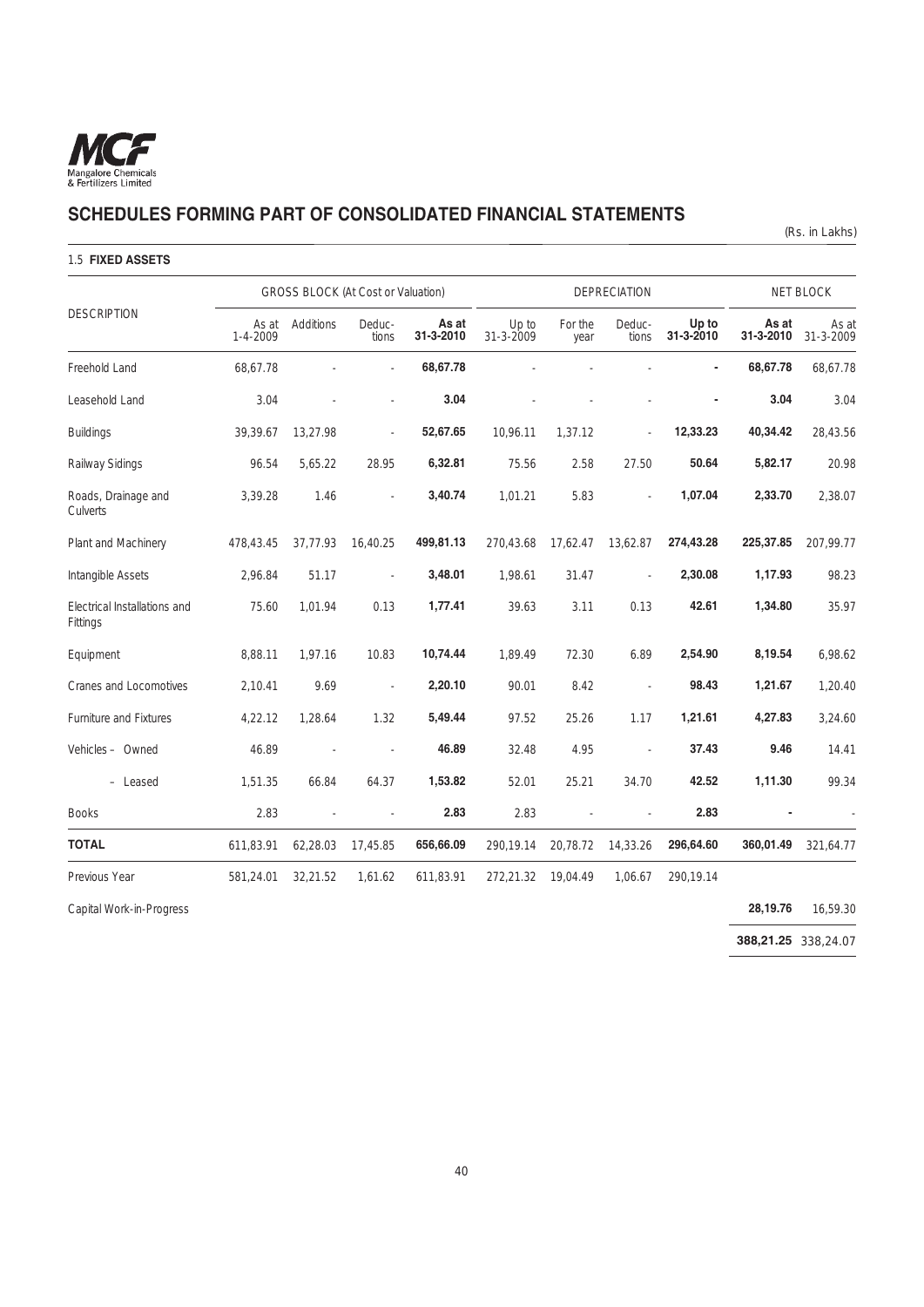

|     |                                                                                                                                 |                   | (Rs. in Lakhs) |
|-----|---------------------------------------------------------------------------------------------------------------------------------|-------------------|----------------|
|     |                                                                                                                                 | $2009 - 2010$     | $2008 - 2009$  |
| 1.6 | <b>CURRENT ASSETS, LOANS AND ADVANCES</b>                                                                                       |                   |                |
|     | <b>CURRENT ASSETS</b>                                                                                                           |                   |                |
|     | <b>Inventories</b>                                                                                                              |                   |                |
|     | Raw Materials (Includes in-transit Rs.34,53.01 lakhs, previous year Rs.82,29.95 lakhs)                                          | 116,98.93         | 126,09.30      |
|     | Work-in-process                                                                                                                 | 22.02             | 1,03.40        |
|     | <b>Finished Goods</b>                                                                                                           | 14,31.41          | 11,94.33       |
|     | Stores and Spares (Includes in-transit Rs.51.73 lakhs, previous year Rs.71.29 lakhs)                                            | 31,84.35          | 31,71.91       |
|     |                                                                                                                                 | 163,36.71         | 170,78.94      |
|     | <b>Sundry Debtors</b>                                                                                                           |                   |                |
|     | Outstanding for a period exceeding six months                                                                                   |                   |                |
|     | Considered Good: Secured                                                                                                        | 0.60              | 4.96           |
|     | Considered Good: Unsecured                                                                                                      | 0.28              | 17.92          |
|     | Considered Doubtful: Unsecured                                                                                                  | 20.71             |                |
|     | Other Debts: Considered Good: Secured by Deposits                                                                               | 4,36.50           | 2,72.92        |
|     | Other Debts: Considered Good: Unsecured                                                                                         | 15,19.46          | 6,41.97        |
|     |                                                                                                                                 | 19,77.55<br>20.70 | 9,37.77        |
|     | Less: Provision for Doubtful Debts                                                                                              | 19,56.85          | 9.37.77        |
|     | <b>Cash and Bank Balances</b>                                                                                                   |                   |                |
|     | Cash on Hand                                                                                                                    | 2.81              | 1.13           |
|     | Cheques and Demand Drafts on Hand                                                                                               | 2,52.27           | 2.76.81        |
|     | With Scheduled Banks:                                                                                                           |                   |                |
|     | Current Accounts*                                                                                                               | 5,23.08           | 13,32.41       |
|     | Others: Short Term Deposits                                                                                                     | 5.21              | 13.07          |
|     |                                                                                                                                 | 7,83.37           | 16,23.42       |
|     |                                                                                                                                 |                   |                |
|     | * Includes balance in unclaimed dividend accounts Rs.1,11.89 lakhs, previous year Rs.81.29 lakhs<br><b>Other Current Assets</b> |                   |                |
|     | Balance with Customs, Port Trust, Excise and Commercial Tax Authorities                                                         | 1,19.62           | 46.36          |
|     | Miscellaneous Deposits                                                                                                          | 2,01.84           | 1,73.63        |
|     |                                                                                                                                 | 3,21.46           | 2,19.99        |
|     | <b>LOANS AND ADVANCES</b>                                                                                                       |                   |                |
|     | Advances recoverable in cash or in kind or for value to be received:                                                            |                   |                |
|     | Secured - Considered Good                                                                                                       |                   |                |
|     | <b>Fertilizer Bonds</b>                                                                                                         |                   | 150,08.73      |
|     | Unsecured - Considered Good                                                                                                     |                   |                |
|     | Concession receivable from Government of India                                                                                  | 239,16.60         | 380,19.98      |
|     | Advance Income Tax and Tax deduced at source                                                                                    | 63,83.05          | 53,73.41       |
|     | Others                                                                                                                          | 5,05.65           | 5,26.97        |
|     |                                                                                                                                 | 308,05.30         | 589,29.09      |
| 1.7 | <b>CURRENT LIABILITIES AND PROVISIONS</b>                                                                                       |                   |                |
|     | <b>CURRENT LIABILITIES</b>                                                                                                      |                   |                |
|     | <b>Sundry Creditors</b>                                                                                                         | 236,50.60         | 232,77.82      |
|     | Deposits Received                                                                                                               | 1,86.05           | 1,75.62        |
|     | <b>PROVISIONS</b>                                                                                                               |                   |                |
|     | Proposed Dividend                                                                                                               | 11,85.15          | 8,29.61        |
|     | Corporate Dividend Tax                                                                                                          | 2,01.42           | 1,40.99        |
|     | <b>Current Tax</b>                                                                                                              | 59,35.00          | 45,35.07       |
|     | Fringe Benefit Tax                                                                                                              | 95.32             | 95.32          |
|     | <b>Employee Benefits</b>                                                                                                        | 11,44.08          | 11,83.58       |
|     |                                                                                                                                 | 323,97.62         | 302,38.01      |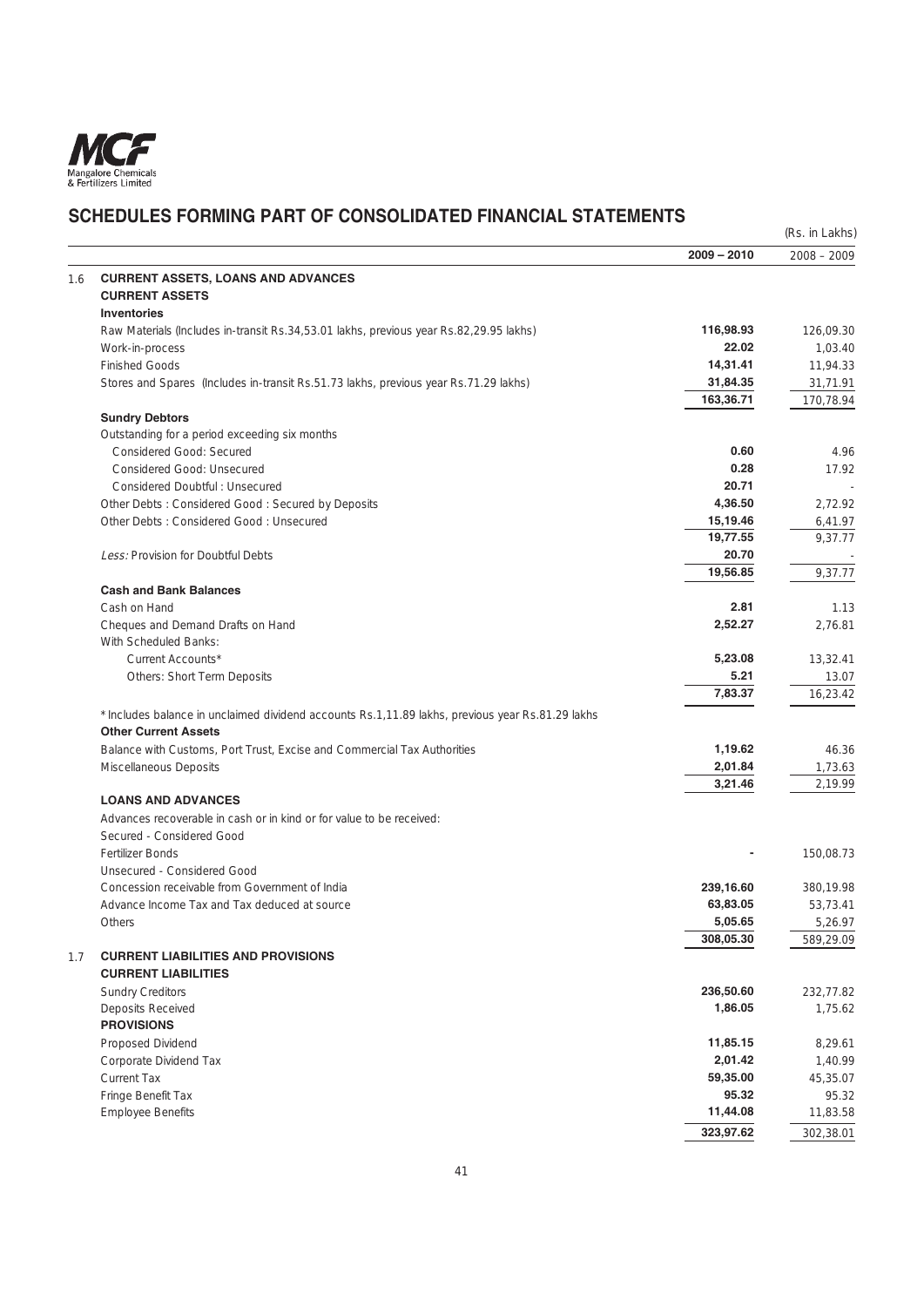

|     | ILDULLƏ FUNIMING FANT UF<br><b>CONSOLIDATED FINANCIAL STATEMENTS</b>          |                        | (Rs. in Lakhs)          |
|-----|-------------------------------------------------------------------------------|------------------------|-------------------------|
|     |                                                                               | $2009 - 2010$          | $2008 - 2009$           |
| 2.1 | <b>OTHER INCOME</b>                                                           |                        |                         |
|     | Rent                                                                          | 49.79                  | 46.80                   |
|     | <b>Insurance Claims</b>                                                       |                        | 2,05.90                 |
|     | Interest Received - (TDS Rs.1.47 lakhs, previous year Rs.32.56 lakhs)         | 3,84.54                | 9,78.82                 |
|     | Miscellaneous Income                                                          | 1,71.84                | 2,12.90                 |
|     |                                                                               | 6,06.17                | 14,44.42                |
| 2.2 | <b>MANUFACTURING AND OTHER EXPENDITURE</b>                                    |                        |                         |
|     | Raw Materials consumed :                                                      |                        |                         |
|     | Opening Stock<br>Add: Purchases                                               | 126,09.30<br>937,99.17 | 116,61.41<br>1472,30.25 |
|     |                                                                               |                        |                         |
|     |                                                                               | 1064,08.47             | 1588,91.66              |
|     | Less : Closing Stock                                                          | 116,98.93              | 126,09.30               |
|     |                                                                               | 947,09.54              | 1462,82.36              |
|     | Exchange (Gain) / Loss                                                        | (31,60.31)             | 72,86.45                |
|     | Purchase of Finished Goods for Sale                                           | 543,23.21              | 326,70.78               |
|     | Salaries, Wages and Bonus                                                     | 37,20.16               | 34,64.31                |
|     | Contribution to Employees' Provident and Other Funds                          | 3,12.62                | 5,25.04                 |
|     | <b>Staff Welfare Expenses</b>                                                 | 5,06.67                | 3,96.04                 |
|     | Power, Fuel and Water Charges                                                 | 267,23.06              | 278,39.66               |
|     | Stores consumed                                                               | 9,57.47                | 6,90.49                 |
|     | Repairs and Maintenance:                                                      |                        |                         |
|     | <b>Buildings</b>                                                              | 1,55.55                | 96.26                   |
|     | Plant and Machinery                                                           | 28,03.59               | 31,56.52                |
|     | Other Assets                                                                  | 3,06.95                | 1,63.94                 |
|     | Rent                                                                          | 1,50.08                | 1.40.66                 |
|     | Rates and Taxes                                                               | 31.53                  | 6.14                    |
|     | Insurance                                                                     | 2,54.44                | 2,67.69                 |
|     | Travelling and Conveyance                                                     | 2,14.93<br>5.45        | 2,00.19                 |
|     | Directors' Sitting Fees<br>Auditor's Remuneration :                           |                        | 4.75                    |
|     | As Auditors                                                                   | 5.70                   | 5.55                    |
|     | Certification                                                                 | 1.36                   | 1.08                    |
|     | <b>Expenses Reimbursed</b>                                                    | 1.21                   | 0.72                    |
|     | Membership, Licence & Filing Fees                                             | 7,03.12                | 7,08.06                 |
|     | Miscellaneous Expenses                                                        | 13,41.02               | 14,42.38                |
|     | Packing, Transportation and Handling                                          | 121,11.33              | 89,04.30                |
|     | Advertisement and Publicity                                                   | 1,43.82                | 3,18.19                 |
|     | <b>Turnover Tax</b>                                                           | 55.50                  |                         |
|     | Loss on Assets Sold/Discarded                                                 | 2,80.00<br>4,26.71     | 33.08                   |
|     | Loss on sale of Fertilizer Bonds<br>Diminution in Value of Fertilizer Bonds   |                        | 16,23.34<br>19,39.97    |
|     | Provision for Bad and Doubtful Debts                                          | 20.70                  | 5.01                    |
|     |                                                                               | 1971,05.41             | 2381,72.96              |
| 2.3 | <b>INTEREST AND FINANCE CHARGES</b>                                           |                        |                         |
|     | <b>Fixed Loans</b>                                                            | 1,30.77                | 2,42.32                 |
|     | Others                                                                        | 22,40.91               | 33,78.65                |
|     |                                                                               | 23,71.68               | 36,20.97                |
| 2.4 | (INCREASE)/DECREASE IN STOCKS OF FINISHED GOODS<br><b>AND WORK-IN-PROCESS</b> |                        |                         |
|     | Opening Stock:                                                                |                        |                         |
|     | Work-in-Process<br><b>Finished Goods</b>                                      | 1,03.40<br>11,94.33    | 52.04                   |
|     |                                                                               | 12,97.73               | 19,28.65<br>19,80.69    |
|     | Closing Stock:                                                                |                        |                         |
|     | Work-in-Process                                                               | 22.02                  | 1,03.40                 |
|     | <b>Finished Goods</b>                                                         | 14,31.41               | 11,94.33                |
|     |                                                                               | 14,53.43               | 12,97.73                |
|     |                                                                               | (1,55.70)              | 6,82.96                 |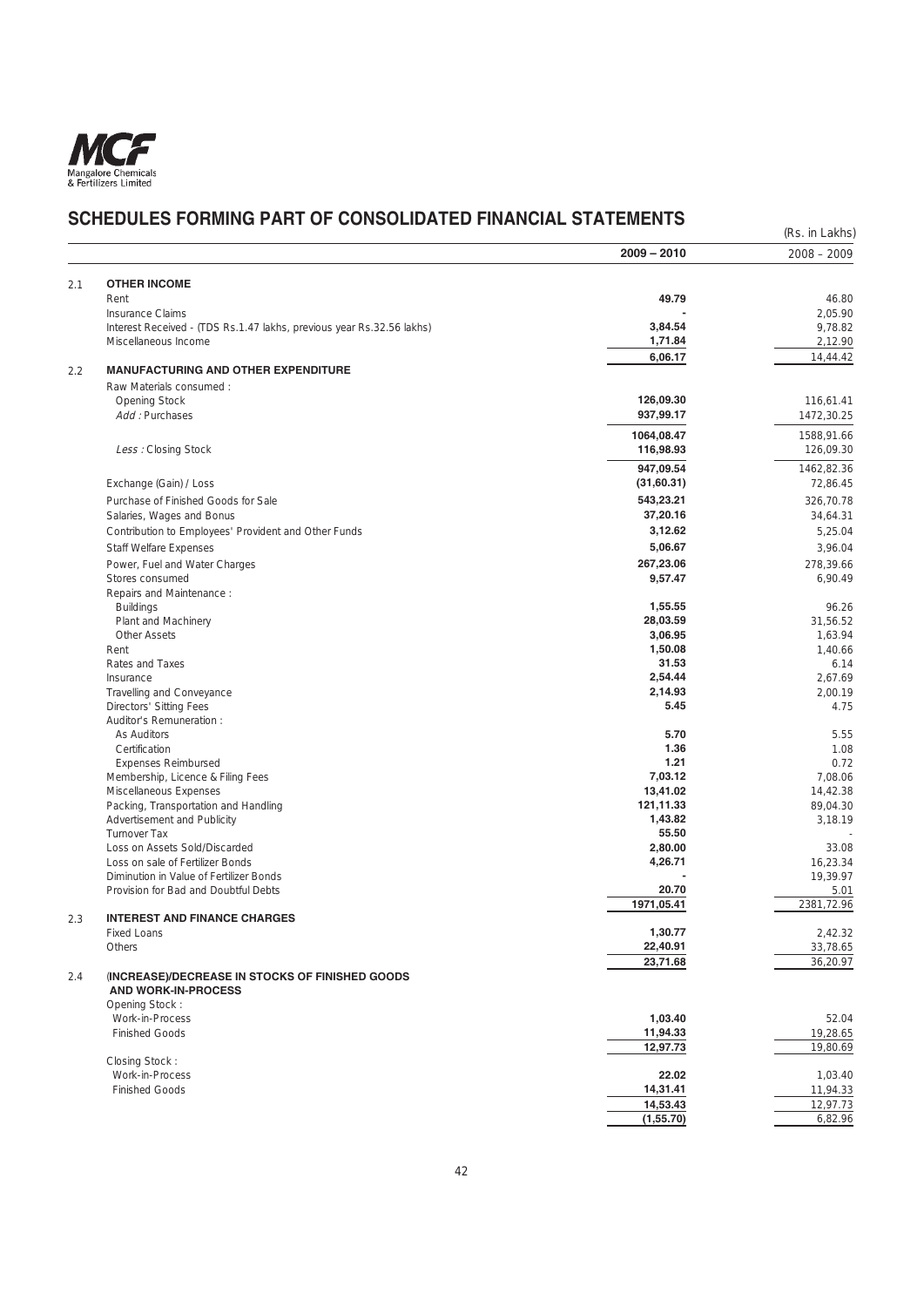

### **3. ACCOUNTING POLICIES AND NOTES ON ACCOUNTS**

# **A. SIGNIFICANT ACCOUNTING POLICIES**

## 1. **Basis of Accounting**

The accounts have been prepared on accrual basis and on historical cost<br>convention except for certain fixed assets, which have been revalued. The<br>financial statements have been prepared in accordance with applicable<br>mandat

#### **Basis of Consolidation:**

 The Financial Statements of the subsidiary used in the consolidation are drawn up to the same reporting date as that of the parent Company.

#### 2. **Principles of Consolidation**

- i) The financial statement of the parent Company and its subsidiary have been consolidated on a line by line basis by adding together the book values of like items of assets, liabilities, income and expenditure after
- eliminating intra group balances and intra group transactions. ii) The financial statements of the parent Company and its subsidiary have been consolidated using uniform accounting policies for like transactions and other events in similar circumstances.

#### 3. **Fixed Assets**

 Fixed Assets are capitalised at cost, inclusive of finance charges on borrowed funds attributable to acquisition of fixed assets, for the period upto the date of commencement of commercial production.

Expenditure that increases the future benefit of plant and machinery by improvement in performance and efficiency of the assets as well as increases their useful economic life is capitalised.

Insurance spares are capitalised as part of respective groups of assets.

### 4. **Borrowing Costs**

 Borrowing costs that are directly attributable to the acquisition / construction of qualifying assets are capitalised while the other borrowing costs are expensed.

#### 5. **Investment**

Long term investments are valued at cost.

### 6. **Valuation of Inventories**

 Finished goods are valued at the lower of cost and net realisable value. The cost for this purpose is determined on weighted average cost of production, which comprises direct material costs, direct wages & appropriate overheads. Raw Materials, work-in-process, stores, spare parts and loose tools are valued at the lower of cost and net realisable value. The cost for this purpose is determined on weighted average basis.

#### 7. **Revenue Recognition**

Sale is recognised on the despatch / delivery of goods to the customer. Sale is exclusive of excise duty, where applicable.

 Under the New Pricing Scheme for Urea, the Government of India reimburses in the form of subsidy to the Fertilizer Industry, the difference between the concession price based on the cost of production and the selling price realised from the farmers as fixed by the Government from time to time. Changes in input and other costs as estimated by the Management, as per known policy parameters are recognised in the Profit and Loss account for the year. This has been accounted on the basis of movement of fertilizer from the factory as per the procedure prescribed by the Government and not on the basis of ultimate sales.

 Concession for DAP, MOP and Complex Fertilizers is recognised as per the final rates notified by the Government of India. In the absence of notified rates, the concession is accounted based on rates estimated by the Management in accordance with known policy parameters in this regard. This has been accounted on the basis of receipt of fertilizer in the district as per the procedure prescribed by the Government and not on the basis of ultimate sales.

 After the final rates are notified by the GOI, necessary adjustments are effected in the accounts of the relevant year.

 Insurance claims are accounted on acceptance/ receipt basis. Revenue from services is recognised as per the terms and conditions of the Contract / Agreement

#### 8. **Depreciation**

 Depreciation on fixed assets is calculated on the straight-line method at rates prescribed under Schedule XIV of the Companies Act 1956, as amended. Fertilizer plant has been classified as 'Continuous Process Plant'.

Incremental value of fixed assets arising out of revaluation is depreciated over their remaining useful lives.

Written Down Value of insurance spares is charged off in the year of replacement of the existing part in the fixed asset.

9. **Leases** Finance Leases, which effectively transfer to the Company substantially all the risks and benefits incidental to ownership of the leased item, are capitalised at the lower of the fair value and present value of the minimum lease payments at the inception of the lease term and disclosed as leased assets. Lease payments are apportioned between the finance charges and reduction of the lease liability so as to achieve a constant rate of interest on the remaining balance of the liability. Finance charges are charged to the Profit and loss account.

#### 10. A. **Foreign Currency Transaction**

Revenue transactions in foreign currency are translated into Indian rupees at the exchange rate prevailing on the date of the transactions unless such transactions are covered by forward contracts.

 The exchange differences arising on foreign currency transactions are recognised as income or expense in the period in which they arise. All current assets and current liabilities in foreign currency outstanding

on the date of the Balance Sheet are converted at the exchange rates prevailing on the date of the Balance Sheet. The resultant differences are recognised in Profit and loss account.

### B. **Forward Exchange Contracts**

 In respect of Forward Exchange Contracts entered into by the Company, the difference between the contracted rate and the rate at the date of transaction is recognised as gain or loss over the period of contract. Any profit or loss arising on cancellation or renewal of forward exchange contract is recognised as income or as expense for the year.

#### 11. Retirement and other Benefits to Employees

- a. Eligible employees receive benefits from Provident Fund, which is a defined contribution plan. Contribution made to Provident Fund is charged to Profit and Loss account every month.
- b. Gratuity, a defined benefit retirement plan, to the employees is covered under the appropriate schemes of the Life Insurance Corporation of India. Liability is charged to Profit and Loss Account based on an actuarial valuation carried out at the balance sheet date, by an independent Actuary.
	- c. Superannuation, which is a defined contribution scheme, is administered by Life Insurance Corporation of India. The contributions to the said scheme are charged to the Profit and Loss Account on an accrual basis.
- d. Leave Encashment benefits payable to employees is unfunded, determined and recognised at the balance sheet date in the accounts as per the actuarial valuation.
- e. Expenditure incurred on payment made to employees under Voluntary Retirement Scheme (VRS) is charged to Profit and Loss account in the year of payment.

#### 12. **Earnings per Share**

 Basic Earnings Per Share is calculated by dividing the net Profit or Loss for the year attributable to the equity shareholders (after deducting attributable taxes) by the weighted average number of equity shares outstanding during the year.

 For the purpose of calculating Diluted EPS, net profit or loss for the year, attributable to equity shareholders and the weighted average number of shares outstanding during the year, are adjusted for the effects of all dilutive Potential Equity Shares.

#### 13. **Income-tax**

 Provision for income-tax comprises of current taxes as also deferred taxes. Provision for current tax is made based on the tax liability computed as per<br>the provision of Income Tax Act 1961. Deferred tax liability is recognised<br>for the future tax consequences of temporary differences between the t basis and the carrying values of assets and liabilities. Deferred tax assets are recognised if there is reasonable certainty that they will be realised and are reviewed every year. The tax effect is calculated on the accumulated timing differences at the end of the year based on enacted or substantially enacted tax laws.

### 14. **Impairment of Asset**

 Impairment of asset is reviewed and recognised in the event of changes and circumstances indicating that the carrying amount of an asset is not recoverable. Difference between the carrying amount of an asset and the recoverable value, if any, is recognised as impairment loss in the statement of Profit and Loss in the year of impairment.

### 15. **Intangible Asset (Software)**

 Intangibles representing software are amortized over their estimated useful life.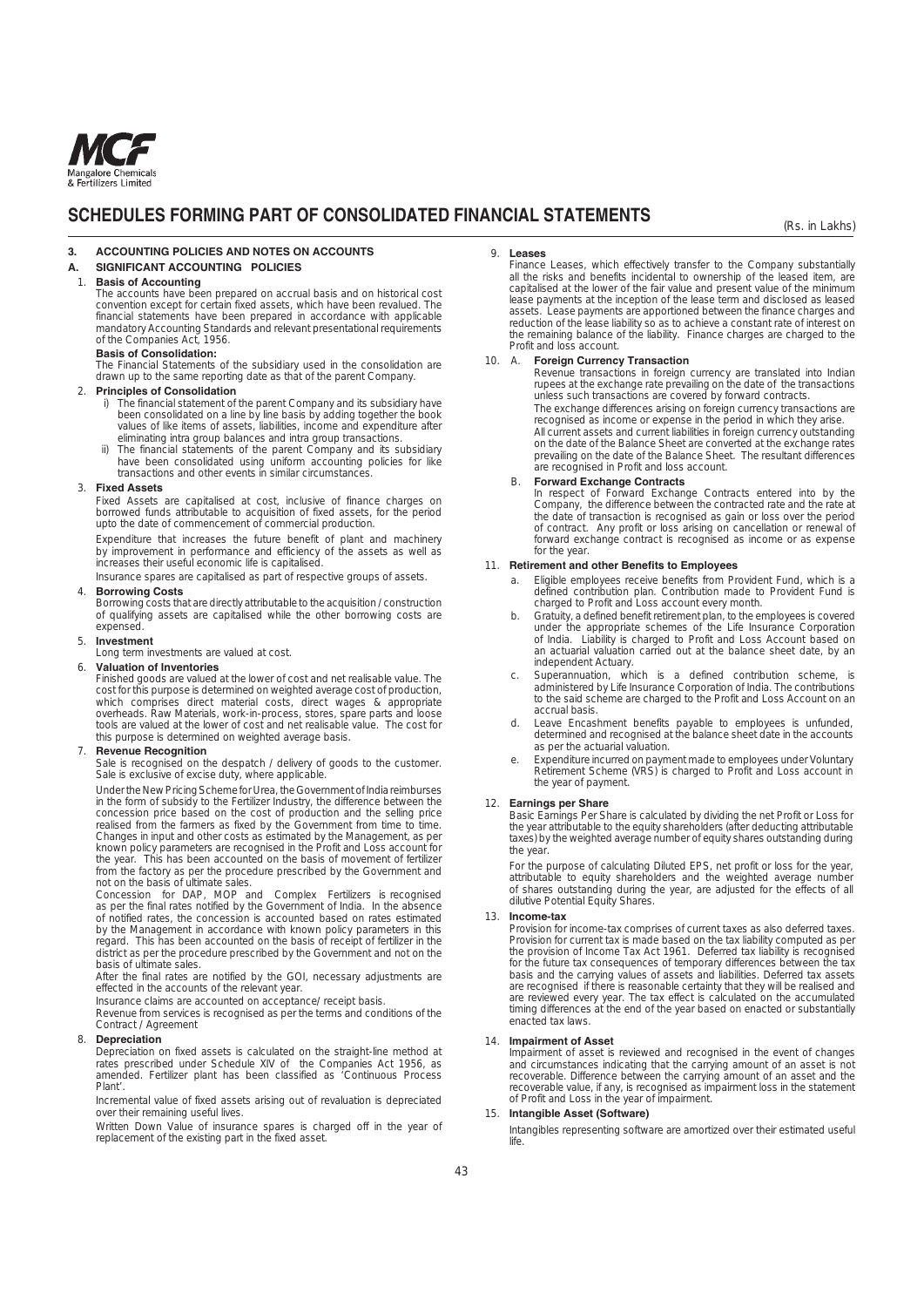

|                                                                                                                                                                                                                                                                                                              |         |                             |                                                                                                                                                                                                                                                                                                                                                                                                                                                                                                                                                      |               | (Rs. in Lakhs) |
|--------------------------------------------------------------------------------------------------------------------------------------------------------------------------------------------------------------------------------------------------------------------------------------------------------------|---------|-----------------------------|------------------------------------------------------------------------------------------------------------------------------------------------------------------------------------------------------------------------------------------------------------------------------------------------------------------------------------------------------------------------------------------------------------------------------------------------------------------------------------------------------------------------------------------------------|---------------|----------------|
|                                                                                                                                                                                                                                                                                                              |         |                             |                                                                                                                                                                                                                                                                                                                                                                                                                                                                                                                                                      | $2009 - 2010$ | $2008 - 2009$  |
| <b>CONSOLIDATED NOTES ON ACCOUNTS</b><br>1. The Consolidated Financial Statement (CFS) present the consolidated accounts of<br>Mangalore Chemicals & Fertilizers Limited with its following subsidiary.                                                                                                      |         |                             |                                                                                                                                                                                                                                                                                                                                                                                                                                                                                                                                                      |               |                |
|                                                                                                                                                                                                                                                                                                              |         | <b>Ownership Percentage</b> |                                                                                                                                                                                                                                                                                                                                                                                                                                                                                                                                                      |               |                |
| <b>Name of the Subsidiary</b>                                                                                                                                                                                                                                                                                | 2009-10 | 2008-09                     | <b>Country of Operation</b>                                                                                                                                                                                                                                                                                                                                                                                                                                                                                                                          |               |                |
| <b>MCF</b> International Limited                                                                                                                                                                                                                                                                             | 100%    | 100%                        | India                                                                                                                                                                                                                                                                                                                                                                                                                                                                                                                                                |               |                |
| 2. Capital and Other Commitments                                                                                                                                                                                                                                                                             |         |                             |                                                                                                                                                                                                                                                                                                                                                                                                                                                                                                                                                      |               |                |
| Estimated amount of contracts remaining to be executed on Capital Account and not provided for                                                                                                                                                                                                               |         |                             |                                                                                                                                                                                                                                                                                                                                                                                                                                                                                                                                                      | 21,25.03      | 26,46.02       |
|                                                                                                                                                                                                                                                                                                              |         |                             |                                                                                                                                                                                                                                                                                                                                                                                                                                                                                                                                                      |               |                |
| 3. Contingent Liabilities<br>a) Outstanding Bank Guarantees                                                                                                                                                                                                                                                  |         |                             |                                                                                                                                                                                                                                                                                                                                                                                                                                                                                                                                                      | 4,08.37       | 5,38.07        |
| b) Claims against the Company not acknowledged as debt :                                                                                                                                                                                                                                                     |         |                             |                                                                                                                                                                                                                                                                                                                                                                                                                                                                                                                                                      |               |                |
| i) Disputed arrears of electricity charges, under appeal by Company / KPTCL                                                                                                                                                                                                                                  |         |                             |                                                                                                                                                                                                                                                                                                                                                                                                                                                                                                                                                      | 2,38.58       | 2,38.58        |
| ii) Despite settlement of all crystallised dues under 'one-time settlement' approved by the BIFR,                                                                                                                                                                                                            |         |                             |                                                                                                                                                                                                                                                                                                                                                                                                                                                                                                                                                      |               |                |
|                                                                                                                                                                                                                                                                                                              |         |                             | Syndicate Bank had made a claim which was disputed by the Company. This has been settled during year.                                                                                                                                                                                                                                                                                                                                                                                                                                                |               | 7,73.04        |
| 4. Secured and Unsecured Ioans                                                                                                                                                                                                                                                                               |         |                             |                                                                                                                                                                                                                                                                                                                                                                                                                                                                                                                                                      |               |                |
| Term loan from Banks<br>a)                                                                                                                                                                                                                                                                                   |         |                             |                                                                                                                                                                                                                                                                                                                                                                                                                                                                                                                                                      |               |                |
| present and future.                                                                                                                                                                                                                                                                                          |         |                             | i) Rs. 15,74.31 lakhs (previous year Rs.14,18.03 lakhs) is secured by exclusive charge on the project assets,<br>and second charge on all of the Company's assets including all movable and immovable properties both                                                                                                                                                                                                                                                                                                                                |               |                |
| machinery and other movable assets.                                                                                                                                                                                                                                                                          |         |                             | ii) Rs. 2,47.86 lakhs (previous year Rs. 1,24.56 lakhs) is secured by hypothecation / first charge on Plant and                                                                                                                                                                                                                                                                                                                                                                                                                                      |               |                |
| b)<br>C)                                                                                                                                                                                                                                                                                                     |         |                             | Working Capital facilities from banks are secured by a first pari passu charge on present and future plant<br>and machinery, stock of fertilizers including work-in-process and raw materials, book debts, outstanding<br>monies, receivables, claims, bills, contracts, engagements, securities, investments, rights and assets of the<br>Company (except property effectively otherwise hypothecated / charged or mortgaged to the banks).<br>Loans from others is lease liability secured by hypothecation of assets acquired under the facility. |               |                |
| 5. Leasehold land of Rs. 3.04 lakhs is towards 3.041 acres taken on lease from the New Mangalore Port Trust                                                                                                                                                                                                  |         |                             |                                                                                                                                                                                                                                                                                                                                                                                                                                                                                                                                                      |               |                |
| 6. Interest & Finance Charges includes an amount of Rs. 6 crores paid to Syndicate Bank towards full and final<br>settlement of their claim.                                                                                                                                                                 |         |                             |                                                                                                                                                                                                                                                                                                                                                                                                                                                                                                                                                      |               |                |
| 7. Remuneration to Whole time Directors (including Managing Director):                                                                                                                                                                                                                                       |         |                             |                                                                                                                                                                                                                                                                                                                                                                                                                                                                                                                                                      |               |                |
| Salaries & Allowances                                                                                                                                                                                                                                                                                        |         |                             |                                                                                                                                                                                                                                                                                                                                                                                                                                                                                                                                                      | 27.10         | 24.11          |
| Contribution to Provident Fund and Other Funds<br>Perquisites                                                                                                                                                                                                                                                |         |                             |                                                                                                                                                                                                                                                                                                                                                                                                                                                                                                                                                      | 3.14<br>0.49  | 2.72<br>0.47   |
| Total                                                                                                                                                                                                                                                                                                        |         |                             |                                                                                                                                                                                                                                                                                                                                                                                                                                                                                                                                                      | 30.73         | 27.30          |
| Note: Managing Director continues to receive remuneration of Re. 1/- per month.                                                                                                                                                                                                                              |         |                             |                                                                                                                                                                                                                                                                                                                                                                                                                                                                                                                                                      |               |                |
| 8. As per the practice consistently followed by the Company, the concession rate for Urea for the year 2009-10<br>has been recognised based on the latest notified rates under NPS-III and further adjusted with input price<br>escalation aggregating Rs. 5,80.58 lakhs, as estimated by Management.        |         |                             |                                                                                                                                                                                                                                                                                                                                                                                                                                                                                                                                                      |               |                |
| The concession rate for Phosphatic and Potassic fertilizers for April to June 2009 has been recognised based<br>on the notified price and from July 2009 to March 2010 has been accounted based on notified base rate and<br>estimated de-escalation aggregating Rs.30,34 lakhs, as estimated by Management. |         |                             |                                                                                                                                                                                                                                                                                                                                                                                                                                                                                                                                                      |               |                |
| Review of such estimates by the Management, with the actual rates of concession notified by GOI from time to                                                                                                                                                                                                 |         |                             |                                                                                                                                                                                                                                                                                                                                                                                                                                                                                                                                                      |               |                |

time, has established that these are conservative and fairly aligned.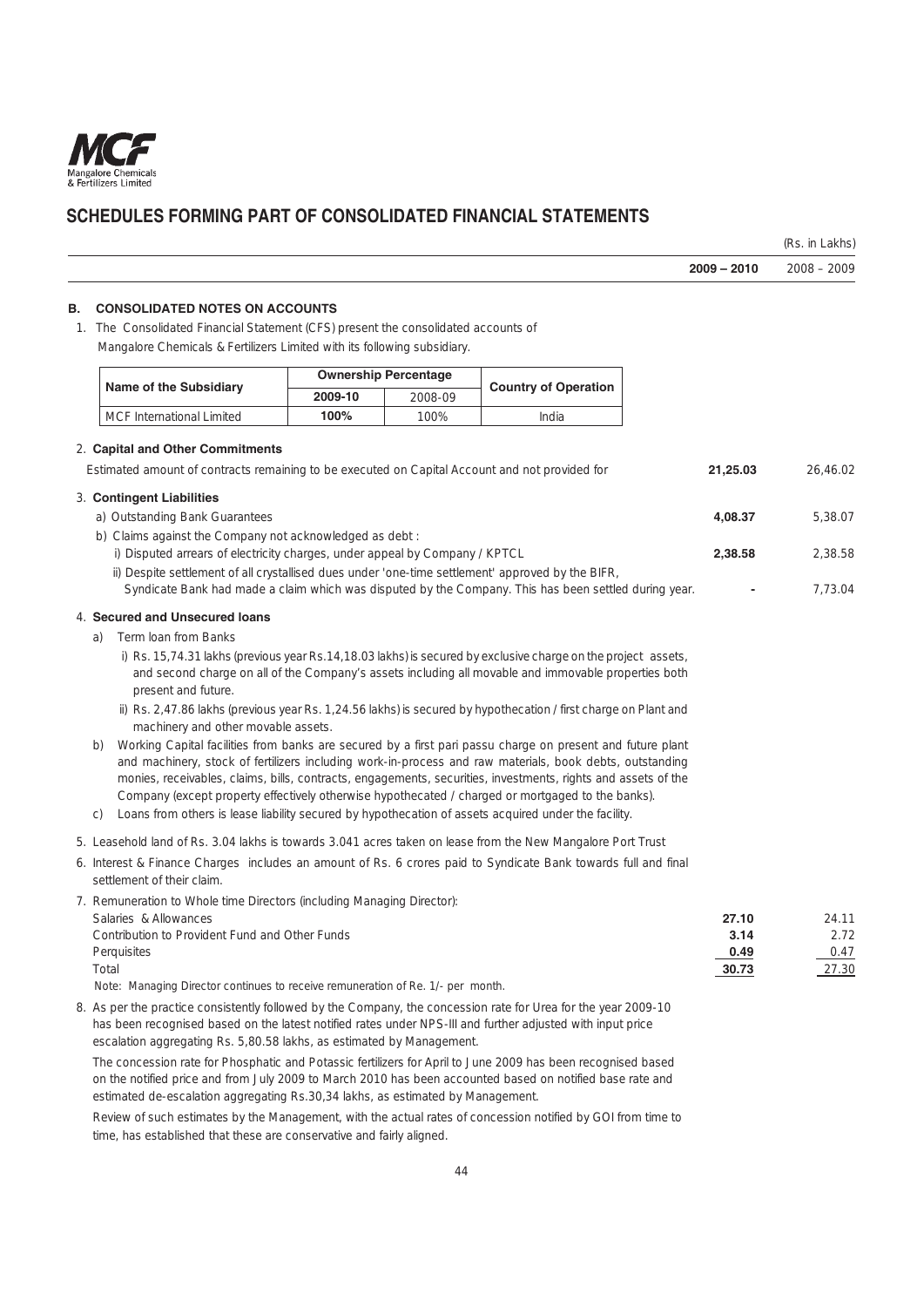

|    |         |                                                                                                                                      |                                                                                                | (Rs. in Lakhs)       |
|----|---------|--------------------------------------------------------------------------------------------------------------------------------------|------------------------------------------------------------------------------------------------|----------------------|
|    |         |                                                                                                                                      | 2009 - 2010                                                                                    | 2008 - 2009          |
|    |         | 9. The disclosures required under Accounting Standard 15 "Employee Benefits" notified in the Companies                               |                                                                                                |                      |
|    |         | (Accounting Standards) Rules 2006 are given below:                                                                                   |                                                                                                |                      |
| А. |         | <b>Defined Contribution Plan</b>                                                                                                     |                                                                                                |                      |
|    |         | Contribution to Defined Contribution Plan, recognized are charged off for the year are as under:                                     |                                                                                                |                      |
|    |         | Employer's Contribution to Provident Fund                                                                                            | 138.93                                                                                         | 99.45                |
|    |         | Employer's Contribution to Superannuation Fund                                                                                       | 64.86                                                                                          | 59.02                |
|    |         | Employer's Contribution to Pension Scheme                                                                                            | 56.05                                                                                          | 53.34                |
|    |         | The Provident Fund is maintained with Regional Provident Fund Commissioner, Mangalore.                                               |                                                                                                |                      |
| В. |         | <b>Defined Benefit Plan</b>                                                                                                          |                                                                                                |                      |
|    |         |                                                                                                                                      |                                                                                                |                      |
| i) |         | <b>Gratuity (Funded):</b><br>The employees' gratuity fund scheme managed by Life Insurance Corporation of India is a defined benefit |                                                                                                |                      |
|    | Method. | plan. The present value of obligation is determined based on actuarial valuation using the Projected Unit Credit                     |                                                                                                |                      |
|    | a.      | Reconciliation of opening and closing balances of Defined Benefit obligation                                                         |                                                                                                |                      |
|    |         | Defined Benefit obligation at beginning of the year                                                                                  | 13,04.37                                                                                       | 10,08.58             |
|    |         | <b>Current Service Cost</b>                                                                                                          | 46.93                                                                                          | 40.38                |
|    |         | <b>Interest Cost</b>                                                                                                                 | 90.57                                                                                          | 87.04                |
|    |         | Actuarial loss/(gain)                                                                                                                | (48.26)                                                                                        | 2,23.07              |
|    |         | Benefits paid                                                                                                                        | (1,88.25)                                                                                      | (54.70)              |
|    |         | Defined Benefit obligation at end of the year                                                                                        | 12,05.36                                                                                       | 13,04.37             |
|    | b.      | Reconciliation of fair value of assets                                                                                               |                                                                                                |                      |
|    |         | Fair value of plan assets at beginning of the year                                                                                   | 7,12.73                                                                                        | 6,29.44              |
|    |         | Expected return on plan assets                                                                                                       | 52.28                                                                                          | 46.82                |
|    |         | Actuarial gain/(loss)                                                                                                                | 12.08<br>90.68                                                                                 | 14.91                |
|    |         | Contribution by the employer<br><b>Benefits Paid</b>                                                                                 | (1,88.25)                                                                                      | 76.26<br>(54.70)     |
|    |         | Fair value of plan assets at year end                                                                                                | 6,79.52                                                                                        | 7,12.73              |
|    |         | Actual return on plan assets                                                                                                         | 64.35                                                                                          | 61.73                |
|    | C.      | Reconciliation of fair value of assets and obligations                                                                               |                                                                                                |                      |
|    |         | Fair value of plan assets as at end of the year                                                                                      | 6,79.52                                                                                        | 7,12.73              |
|    |         | Present value of obligation as at end of year                                                                                        | 12,05.36                                                                                       | 13,04.37             |
|    |         | Liability recognized in Balance Sheet                                                                                                | 5,25.84                                                                                        | 5,91.63              |
|    | d.      | Expenses recognized during the year                                                                                                  |                                                                                                |                      |
|    |         | <b>Current Service Cost</b>                                                                                                          | 46.93                                                                                          | 40.38                |
|    |         | <b>Interest Cost</b>                                                                                                                 | 90.57                                                                                          | 87.04                |
|    |         | Expected return on plan assets                                                                                                       | (52.28)                                                                                        | (46.82)              |
|    |         | Actuarial gain/(loss)                                                                                                                | (60.34)                                                                                        | 2,08.16              |
|    |         | Net Cost for the year                                                                                                                | 24.88                                                                                          | 2,88.76              |
|    | е.      | <b>Investments</b>                                                                                                                   | % Invested As at % Invested As at<br>31 <sup>st</sup> March, 2010 31 <sup>st</sup> March, 2009 |                      |
|    |         | L.I.C. Group Gratuity (Cash Accumulation) Policy                                                                                     | 100                                                                                            | 100                  |
|    | f.      | <b>Actuarial assumptions</b>                                                                                                         |                                                                                                |                      |
|    |         | Mortality Table (L.I.C.)                                                                                                             | L.I.C. (1994-96)                                                                               | $L.I.C. (1994 - 96)$ |
|    |         |                                                                                                                                      | mortality tables                                                                               | mortality tables     |
|    |         | Discount rate (per annum)                                                                                                            | 7.90%                                                                                          | 7.10%                |
|    |         | Expected rate of return on plan assets (per annum)                                                                                   | 7.50%                                                                                          | 7.50%                |
|    |         | Rate of escalation in salary (per annum)                                                                                             | 5.00%                                                                                          | 5.00%                |

 The estimates of rate of escalation in salary considered in actuarial valuation, take into account inflation, seniority, promotion and other relevant factors. The above information is certified by the actuary.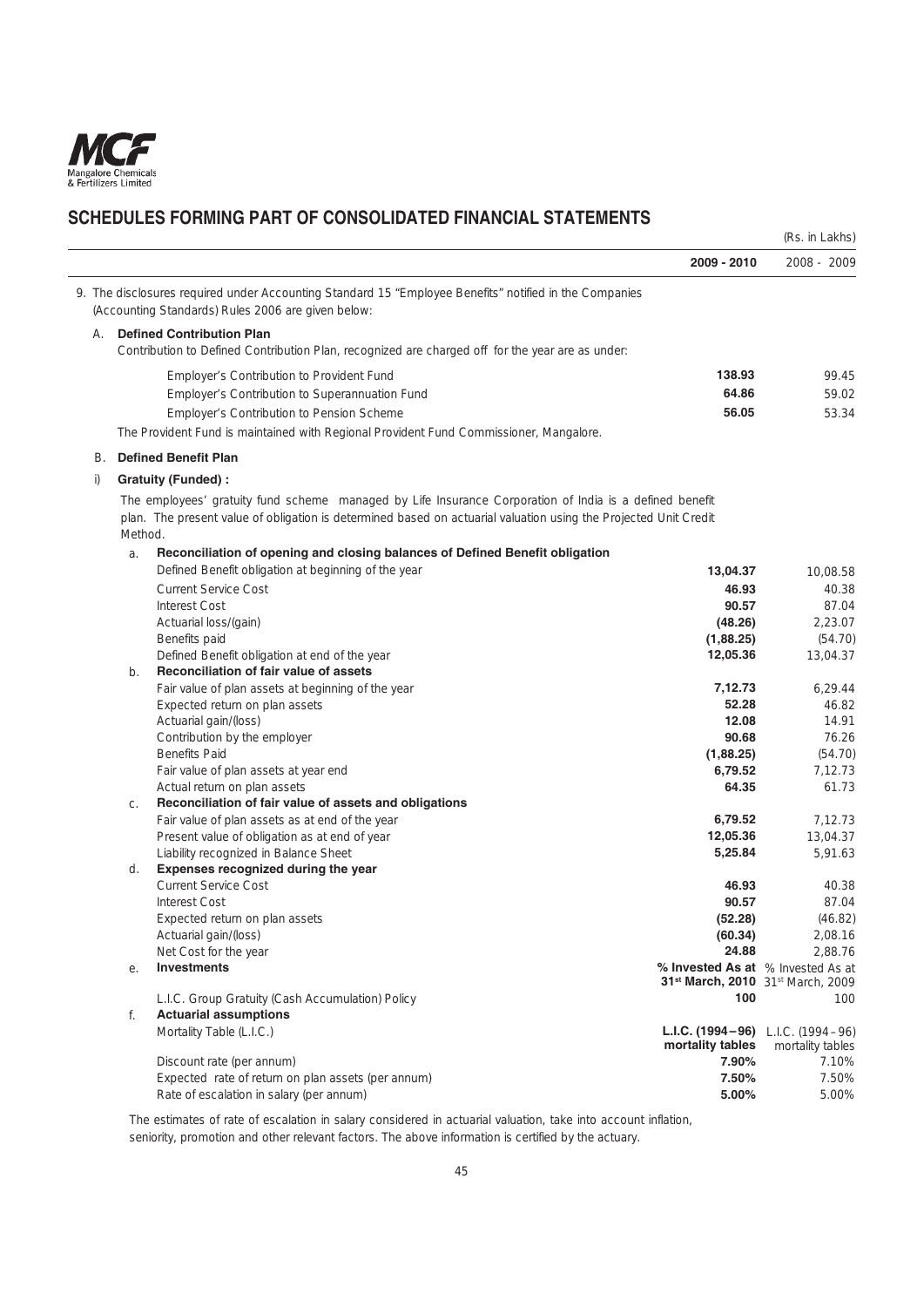

### ii) **Compensated Leave (Unfunded)**

 Defined benefit obligation of compensated absence in respect of the employees of the Company is arrived on the basis of actuarial valuation conducted as on 31.3.2010 which works out to Rs.3,71.96 lakhs (previous year Rs.3,59.60 lakhs). Increase in the obligation towards compensated leave has been charged to Profit and Loss Account Rs.12.36 lakhs (previous year Rs.82.44 lakhs).

## 10. **Segment Reporting**

The Company's business comprises of manufacture, purchase and sale of fertilizers and related products constituting a single segment. The sales of these products are predominantly made in India. Hence, the segment information as per "Accounting Standard 17 – Segment Reporting" is not required to be disclosed.

## 11. **Related Party Disclosures**

## a) **List of related parties:**

### **i)** Associates **iii)** Key Management Personnel

United Breweries (Holdings) Limited | Deepak Anand, Managing Director

K. Prabhakar Rao, Whole-time Director

# b) **Transactions with related parties:**

|                           |                   | $2009 - 10$                        |            | $2008 - 09$                 |
|---------------------------|-------------------|------------------------------------|------------|-----------------------------|
|                           | <b>Associates</b> | <b>Key Management</b><br>Personnel | Associates | Key Management<br>Personnel |
| Remuneration              |                   | 30.73                              |            | 27.30                       |
| <b>Receiving Services</b> | 2,44.73           |                                    | 2.63.68    |                             |
| Licence Agreement         | 6,61.80           |                                    | 6,73.13    |                             |
| Purchase of Fixed Assets  |                   |                                    | 11,63.67   |                             |
| Closing Balance - Credit  | 0.30              |                                    | 8.59.79    |                             |

### 12. **Earnings per Share**

|                                                                                |           | $2009 - 10$  | $2008 - 09$  |
|--------------------------------------------------------------------------------|-----------|--------------|--------------|
| Profit after taxation as per Profit and Loss Account                           |           |              |              |
| attributable to equity shareholders                                            | Rs. Lakhs | 53,56.92     | 27,82.98     |
| Weighted average number of equity shares outstanding                           | Nos.      | 11,85,15,150 | 11,85,15,150 |
| Basic and diluted earnings per share in rupees (face value - Rs. 10 per share) | Rs.       | 4.52         | 2.35         |

### 13. **Finance Leases**

a) The Company has acquired certain vehicles on finance lease. The minimum lease rentals outstanding as of 31st March , 2010 in respect of these assets are as follows:

|                                                             |         | <b>Total Minimum Lease</b><br>Payments outstanding<br>as on 31-3-2010 | <b>Future Interest</b><br>on Outstanding |         |         | <b>Present Value</b><br>of minimum lease<br>payments |
|-------------------------------------------------------------|---------|-----------------------------------------------------------------------|------------------------------------------|---------|---------|------------------------------------------------------|
|                                                             | 2009-10 | 2008-09                                                               | 2009-10                                  | 2008-09 | 2009-10 | 2008-09                                              |
| i) Payable not later than 1 year                            | 39.23   | 27.93                                                                 | 11.34                                    | 5.57    | 27.89   | 22.36                                                |
| Payable later than 1 year and not later than 5 years<br>ii) | 75.14   | 42.61                                                                 | 11.66                                    | 6.28    | 63.48   | 36.33                                                |
| Payable later than 5 years<br>iii)                          |         |                                                                       |                                          |         |         |                                                      |
| Total                                                       | 1.14.37 | 70.54                                                                 | 23.00                                    | 11.85   | 91.37   | 58.69                                                |

- b) General Description of Lease terms:
	- i) Lease rentals are charged on the basis of agreed terms.
	- ii) Assets are taken on lease over a period of 3/5 years.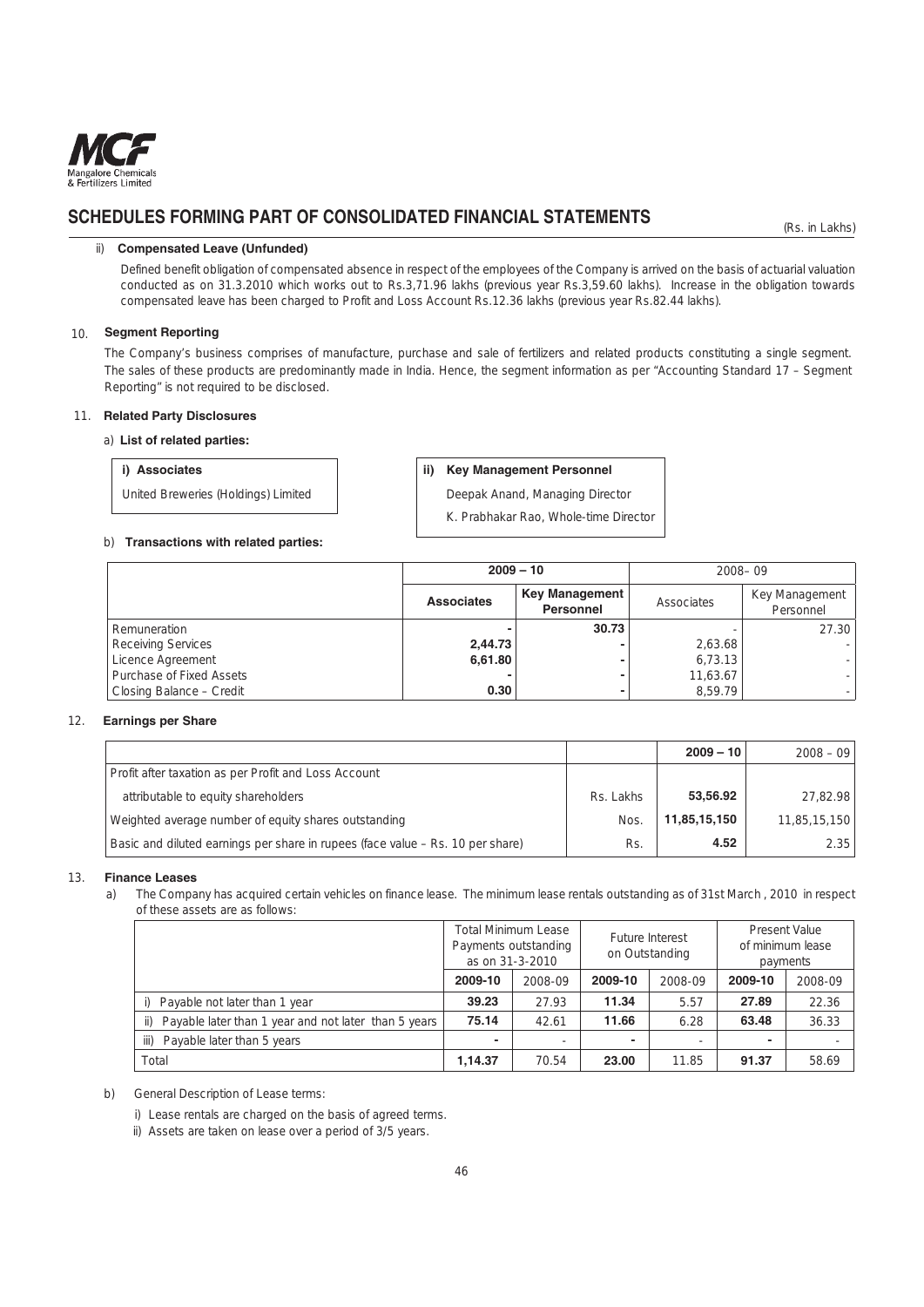

(Rs. in Lakhs)

## 14. **Accounting for Taxes on Income**

In accordance with the "Accounting Standard 22 – Accounting for Taxes on Income", issued by the Institute of Chartered Accountants of India, the Company has provided Rs 2,43.18 lakhs as deferred tax liability for the current year.

| <b>Particulars</b>                           | Deferred Tax<br>(Asset) / Liability<br>as on 31-3-2009 | <b>Current Year</b><br>Charge / (Credit) | <b>Deferred Tax</b><br>(Asset) / Liability<br>as on 31-3-2010 |
|----------------------------------------------|--------------------------------------------------------|------------------------------------------|---------------------------------------------------------------|
| Other Deferred Tax Assets                    | (2,75.01)                                              | 20.61                                    | (2,54.40)                                                     |
| Unabsorbed Depreciation of Subsidiary        | (4.34)                                                 | 4.34                                     |                                                               |
| Business Loss Carried forward of Subsidiary  | (13.75)                                                | 13.75                                    |                                                               |
| Difference between book and tax depreciation | 39.79.65                                               | 2.04.48                                  | 41,84.13                                                      |
| Total                                        | 36.86.55                                               | 2,43.18                                  | 39,29.73                                                      |

15. The previous year's figures have been reworked, regrouped, rearranged and reclassified wherever necessary.

| For K. P. Rao & Co.          | Vijay Mallya             | S. R. Gupte     | <b>Shrikant G. Ruparel</b> |
|------------------------------|--------------------------|-----------------|----------------------------|
| <b>Chartered Accountants</b> | Chairman                 | Director        | <b>Director</b>            |
| Firm Regn. No. 003135S       |                          |                 |                            |
| K. Viswanath                 | Deepak Anand             | N. Sunder Rajan | <b>B. S. Patil</b>         |
| Partner                      | <b>Managing Director</b> | Director        | Director                   |
| Membership No.22812          |                          |                 |                            |
|                              | S. Ramaprasad            |                 |                            |
| Bangalore: July 21, 2010     | <b>Company Secretary</b> |                 |                            |
|                              |                          |                 |                            |

# **SUMMARISED FINANCIALS OF SUBSIDIARY COMPANY 2009 – 10**

# **Information as per the approval under Section 212(8) of the Companies Act, 1956 for the year ended March 31, 2010**

(Rs. in Lakhs)

|    |                                     | <b>Issued and Reserves</b><br>subscribed<br><b>Share</b><br>Capital | Total<br>Liabilities | Invest-<br>ments         | Profit<br>& Loss<br>balance | Total<br>Assets | Turnover           | Profit/<br>(Loss)<br>before<br>Taxation | Prov. for<br>Taxation | Profit/<br>(Loss)<br>after<br>Taxation |
|----|-------------------------------------|---------------------------------------------------------------------|----------------------|--------------------------|-----------------------------|-----------------|--------------------|-----------------------------------------|-----------------------|----------------------------------------|
|    | <b>INDIAN SUBSIDIARIES</b>          |                                                                     |                      |                          |                             |                 |                    |                                         |                       |                                        |
| 1. | <b>MCF</b> International<br>Limited | 5.00                                                                | 2,52.86              | $\overline{\phantom{a}}$ | (3, 27.24)                  |                 | $2,52.86$ 12,07.81 | (2,76.81)                               | 15.41                 | (2,92.22)                              |

Note : The Company has not proposed any dividend during the year.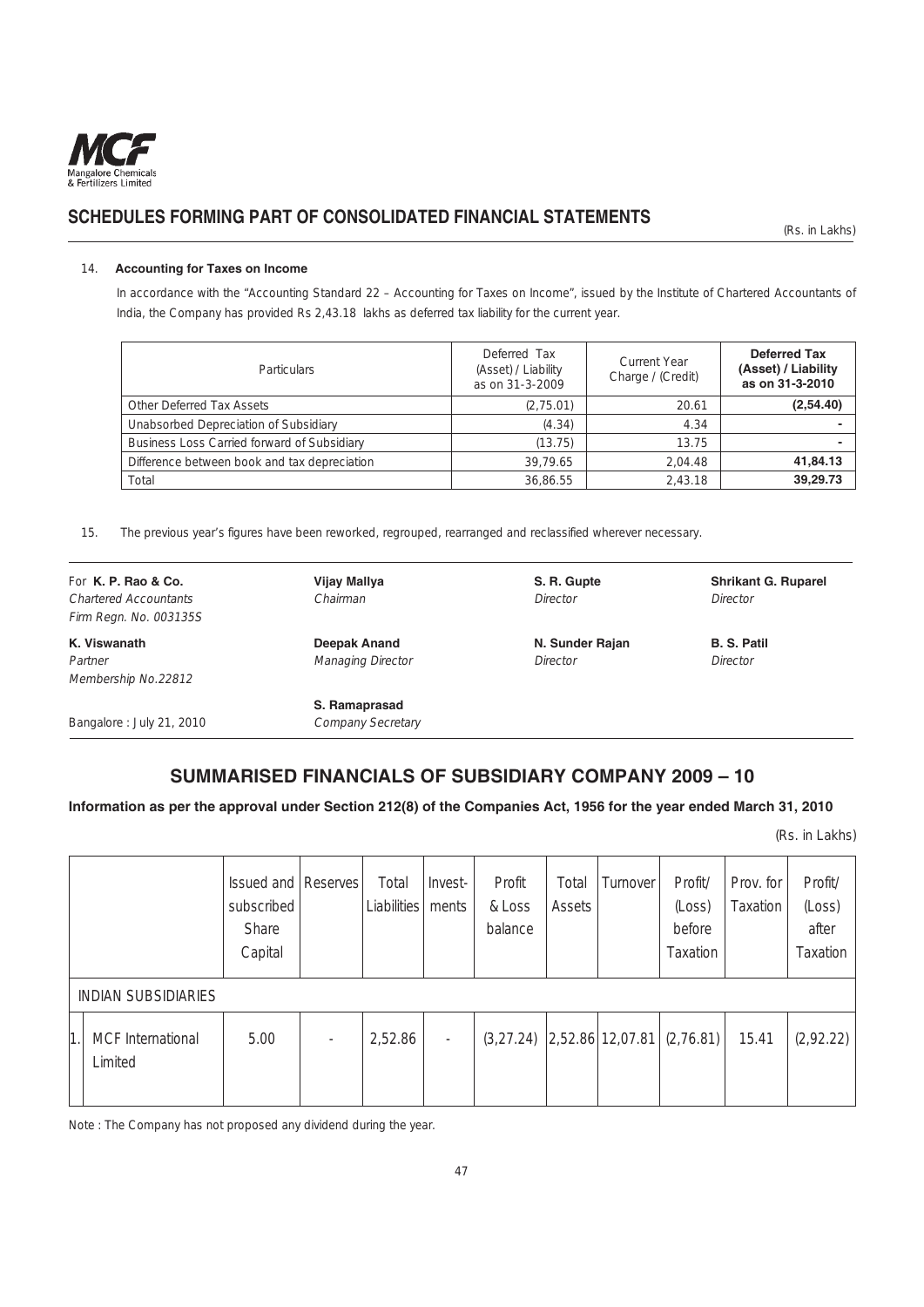

Registered Office: 5, Crescent Road, High Grounds, Bangalore – 560 001

Dear Shareholder,

### **Sub: Dividend**

You will be aware that the Board of Directors of the Company, at its meeting held on July 21, 2010, recommended a dividend of Re.1/- per equity share of Rs.10/- subject to the approval of the members at the Annual General Meeting scheduled to be held on September 29, 2010.

As per RBI notification, with effect from October 1, 2009, the remittance of money through ECS is replaced by National Electronic Clearing Services (NECS) and banks have been instructed to move to the NECS platform. This is in addition to the existing facility of ECS in other locations. NECS essentially operates on the new and unique bank account number, allotted by banks post implementation of Core Banking Solution (CBS) for centralized processing of inward instructions and efficiency in handling bulk transaction.

In this regard, shareholders holding shares in electronic form are requested to furnish the new 10 digit Bank Account Number allotted to you by your bank, (after implementation of CBS), along with photocopy of a cheque pertaining to the concerned account, to your Depository Participant (DP). **Please send these details to the Company/Share Transfer Agent, only if the shares are held in physical form, immediately**.

Members who hold shares in physical form are requested to use the format below, to furnish the bank details of the first named shareholder and send the same to the Company/Share Transfer Agent, not later than September 30, 2010 to update the bank details and arrange the dividend payment by NECS/ECS or through warrant by printing the bank details, as the case may be.

Members holding shares in electronic form and wanting to change/correct the bank account details should send the same immediately to their concerned DP along with the MICR Code and not to the Company/Share Transfer Agent.

-------------------------------------------------------------------------- TEAR OFF -----------------------------------------------------



Registered Office: 5, Crescent Road, High Grounds, Bangalore – 560 001

## **NECS/ECS Mandate/Bank details updation Form**

### **For the use of Members holding shares in physical form only.**

I/We hereby provide the Bank account details of the first named shareholder for arranging payment of dividend through NECS/ECS, if available for the location OR to print the bank details on the dividend warrant as the case may be.

|    | Folio Number                                                       |                                                                                                             |
|----|--------------------------------------------------------------------|-------------------------------------------------------------------------------------------------------------|
| 2. | Name of the First Named Shareholder                                |                                                                                                             |
|    | Bank Name                                                          |                                                                                                             |
| 4. | Bank Account Number (Core Banking No.)                             |                                                                                                             |
| 5. | Account Type (SB/OD/CURR/NRO)                                      |                                                                                                             |
| 6. | Nine Digit MICR code appearing on the cheque issued by<br>the bank | Please attach a photocopy of the cheque leaf pertaining to the above<br>account for verification/acceptance |

I/We hereby declare that the particulars given above are correct and complete. If the transaction is delayed because of incomplete or incorrect information, I/We will not hold the Company responsible.

1.  $2.$  3.

Signature of Shareholder(s)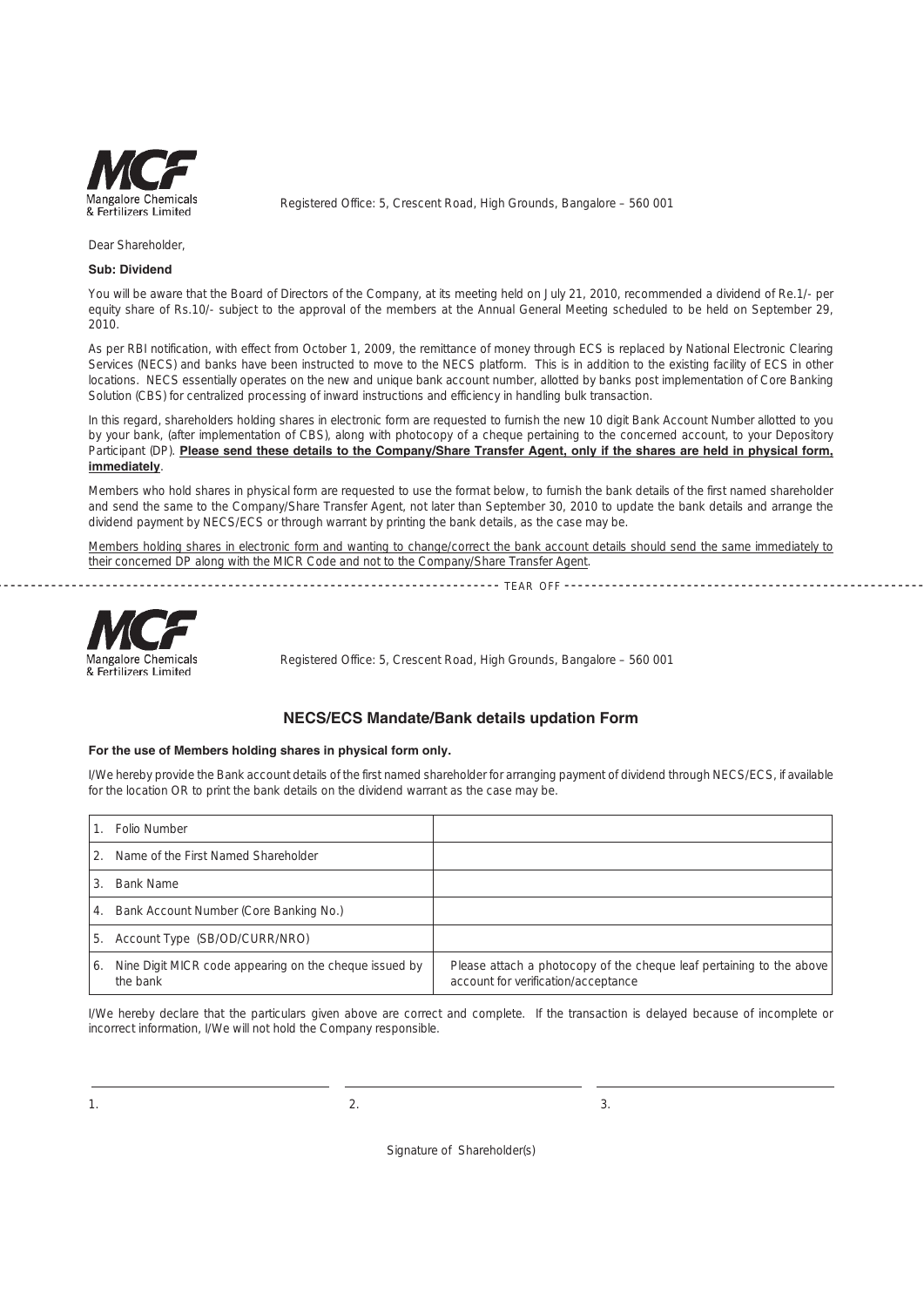| Mangalore Chemicals<br>& Fertilizers Limited |
|----------------------------------------------|

----------------------------------------------------------------------------------------------------- TEAR OFF --------------------------------------------------------------------

j

TEAR OFF

**Registered Office: 5, Crescent Road, High Grounds, BANGALORE – 560 001** 

## **Attendance Slip**

(To be handed over at the venue of the meeting)

Name & Address of the Shareholder

................................................................................. .................................................................................

> ................................................................................. ................................................................................. .................................................................................

FOLIO NO.

DP/ID\*

CLIENT ID\*

Applicable to investors holding shares in electronic form.

I hereby record my presence at the 43rd ANNUAL GENERAL MEETING AT GOOD SHEPHERD AUDITORIUM, OPPOSITE ST. JOSEPH'S PRE-UNIVERSITY COLLEGE, FIELD MARSHAL K.M. CARIAPPA ROAD (RESIDENCY ROAD), BANGALORE – 560 025 at 4.00 p.m on Wednesday, September 29, 2010.

Shareholders/Proxy holders are requested to bring the Attendance Slip with them duly completed and hand them over at the entrance.

------------------------------------------------------------------- TEAR OFF ------------------------------------------------------------

Signature of the Member or Proxy Shares Held

|                                          | <b>Proxy Form</b>                                                                                                                                                                                                                                                                             |
|------------------------------------------|-----------------------------------------------------------------------------------------------------------------------------------------------------------------------------------------------------------------------------------------------------------------------------------------------|
|                                          |                                                                                                                                                                                                                                                                                               |
|                                          |                                                                                                                                                                                                                                                                                               |
|                                          |                                                                                                                                                                                                                                                                                               |
|                                          |                                                                                                                                                                                                                                                                                               |
|                                          | as my/our Proxy to attend and vote for me/us on my/our behalf at the 43RD ANNUAL GENERAL MEETING AT<br>GOOD SHEPHERD AUDITORIUM, OPPOSITE ST. JOSEPH'S PRE-UNIVERSITY COLLEGE, FIELD MARSHAL<br>K.M. CARIAPPA ROAD (RESIDENCY ROAD), BANGALORE - 560 025, at 4.00 p.m on Wednesday, September |
| 29, 2010 and at any adjournment thereof. |                                                                                                                                                                                                                                                                                               |
| FOLIO NO.:                               |                                                                                                                                                                                                                                                                                               |